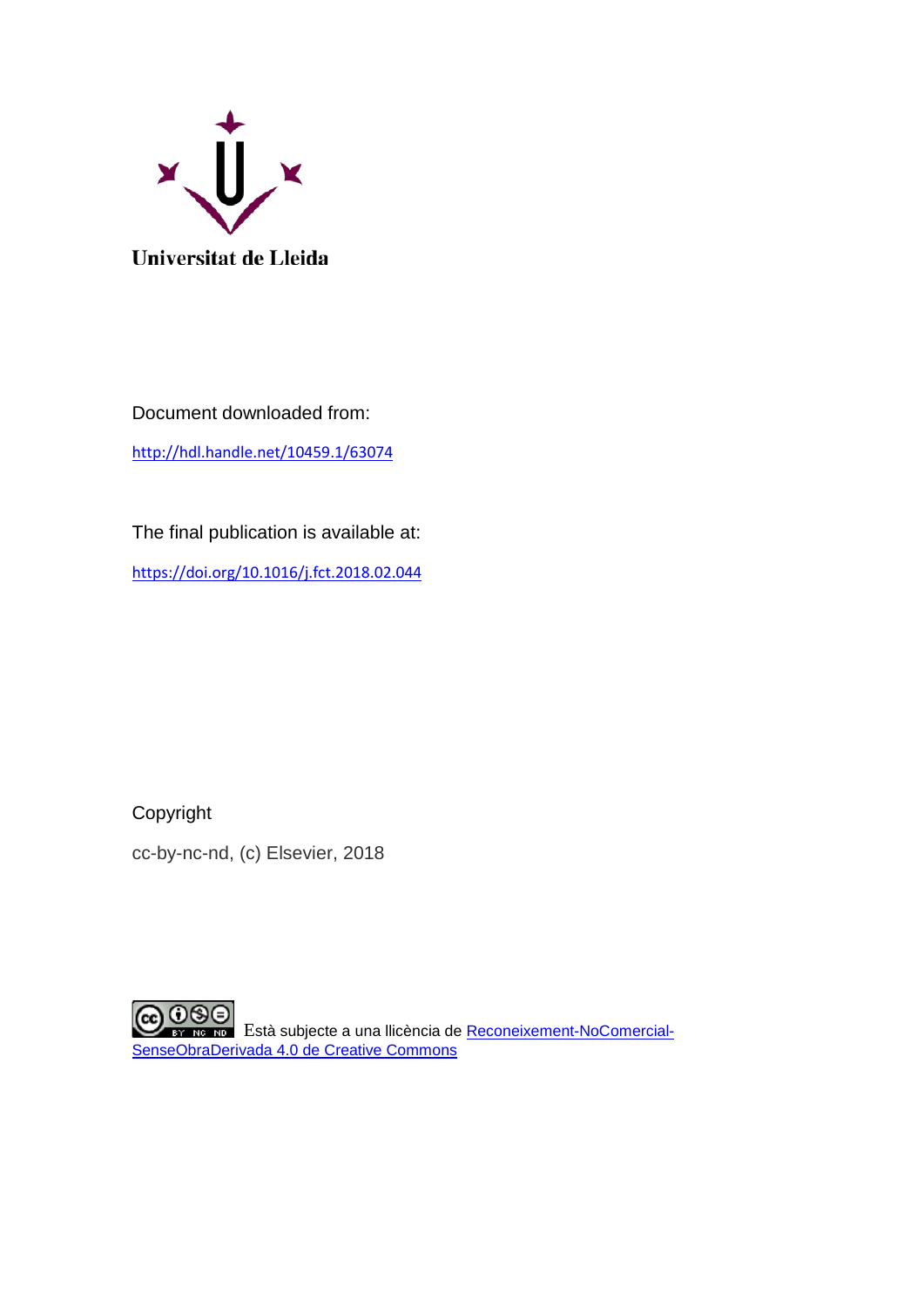# **A review of the mycotoxin adsorbing agents, with an emphasis on their multi-binding capacity, for animal feed decontamination**

P. Vila-Donat, S. Marín, V. Sanchis, A.J. Ramos\*

*Applied Mycology Unit, Food Technology Department, UTPV-XaRTA, Agrotecnio Center, University of Lleida, Rovira Roure 191, 25198, Lleida, Spain*

#### **Abstract**

Contamination of animal feed with mycotoxins still occurs very often, despite great efforts in preventing it. Animal feeds are contaminated, at low levels, with several mycotoxins, particularly with those produced by *Aspergillus* and *Fusarium* genera (Aflatoxin  $B_1$ , Ochratoxin A, Zearalenone, Deoxynivalenol and Fumonisina  $B_1$ ). In animal feed, to date, only Aflatoxin  $B_1$  is limited through EU regulation. Consequently, mycotoxins cause serious disorders and diseases in farm animals. In 2009, the European Union (386/2009/EC) approved the use of mycotoxin-detoxifying agents, as feed additives, to prevent mycotoxicoses in farm animals. The present review gives an overview of the problem of multi-mycotoxin contamination of feed, and aims to classify mycotoxin adsorbing agents (minerals, organic, and synthetic) for feed decontamination, focusing on adsorbents with the ability to bind to multiple mycotoxins, which should have a more effective application in farms but they are still little studied in scientific literature.

**Keywords:** mycotoxins, animal feed, adsorbents, multi-binding, decontamination

#### **Abbreviations:**

15-acetyldeoxynivalenol (15-Ac-DON), [3-acetyldeoxynivalenol](https://www.google.es/url?sa=t&rct=j&q=&esrc=s&source=web&cd=2&cad=rja&uact=8&ved=0ahUKEwjplJey5czXAhVPzqQKHUujBl0QFggxMAE&url=http%3A%2F%2Fwww.sigmaaldrich.com%2Fcatalog%2Fproduct%2Fsigma%2Fa6166&usg=AOvVaw1Xg4ns49WcKrm9DZ0c_97e) (3-Ac-DON), Activated Carbon (AC), Adsorbing Agents (AA), Aflatoxin (AF), Aflatoxin B<sub>1</sub> (AFB1), Aflatoxin B<sub>2</sub> (AFB2), Aflatoxin M<sub>1</sub> (AFM1), Aflatoxins (AFs), Alternariol (AOH), Biotransforming Agents (BA), Body Weight (BW), Deoxynivalenol (DON), Ergot Alkaloids (EAs), Esterified Glucomannans (EGM), European Comission (EC), European Food Safety Authority (EFSA), European Union (EU), FAO (Food and Agriculture Organization of the United Nations), Feed Intake (FI), Fumonisin B<sub>1</sub> (FB1), Fumonisin B<sub>2</sub> (FB2), Fumonisins (FBs), Fusaric Acid (FA), Gastrointestinal (GI), Good Agricultural Practices (GAP), Glucomannans (GM), Hydrated Sodium Calcium Aluminosilicate (HSCAS), International Agency for Research on Cancer (IARC), Maximum Permitted Levels (MPLs), Molecular Weight (MW), Nivalenol (NIV), Ochratoxin A (OTA), Yeast Cell Wall (YCW), Weight Gain (WG), Zearalenone (ZEN).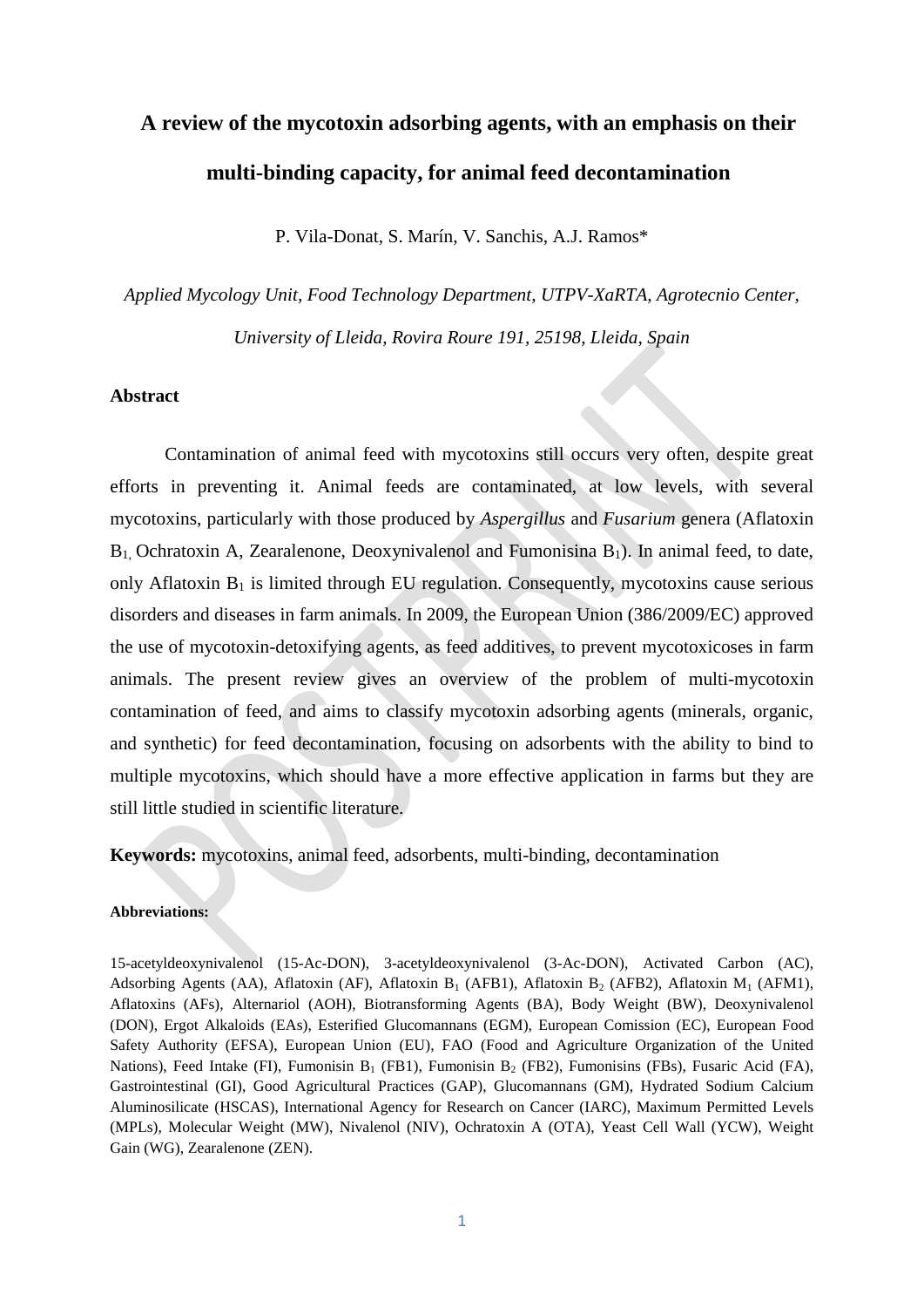# **Contents**

- 1. Introduction
	- 1.1 Overview of mycotoxins in animal feed
	- 1.2 Occurrence and co-occurrence of mycotoxins in animal feed
	- 1.3 Toxic effects of major mycotoxins on farm animals
	- 1.4 European regulation of mycotoxins in feedingstuffs
- 2. Prevention and decontamination of mycotoxins in food and feed
- 3. Detoxifying agents
	- 3.1 Adsorbing agents
		- 3.1.1 Inorganic adsorbents
		- 3.1.2 Organic adsorbents
		- 3.1.3 Synthetic adsorbents
- 4. Adsorbing agents with multi-mycotoxin efficacy
	- 4.1 *In vitro* studies
	- 4.2 *In vivo* studies
- 5. Conclusions

#### References

**\*Corresponding author:** Antonio J. Ramos. Applied Mycology Unit, Department of Food Technology, UTV-XaRTA Agrotecnio Center, University of Lleida. Av. Rovira Roure 191, 25198, Lleida (Spain). e-mail: [ajramos@tecal.udl.es](mailto:ajramos@tecal.udl.es)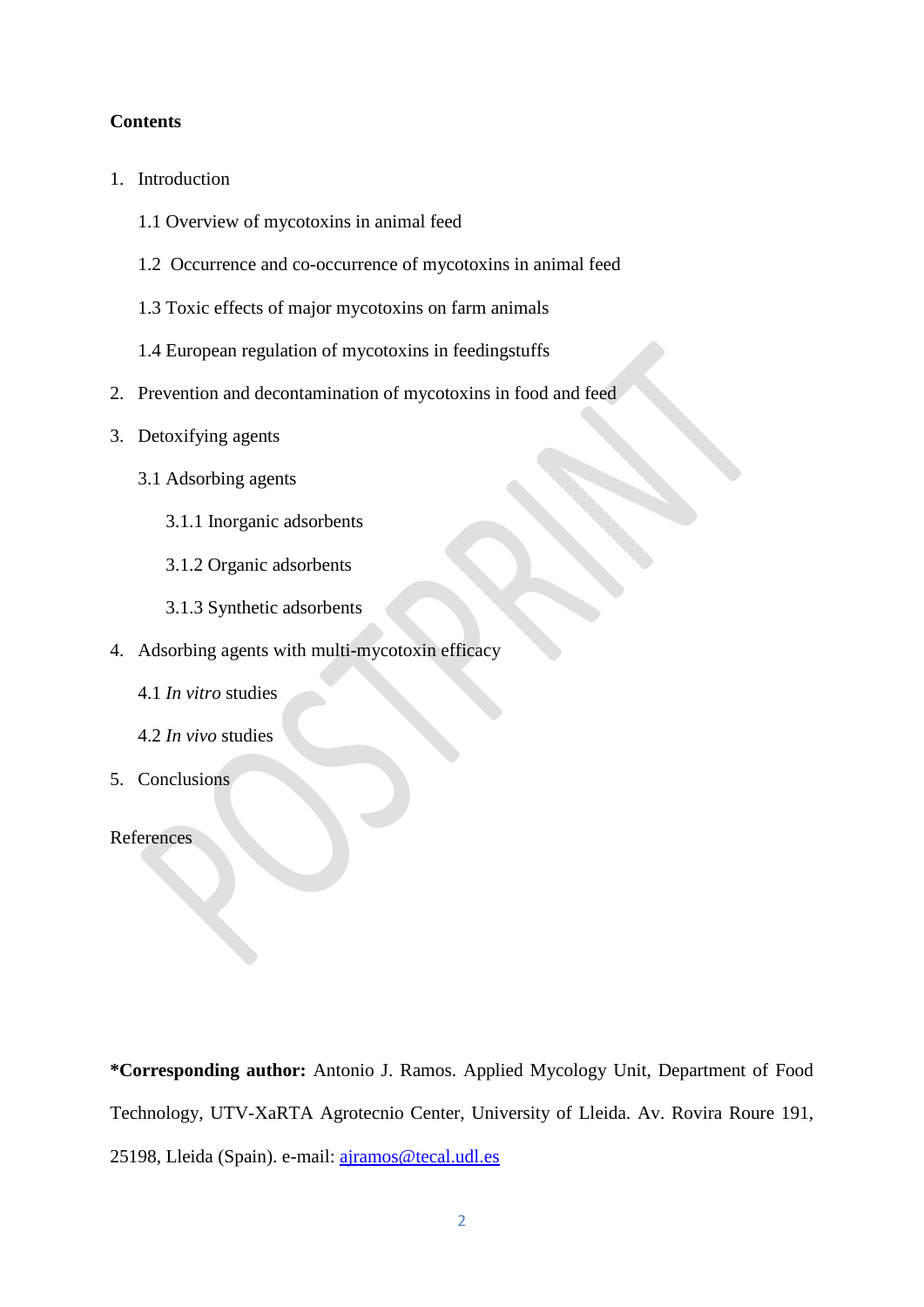#### **1. Introduction**

# **1.1 Overview of mycotoxins in animal feed**

Mycotoxins are low molecular weight (MW) secondary metabolites produced by filamentous fungi that have adverse effects at low levels on humans and animals. They have a significant impact on economies and international trade. Fungi producing mycotoxins are known as mycotoxigenic. Some of them are capable of producing more than one mycotoxin and some mycotoxins are produced by more than one fungal species. The most relevant groups of mycotoxins found in animal feed are produced by three genera of fungi: *Aspergillus*  (aflatoxins (AFs) and ochratoxin A (OTA)), *Penicillium* (OTA), and *Fusarium* species (trichothecenes, fumonisins (FBs), and zearalenone (ZEN)) (Fig. 1; Table 1) (Marin et al., 2013). They appear in the feed chain because of fungal infection of crops, and due to the use of mouldy grains and forage as components of animal feed. Fungi can invade and produce mycotoxins on the growing plants before harvesting (pre-harvest toxins), or produce toxins after harvest and during crop storage and transportation (postharvest toxins). In general, environmental conditions, such as high temperatures, high moisture levels, and insect damage, cause stress and predispose plants in the field to mould growth and mycotoxin contamination (Medina et al., 2015). Moreover, poor harvesting practices, improper drying, handling, packaging, and transport conditions contribute to increasing the risk of mycotoxin production (Bhat et al., 2010).

The economic consequences of mycotoxin contamination are very significant, and often crops with large amounts of mycotoxin have to be destroyed. The most susceptible crops to contamination with mycotoxins are cereals such as wheat, maize, barley, rye and oat (Cano-Sancho et al. 2010; Rodríguez-Carrasco et al., 2013; Vidal et al., 2013). Cereals constitute a major part of the daily diet of animals and they are important ingredients in animal compound feed (Pinotti et al., 2016). A high percentage of feed samples have been reported to be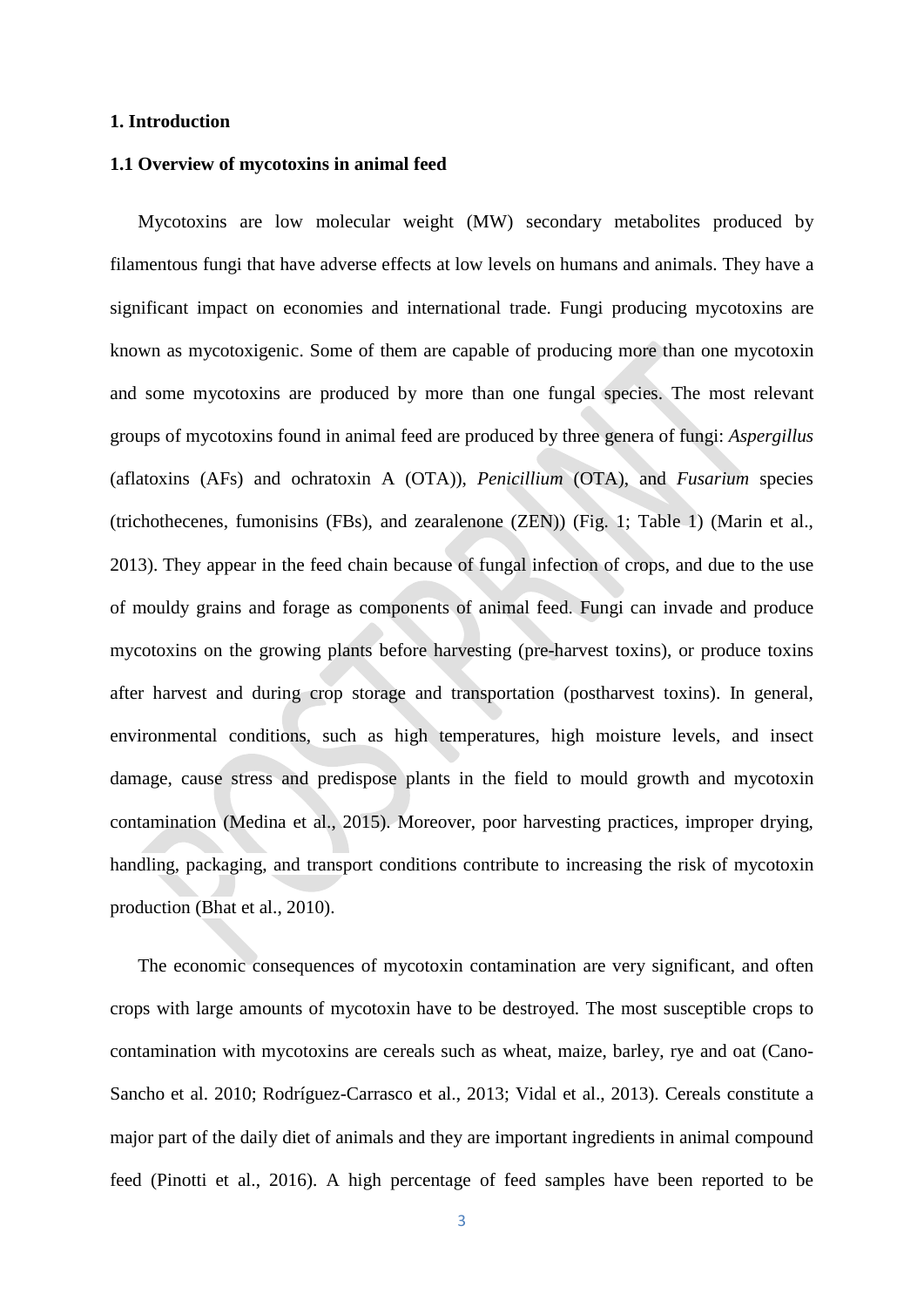contaminated with mycotoxins, and what is more, most of them have been reported to be contaminated with more than one mycotoxin (Kosicki et al., 2016; Streit el at., 2012; Zachariasova et al., 2014). In most cases, the concentrations were low enough to ensure compliance with the EU guidance values or Maximum Permitted Levels (MPLs) (Table 2, and 3). However, farm animals have shown to exhibit symptoms of chronic mycotoxicoses when exposed to feed contaminated with toxins below the guideline levels (Wielogórska et al., 2016). Additionally, farmers generally notice acute adverse effects on animal performance, such as low weight gain (WG), reproductive and metabolic disorders, with consequent economic losses, because not all mycotoxins found in animal feed have been regulated (see section 1.4). Therefore, producers often have to set internal limits more stringent than those regulated, in order to avoid losses.

Different strategies, including preventive measures at pre- and postharvest, have been developed to neutralize mycotoxins in animal feed such as good agricultural practices (GAP) and good storage practices (GSP). These actions are considered the best way of controlling mycotoxin contamination; however, even exercising of good practices might not completely avoid or eliminate mycotoxins in the feed chain (Di Gregorio et al., 2014). Moreover, the use of physical and chemical methods for the detoxification of agricultural commodities contaminated with mycotoxins is restricted due to the problems associated with safety issues, possible losses in nutritional quality coupled with limited efficacy and cost implications (EC, 2009; Kolosova and Stroka, 2011).

As mycotoxins cause serious diseases in farm animals, the EU approved the use of mycotoxin-detoxifying agents, by including a new group of feed additives defined as 'substances that can suppress or reduce the absorption, promote the excretion of mycotoxins or modify their mode of action' (EC, 2009). At the same time, the EFSA reported a review of mycotoxin-detoxifying agents used as feed additives (Boudergue et al., 2009) that covered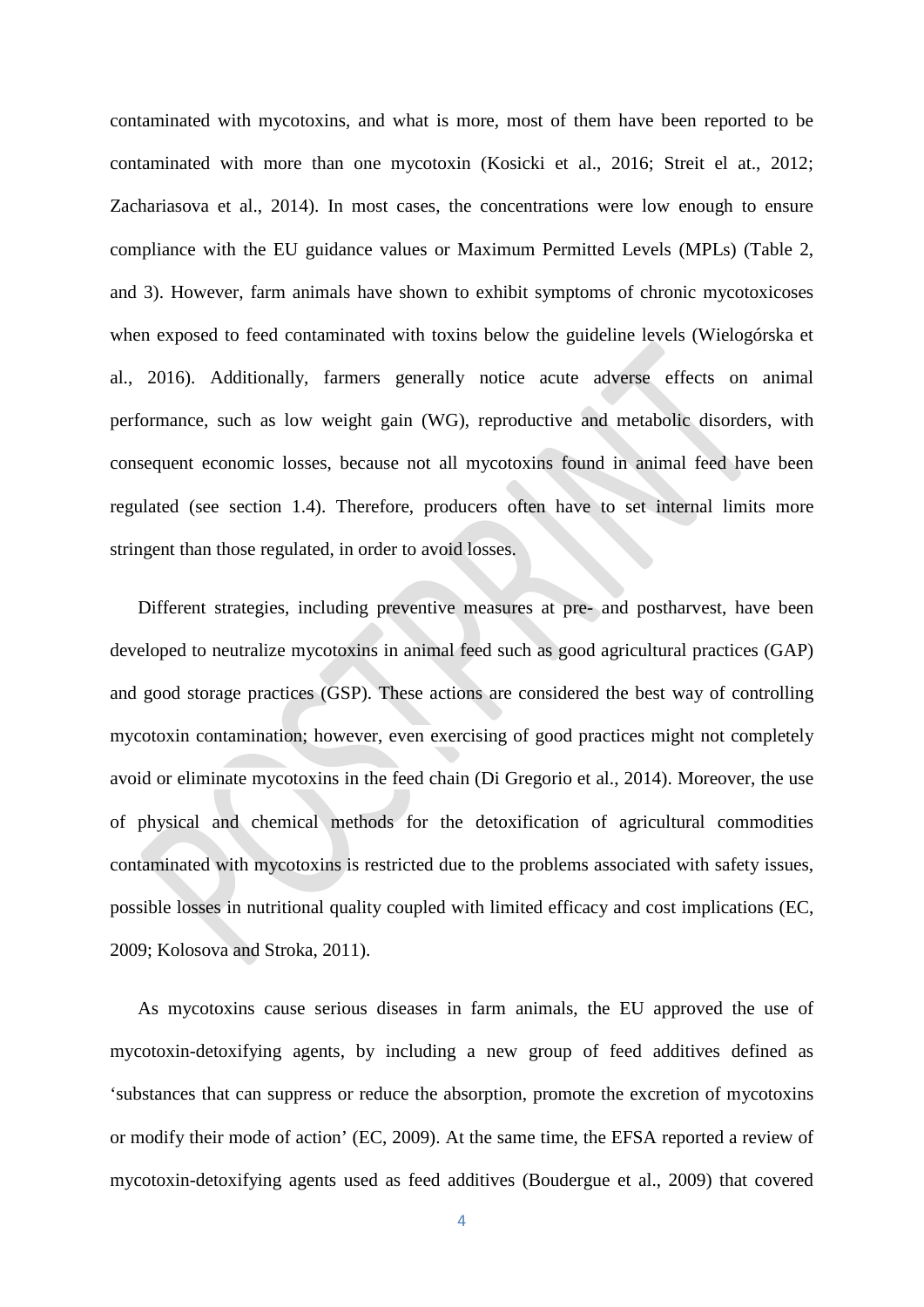aspects such as mode of action, efficacy and feed/food safety. Since then, numerous studies have been published on the efficacy of the adsorbing agents (Di Gregorio et al., 2014; Magnoli et al., 2011; Neff et al., 2013; Nesic et al., 2008; Pfohl-Leszkowicz et al., 2015; Santos et al., 2011; Wang et al., 2012). However, most studies still focus on the efficacy of adsorption of a specific mycotoxin, usually tested at high levels which, as mentioned previously, in real settings is rarely the case.

In the light of the high co-occurrence of mycotoxins in agricultural commodities, the task of developing a more versatile solution for multi-toxin feed decontamination is challenging. The present review intends to address the problem of animal feed multi-mycotoxin contamination, as well as to classify mycotoxin adsorbing agents (minerals, organic and synthetic) for feed decontamination, focusing on adsorbents with the ability to bind to multiple mycotoxins, which are in great demand by animal feed producers, but are still little studied in scientific literature.

### **1.2 Occurrence and co-occurrence of mycotoxins in animal feed**

Despite efforts to control fungal contamination, extensive mycotoxin contamination has been reported in both developing and developed countries. Recent surveys have been carried out to evaluate the worldwide incidence of mycotoxin contamination in feedstuffs and feed raw materials (Pinotti et al., 2016; Streit et al., 2013). On a global level, 30% to 100% of food and feed samples are contaminated (Pinotti et al., 2016). According to Streit et al. (2012) 72% of feed samples surveyed contained detectable levels of mycotoxins, while only 1-18% samples (depending on the toxin) presented levels above the EU guidelines or regulations. Also, Rodrigues and Naehrer (2012) studied the prevalence of mycotoxins in feedstuffs and finished feed worldwide between 2009 and 2010. Their results (from HPLC) revealed that 81% of the 6000 samples tested positive for at least one mycotoxin, although in many cases the regulatory and guidance levels were not surpassed. The most commonly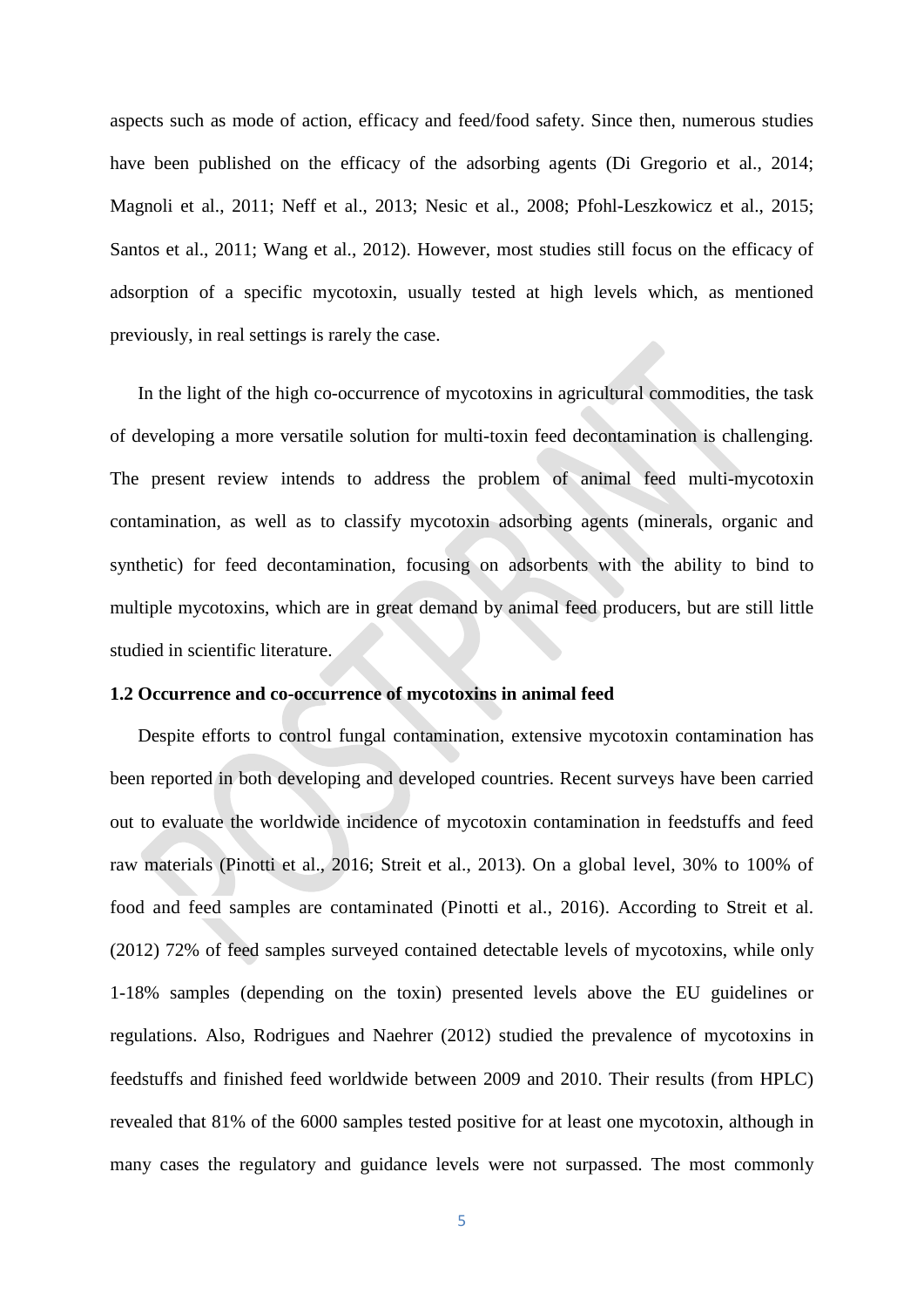occurring mycotoxins were deoxynivalenol (DON) (65%), FBs (56%) and ZEN (44%), followed by AFs (31%) and OTA (27%). AF production occurred primarily in cereal samples from regions with tropical or subtropical climates such as Southern Europe, Africa, South and Southeast Asia. The amount of AFB1 was often the highest in the mixtures of AFs (Rodrigues and Naehrer, 2012). While DON contamination was observed worldwide, more than 60% of positive samples were found in samples (wheat, maize and barley) from North America, Northern and Central Europe, and North Asia (Rodrigues and Naehrer, 2012; Streit et al., 2012). The highest incidence of ZEN contamination (more than 30% of positive samples) was found in North and South America, Central Europe, Africa, and North and Southeast Asia (Rodrigues and Naehrer, 2012). On the other hand, FB contamination was found mostly in maize and maize products from in South America, Southern Europe, Africa, and Southeast Asia, FB1 being the most abundant (Rodrigues and Naehrer, 2012). Different *Fusarium* mycotoxins were often found jointly in contaminated cereals (Cano-Sancho et al., 2010; Stanciu et al., 2017). Lastly, OTA prevalence was highest in South Asia and Africa, but its distribution in contaminated feed lots tended to be very heterogeneous (Rodrigues and Naeher, 2012).

However, occurrence patterns of mycotoxins are changing as a consequence of rising average temperatures due to climate change (Medina et al., 2015; Miraglia et al., 2009; Wielogórska et al., 2016). In Southern Europe, AF contamination, previously uncommon in Europe, will become increasingly significant. In fact, Italian researchers detected AFB1 in cattle feed and AFM1 in cow's milk surpassing the maximum allowable in the EU, in 8.1% and in 1.7%, respectively (Decastelli et al., 2007).

Nevertheless, studying the occurrence of any given mycotoxin alone, provides incomplete information about the risk associated with the respective feedstuff considering the fact that mycotoxigenic fungi are usually capable of producing more than one mycotoxin, so animal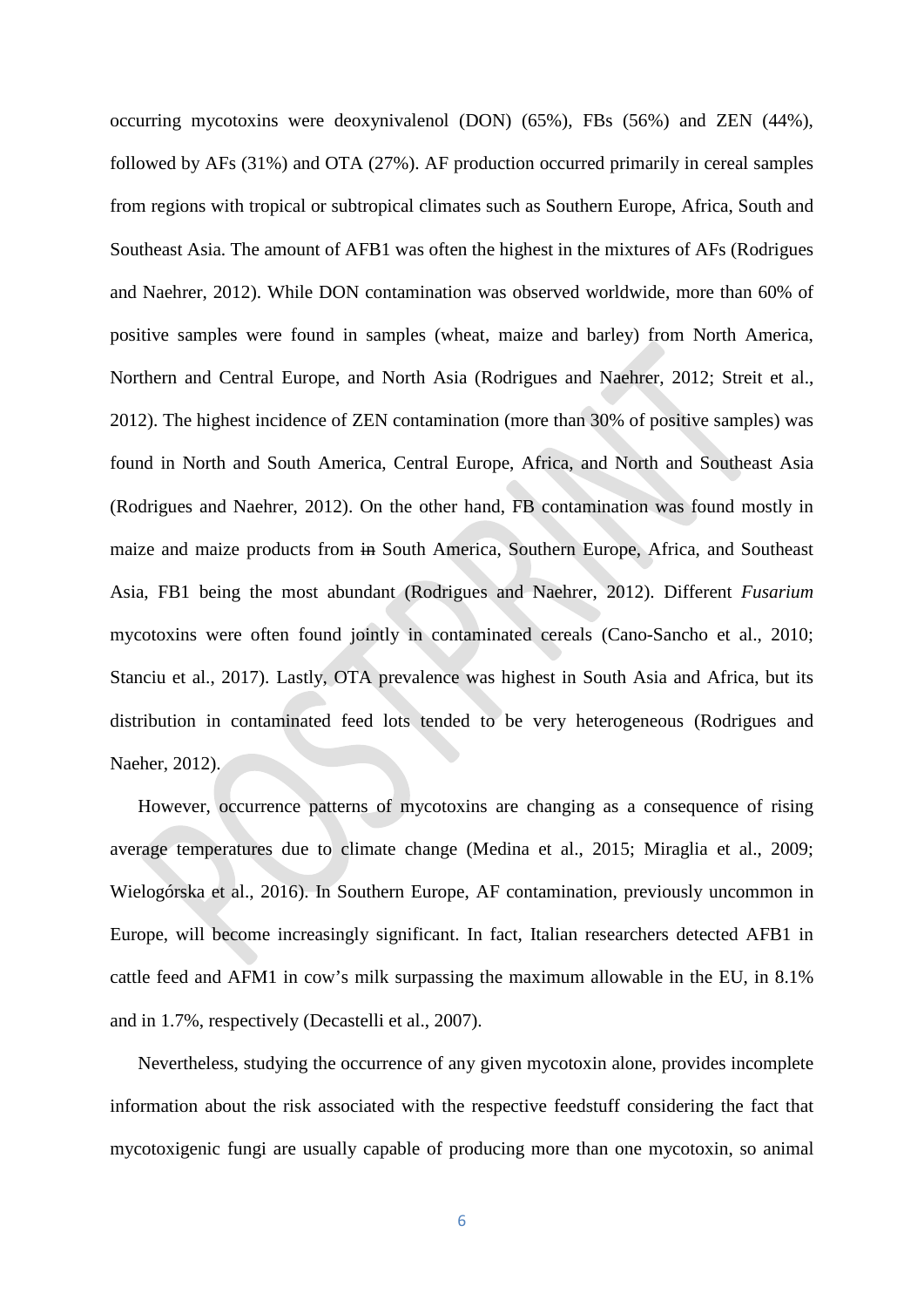feed is particularly vulnerable to multiple contaminations (Streit et al., 2012). Results of feed surveys performed in Europe also highlight the problem of high levels of co-contamination with a number of different mycotoxins (Zachariasova et al., 2014). Of the 82% of feed samples that were contaminated, type B-trichothecenes and FBs occurred most often, 75% were co-contaminated with more than one mycotoxin while only two samples exceeded the recommended EU levels (Monbaliu et al., 2010). Along the same lines, Griessler et al. (2010) conducted a survey on feed and feed ingredients sourced in Southern Europe. The *Fusarium* mycotoxins (type B-trichothecenes, ZEN and FBs) were the major contaminants, while AFs and OTA were detected less frequently. It was further reported that 23% of all samples from Spain contained at least two mycotoxins.

Other researchers evaluated the level of mycotoxins in raw materials and products for animal nutrition in Poland in 2011-2014. A total of 1384 samples (maize samples, maize silage samples, small grain cereal samples and complete feed samples) were analysed for the occurrence of DON, Nivalenol (NIV), T-2 and HT-2 toxins, ZEN, FBs, OTA, and AFs. Also in this case, DON as well as ZEN were the most frequently occurring mycotoxins, present in 89% and 92% of maize samples, and in 86 and 88% of maize silage samples, respectively. Additionally, in 24 samples the content of mycotoxins exceeded EU recommendations. Regarding the complete feed, trichothecenes and ZEN were found in more than 90% of the samples [\(Kosicki](http://www.sciencedirect.com/science/article/pii/S0377840116301018%23!) et al., 2016).

Multi-mycotoxin contamination is a topic of great concern and seems to be increasing. The frequent detection of mycotoxin co-occurrence even in studies screening for a limited number of analytes underlines the importance of mycotoxin reduction strategies like the addition of multi-composition adsorbents in order to sequester a wider range of mycotoxins.

#### **1.3 Toxic effects of major mycotoxins on farm animals**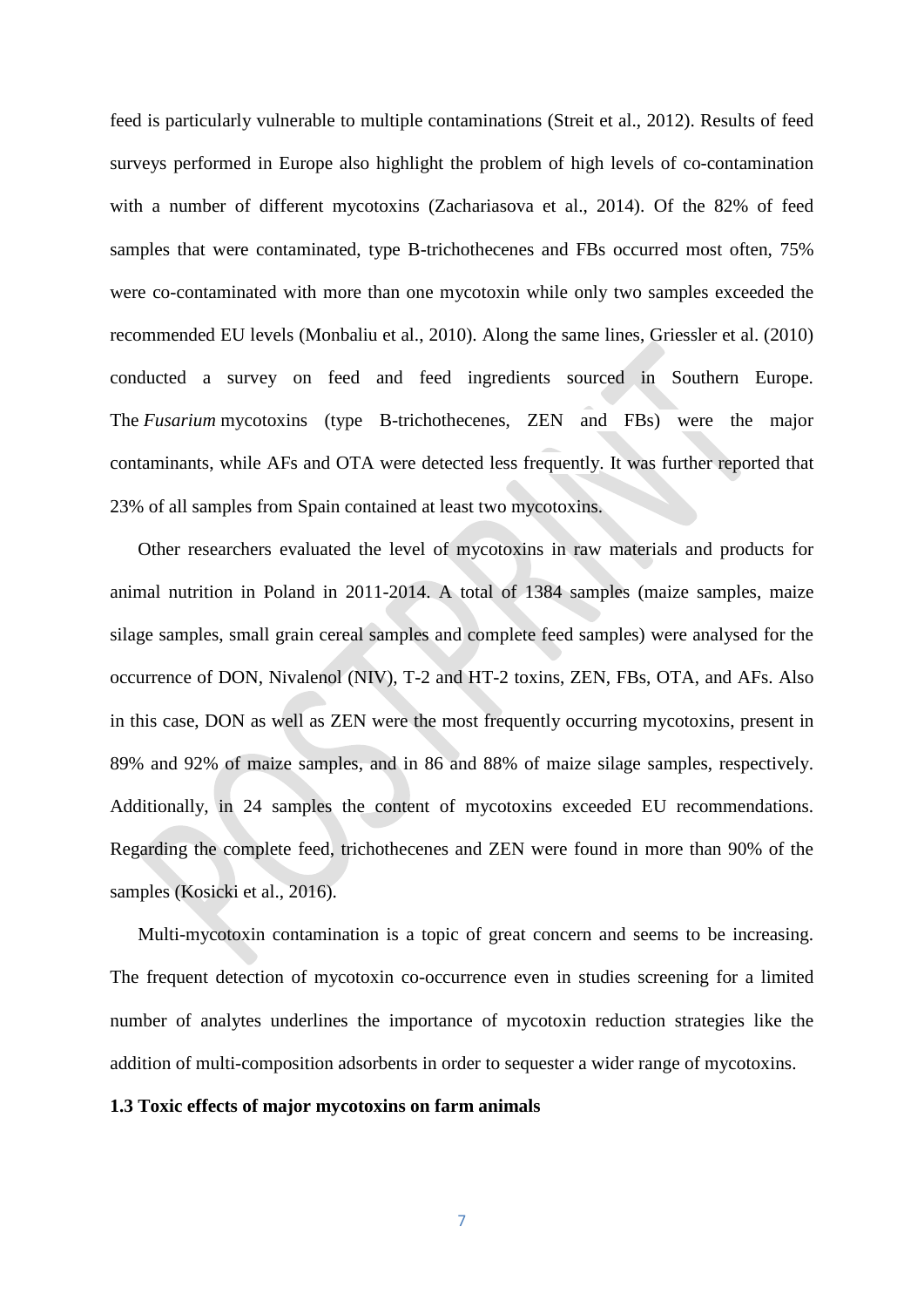Animal feeds are routinely subject to contamination from diverse sources. AFB1, DON, ZEN, OTA and FB1 are considered the most economically significant mycotoxins in terms of their prevalence and their negative effects on animal performance (Table 1), (Di Gregorio et al., 2014). The diseases caused by short or long exposure to mycotoxins are known as mycotoxicoses. Clinical symptoms usually subside upon removal of contaminated feed. In general, smaller organisms are more susceptible to mycotoxin poisoning. Poultry, pigs, and also aquatic vertebrates are very sensitive to mycotoxins. Due to their high consumption of cereals, they are exposed to these toxins and to chronic contamination. Ruminants have, however, generally been more resistant to the adverse effects of mycotoxins, since the rumen microbiota is capable of degrading mycotoxins.

On the other hand, when mycotoxins are present simultaneously, interactive effects can be classified as additive, antagonistic or synergistic. Numerous reports of synergistic or additive effects mainly for AFs in combination with FBs, trichothecenes, OTA or mixtures of various *Fusarium* toxins have been published (Ruiz et al., 2011). The studies show that cocontaminated samples may exhibit adverse health effects even with concentrations of toxins being within regulatory limits (Grenier and Oswald, 2011).

The economic impact of mycotoxins includes loss of human and animal life, increased health care and veterinary care costs, and reduced livestock production (Zain, 2011).

# *Aflatoxins*

AFs are relatively hydrophilic molecules produced by fungi of the genus *Aspergillus*. AFB1 is the most potent naturally occurring carcinogen classified by the IARC as group 1 (IARC, 1993, 2002). It is the only mycotoxin with an established MPL in feedstuffs (see section 1.4 and Table 2). Lactating animals fed AFB1 contaminated feeds will produce milk contaminated with its monohydroxylated derivative AFM1, classified by the IARC as group 2B, possibly carcinogenic to humans (IARC, 1993, 2002). Chronic toxicity is the most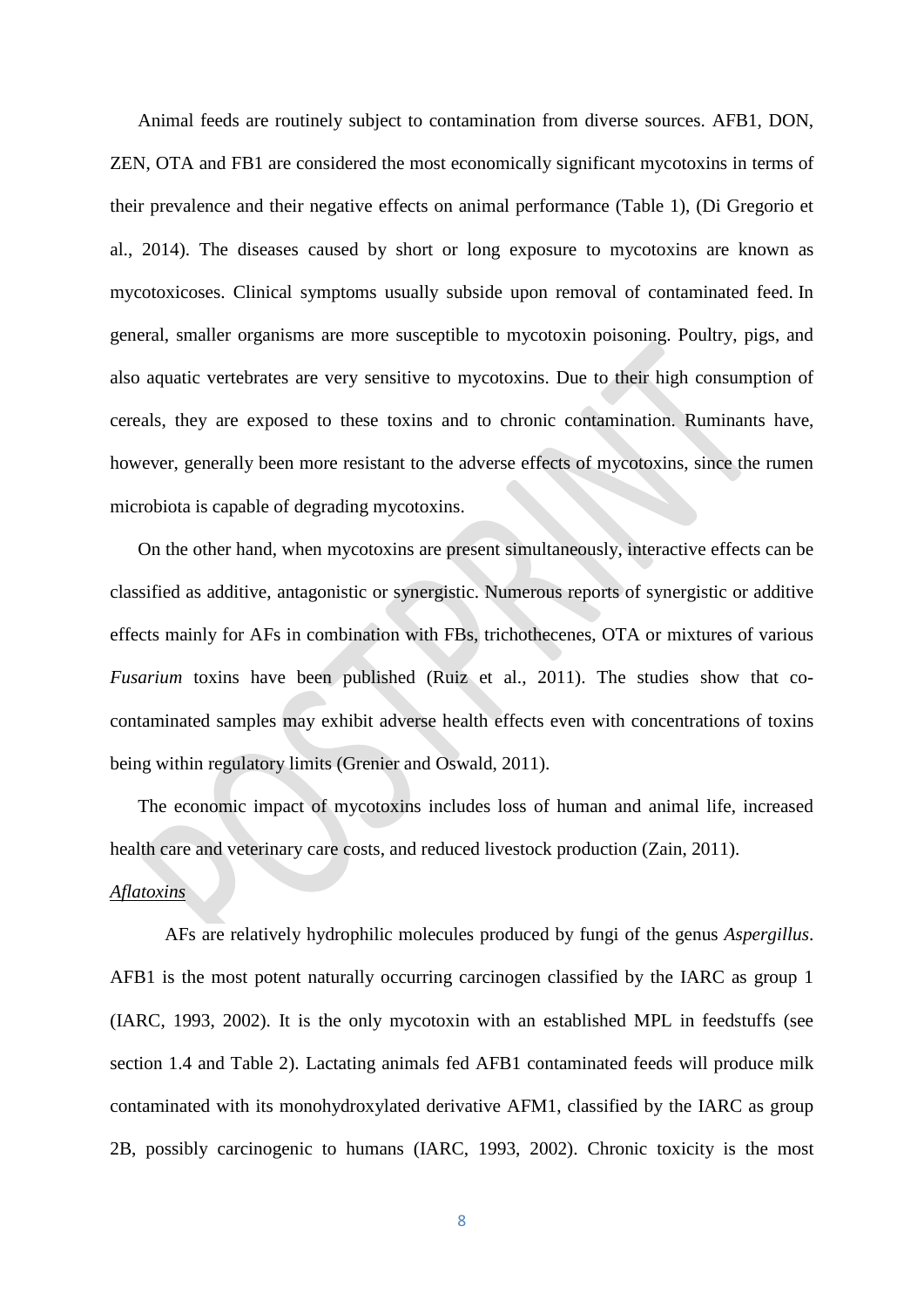common form of aflatoxicosis and it is caused by the consumption of relatively small amounts of these toxic compounds over an extended period. The main target organ of AFB1 toxicity is the liver, where it may be metabolized into different metabolites (Di Gregorio et al., 2014). The effects of long term exposure of levels AFs are associated with reduction in WG, decreased milk or egg production, increased disease susceptibility, reduced feed efficiency, tumours and teratogenicity (Table 1) (Streit et al., 2012). Poultry, cattle, and swine are the domestic species of greatest economic concern in terms of aflatoxicosis. Some species of fish and birds are extremely sensitive to the toxic and carcinogenic action of AFB1 (Anater et al., 2016). In poultry, dietary 2.5 mg AFs/kg significantly reduced the feed intake (FI) by 9-11% (Rawal et al., 2010). Also reductions of WG of 30% in chickens following the consumption of feed contaminated at levels of 0.03 mg AFB1/kg of feed, were observed (Boudergue et al., 2009). In ruminants, first effects were observed at levels of 1-2 mg AFB1/kg of feed such as lower feed ingestion and milk yield in cattle, while in pigs some mortalities and liver diseases were observed within one month after ingestion of contaminated feeds at 0.8-3 mg AFB1/kg (Meissonnier et al., 2005). In fish (*Oreochromis niloticus*, Nile tilapia) a reduction in growth rate was observed along with hepatic damage at levels from 0.245 mg AFB1/kg of feed (Matejova et al., 2017). Rainbow trout is considered the most sensitive fish species to AFs (Anater et al., 2016).

# *Ochratoxin A*

OTA is a nephrotoxic mycotoxin that causes renal toxicity and possesses carcinogenic, teratogenic, immunotoxic and possibly neurotoxic properties. This toxin has been classified by the IARC as a possible human carcinogen (Group 2B) (IARC, 2002). In animals, it has been shown that after a prolonged OTA intake, a nephropathy linked to the degeneration of the convoluted tubule of the nephron and renal interstitial fibrosis occurs, followed by a decrease in the thickness of the basal membrane and glomerular hyalinization (Pfohl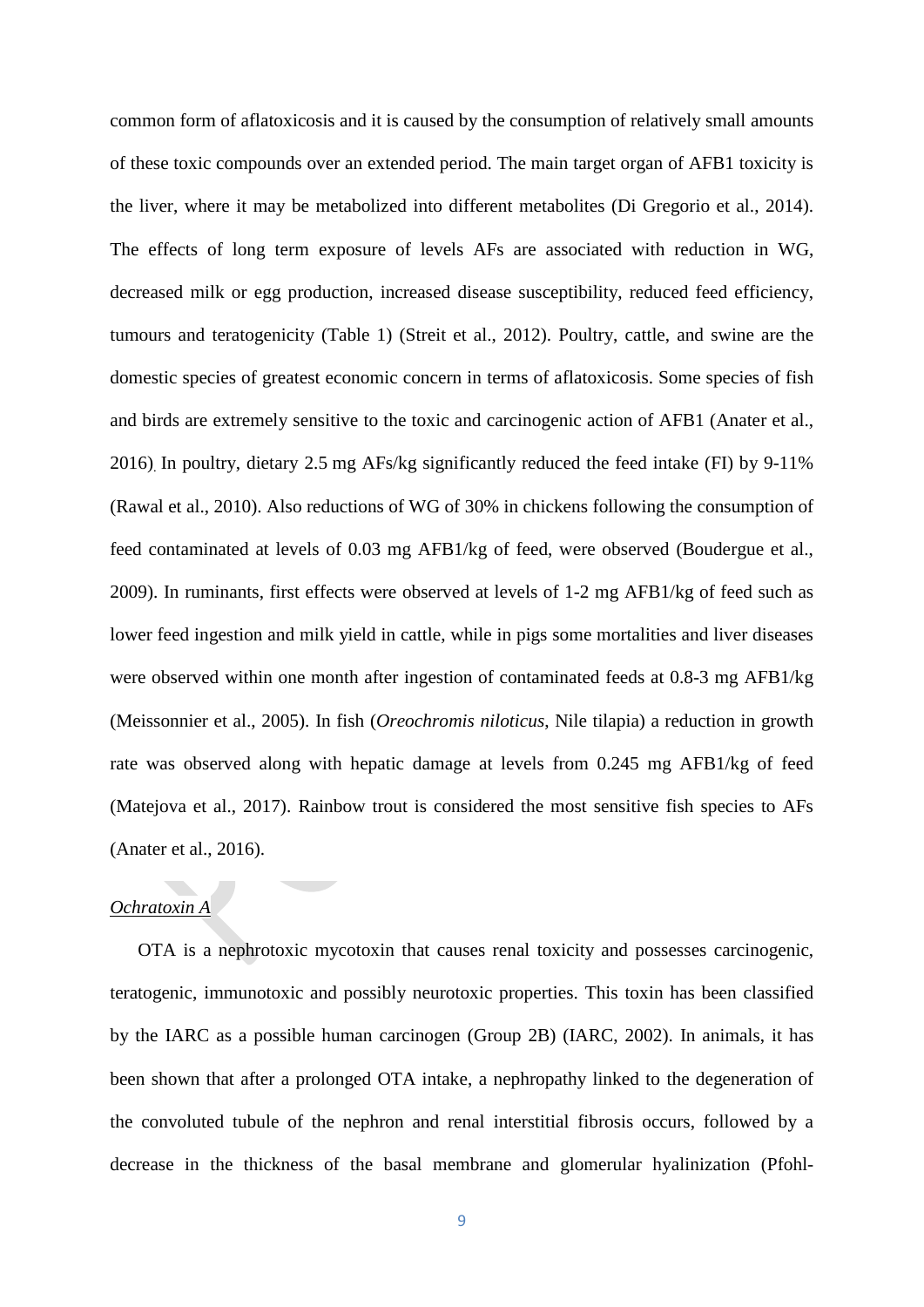Leszkowicz et al., 2015). Ruminants seem to be resistant to OTA exposure. In pigs, acute ochratoxicosis episodes mention kidney diseases (nephropathy), while in chronic ochratoxicosis the first signs were reductions of feed consumption and WG at the level of 1- 1.4 mg OTA/kg of feed (Boudergue et al., 2009). In poultry, nephropathy was reported to occur from level of 2 mg OTA/kg of feed, and the first signs of chronic ochratoxicosis were noticed at a minimal level of 0.5 mg OTA/kg of feed in laying hens and chickens (Boudergue et al., 2009). Also, in catfish adverse effects were observed at concentration of 1.0 mg OTA/kg feed (Matejova et al., 2017).

#### *Deoxynivalenol*

DON belongs to the trichothecene B group and, although being one of its least acutely toxic members, is of particular interest owing to its high prevalence in cereals worldwide. DON is also known as vomitoxin, and it is primarily known for causing feed refusal, weight loss, decreases nutritional efficiency and causes lesions in the GI tract, vomiting, bloody diarrhoea and severe dermatitis accompanied by haemorrhaging (Bryden, 2012). Other symptoms are immune disorders, such as immunosuppression or immunostimulation. In pigs, the most sensitive of the susceptible species, DON has also a neurotoxic effect that produces an anorexic syndrome, by altering the concentration of neurotransmitters in the hypothalamus, cerebellum, and frontal cortex (Marin et al., 2013). DON may be produced together with two acetylated derivatives, [3-acetyldeoxynivalenol](https://www.google.es/url?sa=t&rct=j&q=&esrc=s&source=web&cd=2&cad=rja&uact=8&ved=0ahUKEwjplJey5czXAhVPzqQKHUujBl0QFggxMAE&url=http%3A%2F%2Fwww.sigmaaldrich.com%2Fcatalog%2Fproduct%2Fsigma%2Fa6166&usg=AOvVaw1Xg4ns49WcKrm9DZ0c_97e) (3-AcDON) and 15-acetyldeoxynivalenol (15- AcDON), which have differential toxicity on pig intestine (Pinton et al., 2012). The first signs of reduction of feed consumption in pigs, were observed at levels of 1-3 mg of DON/kg feed (Marin et al., 2013). Regarding ruminants, the animal species least sensitive to DON, feed refusal syndrome was noticed in cows after consumption during 10 weeks of a wheat concentrate level of 6.4 mg DON/kg feed (Boudergue et al., 2009). In poultry, which seem to be relatively resistant to DON compared to other livestock, the effects vary according to the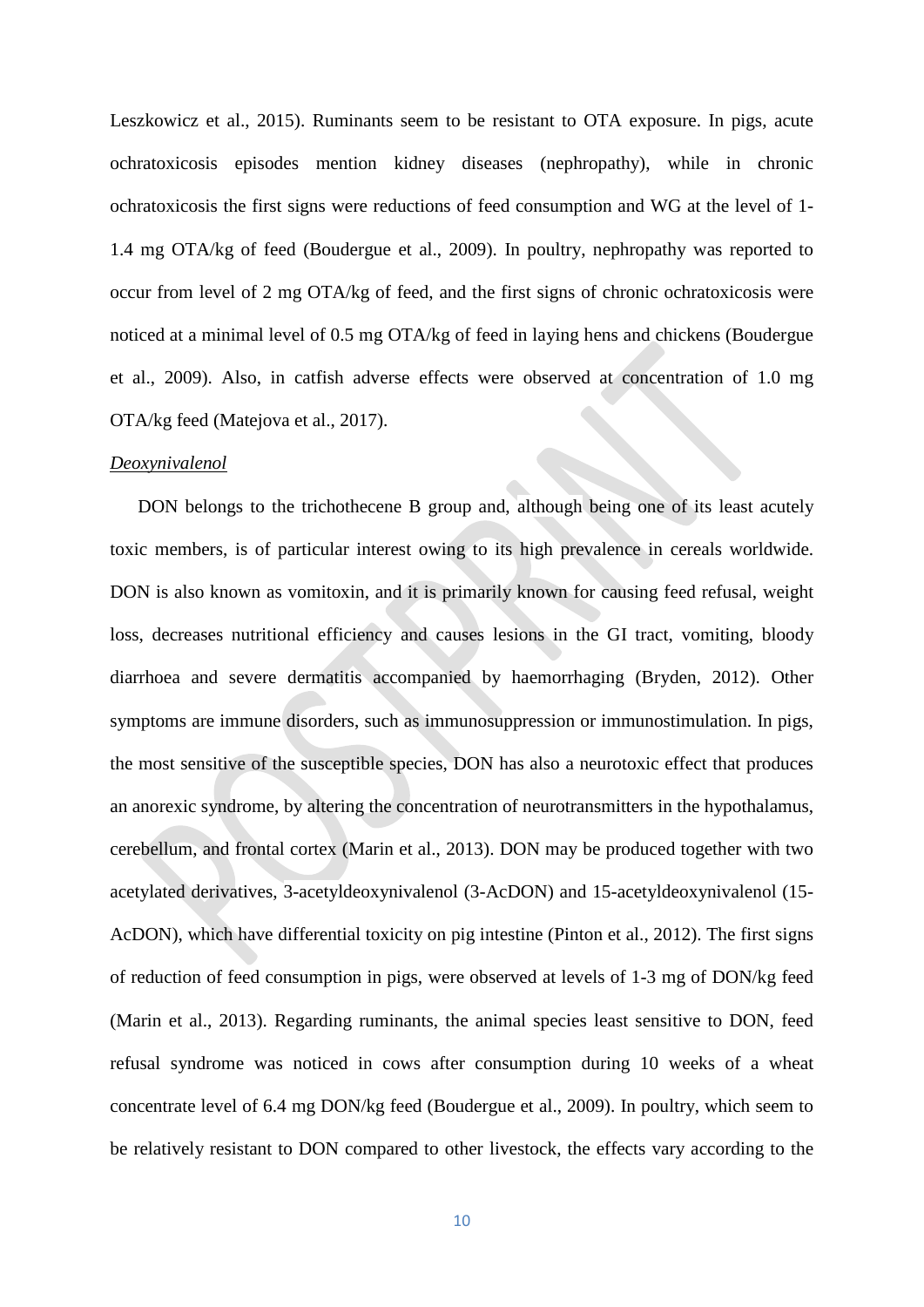species. Yunus et al. (2010) found that dietary levels of DON below and above the recommended limits (1.8 and 18 mg/kg, respectively) affected chicken performance and organ status to various degrees, while according to Awad et al. (2006), concentrations above 5 mg DON/kg of diet are necessary to cause detrimental effects in poultry. Trout are extremely sensitive to DON. A significant decrease in FI, WG, growth rate, and feed efficiency in trout exposed to diets naturally contaminated from 0.3 to 2.6 mg DON/kg of feed for 8 week was observed (Anater et al., 2016).

#### *Zearalenone*

ZEN is a non-steroidal estrogenic toxin produced by certain *Fusarium* species. ZEN, and some of its metabolites, can competitively bind to oestrogen receptors leading to reproductive disorders and estrogenic dysfunction in humans and animals (especially in breeding animals), impairing fertility and increasing the frequency of stillbirths along with reducing sperm quality (Zinedine et al., 2007). During pregnancy, ZEN reduces embryo survival and foetal weight. Additionally, ZEN produces vulvar dilatation and redness, retention or absence of milk, and rectal prolapse (Zinedine et al., 2007). Swine are also the animal species most severely affected by ZEN. In pigs, first signs of estrogenic syndrome appeared from 3-7 days on a ZEN contaminated diet at levels of 1.5 mg/kg feed (Boudergue et al., 2009). Regarding ruminants, a reduction of fertility in dairy cattle was observed for levels of ZEN above 0.5 mg/kg feed (Boudergue et al., 2009). Among the livestock species of interest, poultry seems to be the most resistant to ZEN. Based on experimental studies, levels above 100 mg ZEN/kg feed are needed to see the first signs of intoxication (Boudergue et al., 2009). Otherwise, a slight tendency toward prolonged clotting time and lowered iron concentrations in the liver and ovary after exposing rainbow trout to 10 mg ZEN/kg for 24, 72, and 168 h was observed by Wozny et al. (2012).

#### *Fumonisins*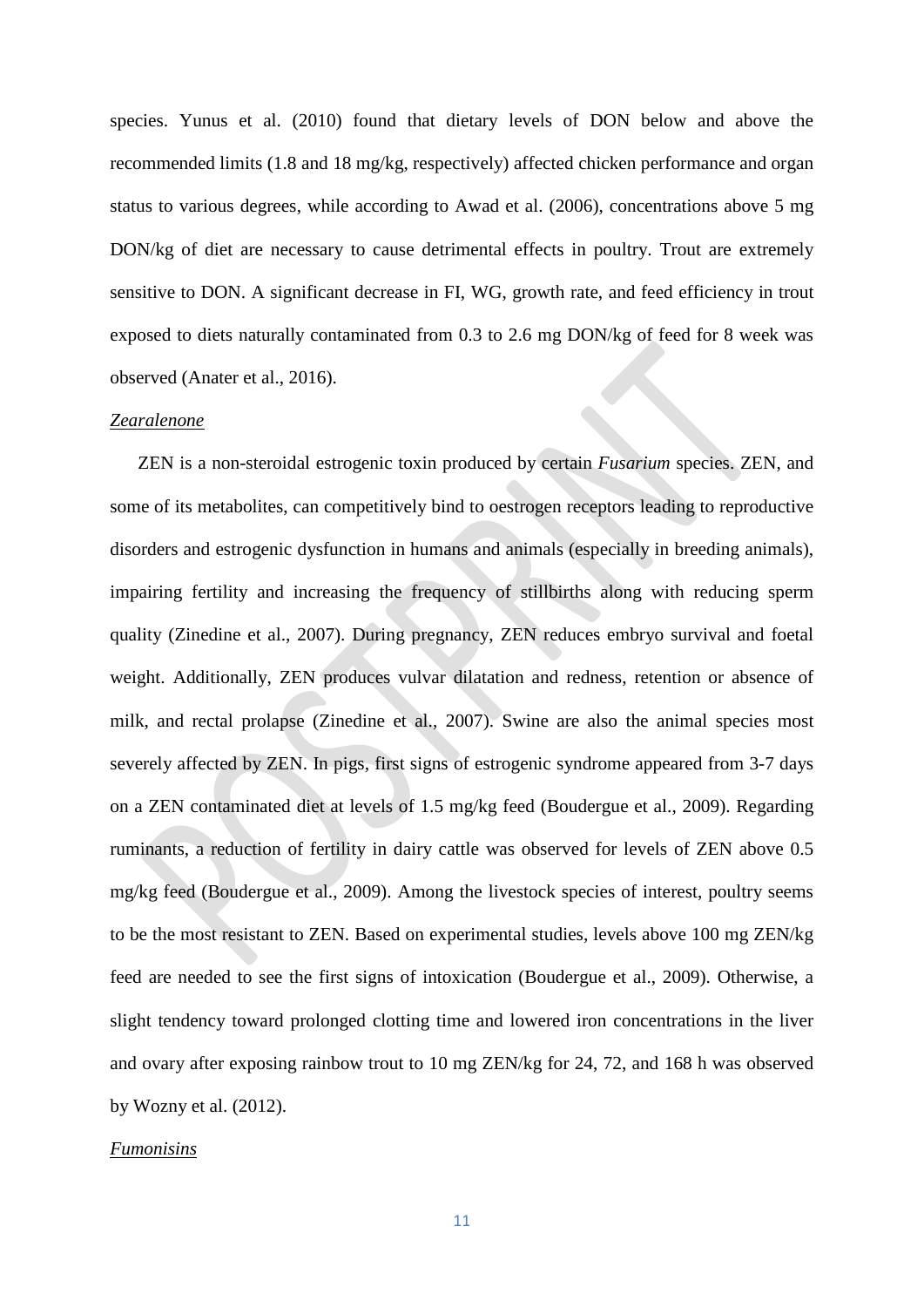Acute and chronic toxicity by FBs has been largely demonstrated in several animal species, including carcinogenicity and cardiovascular toxic effects (Voss et al., 2007). Based on toxicological evidence, the IARC has classified FB1 as possibly carcinogenic to humans (group 2B) (IARC, 2002). The liver and kidney are the major target organs for FB toxicity (Voss et al., 2007), but also the intestine is a possible target (Bouhet and Oswald, 2007). In horses, consumption of FB contaminated feeds has been recognized as a cause of an illness known as equine leukoencephalomalacia (ELEM). The first symptoms are lethargy, blindness, and decreased feed intake, followed by convulsions and death after several hours or days (Morgavi and Riley, 2007). Similarly, FB1 contaminated feeds have shown to cause a syndrome known as porcine pulmonary edema (PPE) in pigs (Table 1). Clinical signs usually include decreased feed consumption, dyspnoea, weakness, cyanosis, and death (Morgavi and Riley, 2007). Based on several studies, levels above 100 mg FB1/kg feed are needed to get first signs of zootechnical disturbance in pigs (Boudergue et al., 2009). Cows and poultry are considerably less sensitive to FBs than horses and pigs (Boudergue et al., 2009).

On the other hand, in fish, FBs have a disruptive effect on neural and liver tissues. Sensitivity to FB1 in fish is dependent on both species and individual body weight (BW) (Anater et al., 2016).

# **1.4 European regulation of mycotoxins in feedingstuffs**

Approximately 100 countries have developed specific limits for mycotoxins, while the number of regulated mycotoxins differs for food and feed, for example between the US and the EU. According to FAO, Europe has the most extensive regulations for mycotoxins in feed. Canadian regulations are among the most detailed, as they additionally include mycotoxins not regulated in EU feedstuffs such as diacetoxyscirpenol, DAS (a type A trichothecene), with China and Iran also having demanding limits in place (FAO, 2004). Nevertheless, regulations in the rest of the world undoubtedly focus mainly on AFs, with only 15 countries in Africa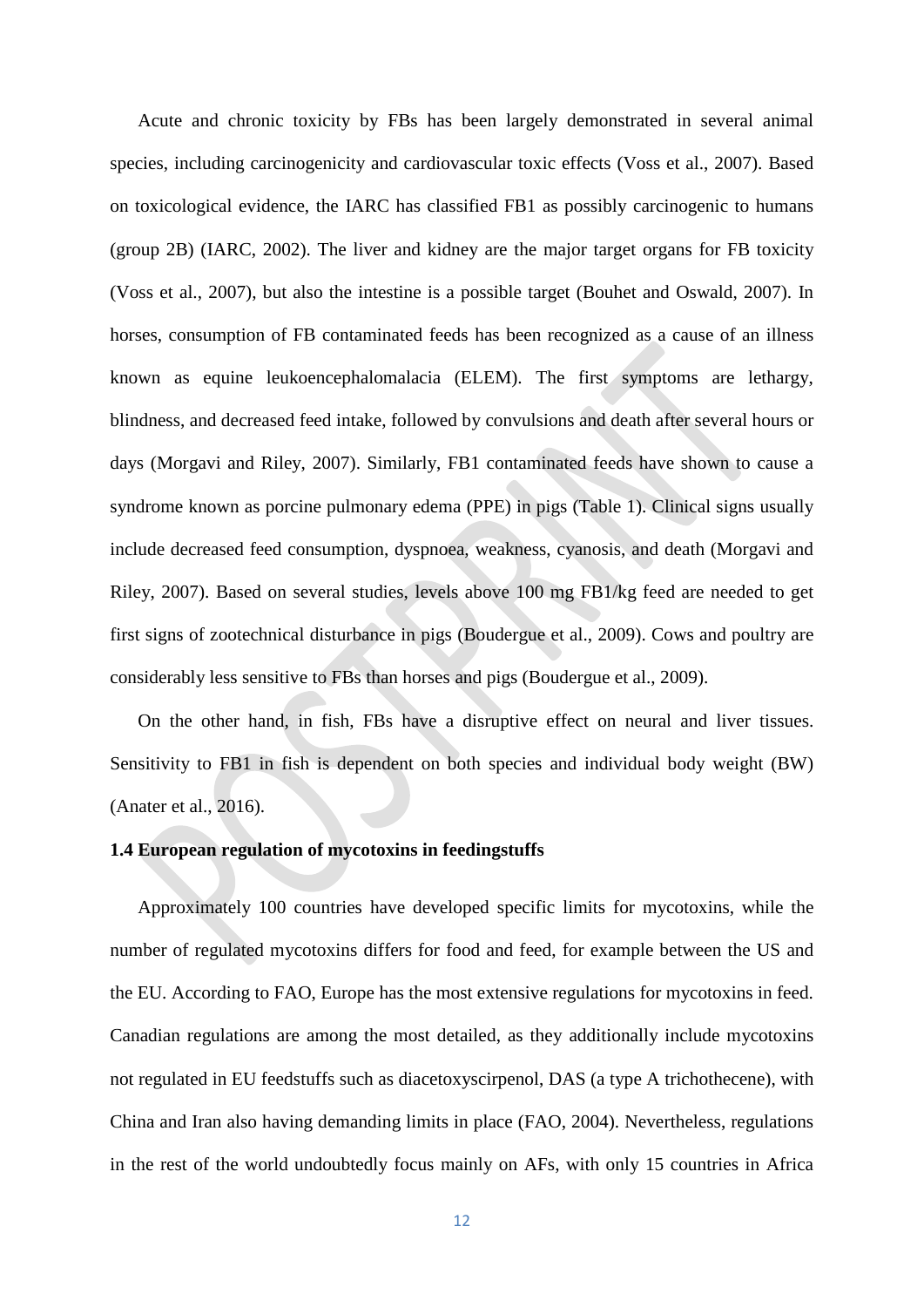having specific, feed oriented mycotoxin regulations in place (FAO, 2004). All countries with mycotoxin regulations have at least regulatory limits for AFB1 or the sum of aflatoxins B1, B2, G1, and G2 in foods and/or feeds (Wielogórska et al., 2016).

Currently in the EU, AFB1 is the only mycotoxin with MPLs set in feeds under Directive 2002/32. For animal feed, MPLs set by the EC for AFB1 is 0.02 mg/kg for all feed materials (EC, 2003). The current limits for AFB1 in animal feedingstuffs range from 0.005 to 0.02 mg/kg (Table 2), (Directive 2003/100/EC). Additionally, guidance values have been recommended for a further five mycotoxins in feedstuffs: DON, ZEN, OTA and FBs (2006/576/EU) (Table 3). Recently the EC has established recommendations on the presence of T-2 and HT-2 toxin in cereals and cereal products for feed and compound feed [\(2013/165/EU\)](http://eur-lex.europa.eu/LexUriServ/LexUriServ.do?uri=OJ:L:2013:091:0012:0015:EN:PDF) (Table 3). Also, a maximum level of 500 mg/kg of rye ergot (*Claviceps purpurea*) sclerotia has been set for unprocessed cereals in order to avoid the presence of ergot alkaloids in food and feed (2015/1040/EU). However, food/feed may be contaminated with a much wider range of mycotoxins. In fact, the EFSA has recently issued scientific opinions on the risk to human and animal health related to the reported presence of *Alternaria* toxins (EFSA, 2011).

On the other hand, European regulations for animal-derived products have been imposed, especially for AFM1 in milk (0.025-0.05 µg/kg) (EC No 1881/2006), which in particular imply a strict control of the AFB1 content in feed for dairy cattle. Otherwise, the EC has not established MPLs of OTA in meat or other animal products. However, some countries have enforced MPLs of OTA concentrations, for example Denmark (pig kidney 10  $\mu$ g/kg), Estonia (pig liver 10 µg/kg), Romania (pig kidney, liver and meat 5 µg/kg), Slovakia (meat 5 µg/kg, milk 5 µg/kg). Others countries have developed national guidelines for recommended maximum OTA levels, for example Italy (pig meat and derived products 1 µg/kg) (FAO, 2004).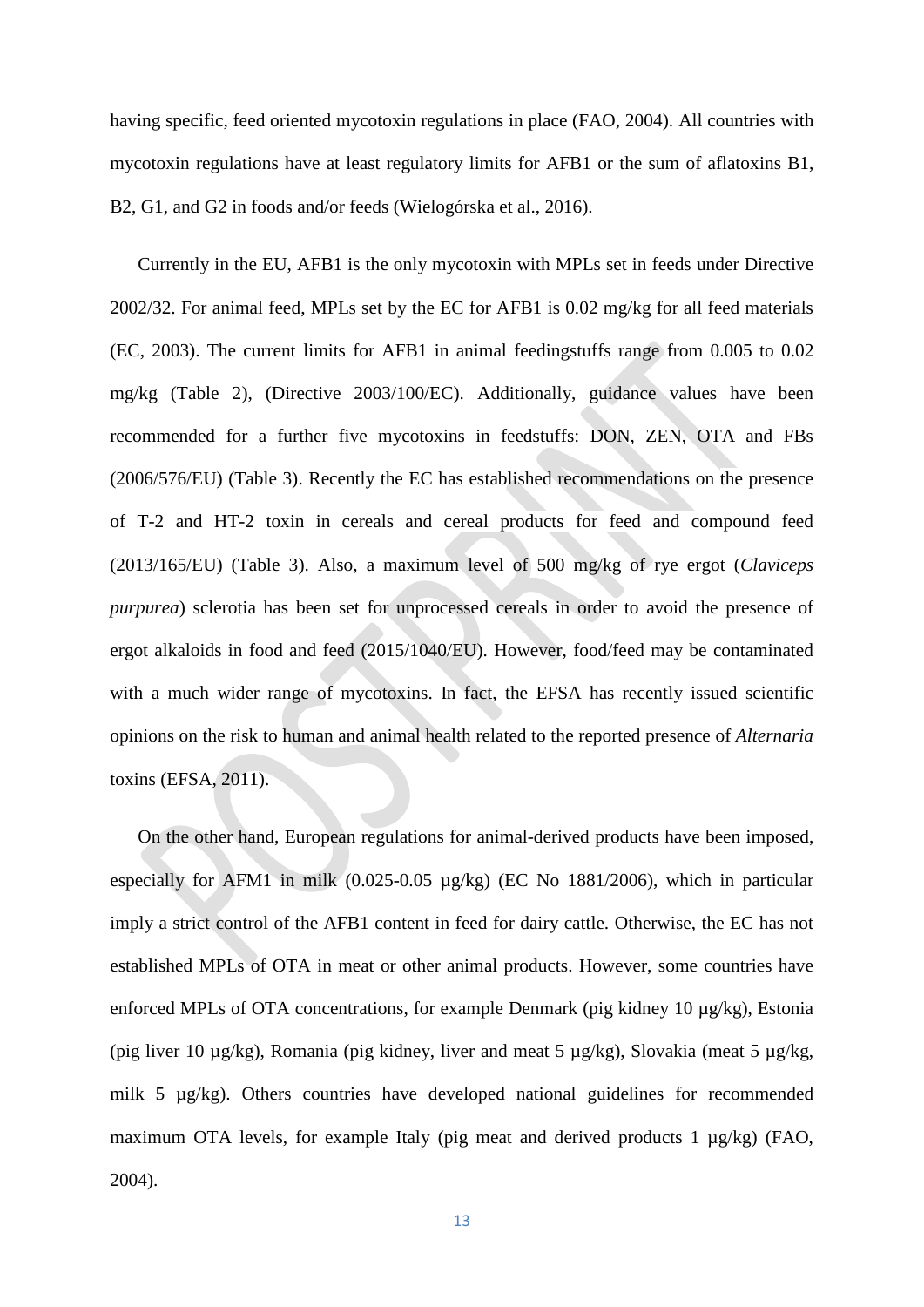#### **2. Prevention and decontamination of mycotoxins in food and feed**

There are multiple possible origins of fungal infection, so prevention strategies for fungal and mycotoxin contamination must be carried out at an integrative level all along the food production chain (plant growth, harvest, storage and distribution). The intervention should occur before any fungal infestation, or during the period of mould invasion of plant material and mycotoxin production, and also when the agricultural products have been identified as heavily contaminated (Jouany, 2007). Several codes of practices have been developed by Codex Alimentarius for the prevention and reduction of mycotoxins in cereals, and raw materials. These recommendations are divided into two parts: recommended practices based on GAP and Good Manufacturing Practices (GMP), and the use of Hazard Analysis and Critical Control Points (HACCP) (Awad et al., 2010; FAO, 2001).

Different pre- and postharvest control strategies have been extensively reviewed elsewhere (Awad et al., 2010; Jouany, 2007; Kabak et al., 2006). Common practical measures include planting of more resistant varieties of cereals, selection of high quality seeds, avoiding high plant densities, preventive management towards insect infestations as well as suitable management of crop residues that are often the primary inoculum of mycotoxigenic fungi. Appropriate field management practices such as crop rotation, soil cultivation, irrigation, and fertilisation are known to influence mycotoxin formation in the field (Awad et al., 2010; Kabak et al., 2006). Prediction models integrating some of these field parameters and weather input are being developed to assess the risk of mycotoxin contamination of preharvest cereals (Jouany, 2007). Careful selection of harvest date, equipment and harvesting procedures to minimise crop damage and removal of damaged crops and high moisture plant parts also reduces mould infections. During postharvest, storage and distribution, the control of moisture levels of stored grains (less than 15%), maintenance at low temperatures as well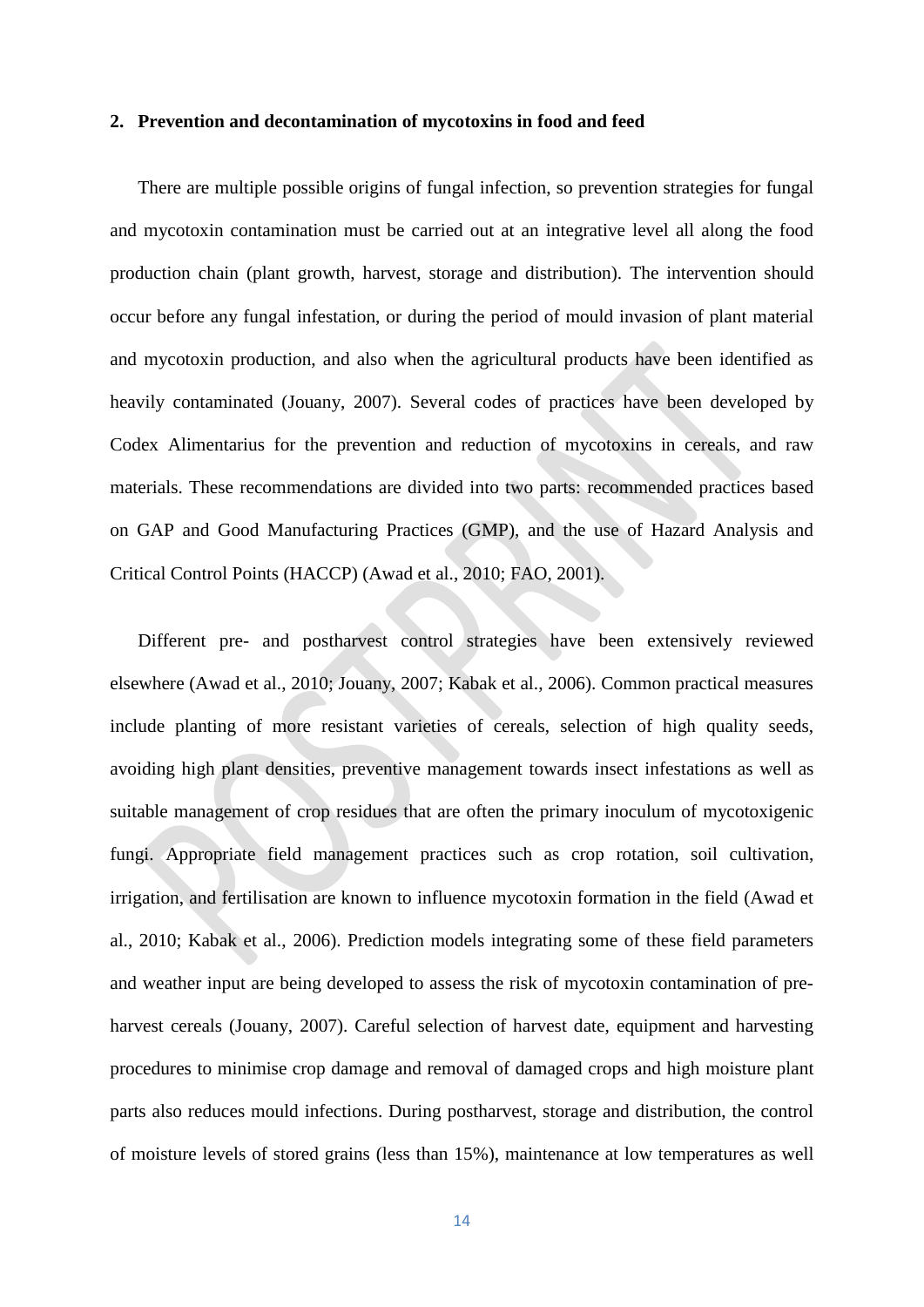as preservation of the integrity of grains are critical in preventing mycotoxin production (Kabak et al., 2006). The development of resistant hybrids appears to be a very promising technology, but commercial hybrids are not always available (Abbas et al., 2009). On the other hand, cereals modified by genetic engineering could be used to limit the risk of fungal infection. Commercially, this technology is based on the use of plants with resistance to insect attack, which indirectly cause a reduction in fungal infection and mycotoxin contamination. Genetic research is also being carried out on the induction of mycotoxin detoxification pathways or inhibition of mycotoxin production in the grain (Duvick, 2001; Karlovsky, 2011). However, in Europe genetically modified food is still not well received by the population.

When prevention is not achieved at field level or during harvest, decontamination procedures such as physical treatments of contaminated grains can be used including washing, polishing, mechanical sorting and separation, density segregation, and flotation. However, the efficiency of these techniques depends on the level of contamination and the distribution of mycotoxins throughout the grain. Additionally, the results obtained are uncertain and often connected with high product losses.

With regard to chemical decontamination methods, they require not only suitable reaction facilities but also additional treatments (drying, cleaning) that can make them time consuming and expensive (Jouany, 2007). Nevertheless, various chemicals including oxidising and reducing agents, acids, bases, salts and chlorinating substances have been tested for their ability to degrade mycotoxins in agricultural commodities. Only a limited number of these are effective without diminishing the feed nutritional value or palatability (Kolosova and Stroka, 2011). Chemically, some mycotoxins can be destroyed with calcium hydroxide, monoethylamine, ozone or ammonia. Particularly, ammoniation is an approved procedure for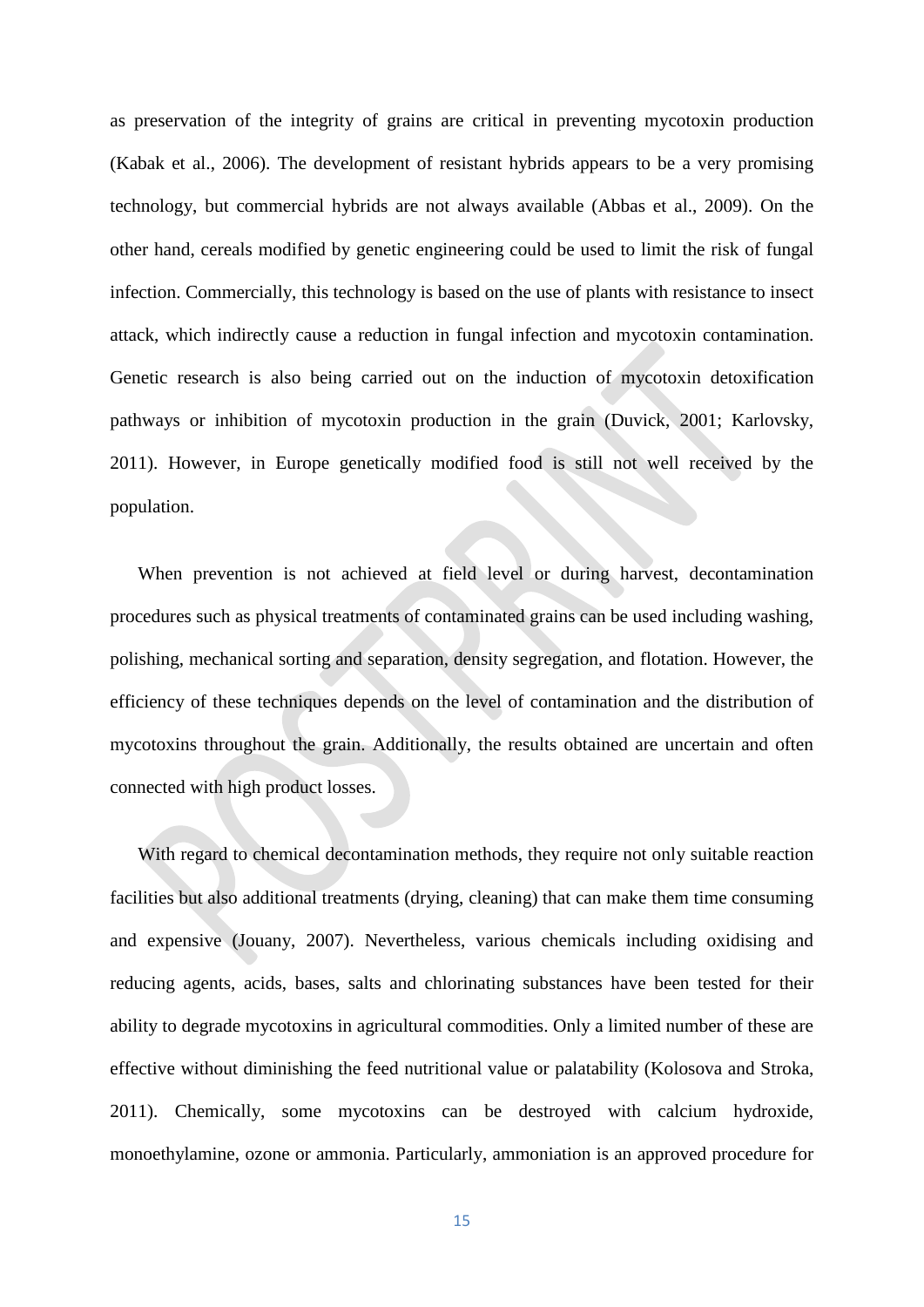the detoxication of AF contaminated feed in several countries (Boudergue et al., 2009). However, the use of chemical decontamination processes is not legal within the EU (Directive 2002/32). With regard to mycotoxin decontamination, the EC is in favour of the use of physical decontamination processes such as the use of adsorbents (see section 3.1) and sorting procedures (Directive 2002/32).

#### **3. Detoxifying agents**

Although prevention of mycotoxin contamination in the field and during storage is the main goal of agricultural and feed industries, the absence of mycotoxins in the ration of farm animals cannot be fully assured. Due to the increasing number of reports on the presence of mycotoxins in feeds, there is a rise in demand for practical decontamination procedures. It should be pointed out that the mixing of batches with the aim of decreasing the level of contamination below the maximum tolerable level is not permitted under Directive 2002/32.

In 2009, a new functional group was added in the category of technological feed additives. This group is defined by the Commission Regulation (EC) No 386/2009 as '*substances for reduction of the contamination of feed by mycotoxins: substances that can suppress or reduce the absorption, promote the excretion of mycotoxins or modify their mode of action*' (EC, 2009). These substances are known as detoxifying agents. The use of such products does not mean that animal feed exceeding the established MPLs may be used. The additives are added to the diet of animals (mainly of swine, poultry and cattle) in order to reduce the absorption of mycotoxins from the GI tract and their distribution to blood and target organs. Depending on their mode of action, they act either by binding mycotoxins to their surface (adsorption), or by degrading or transforming them into less toxic metabolites (biotransformation). Therefore, we can define at least two main categories: adsorbing agents and biotransforming agents.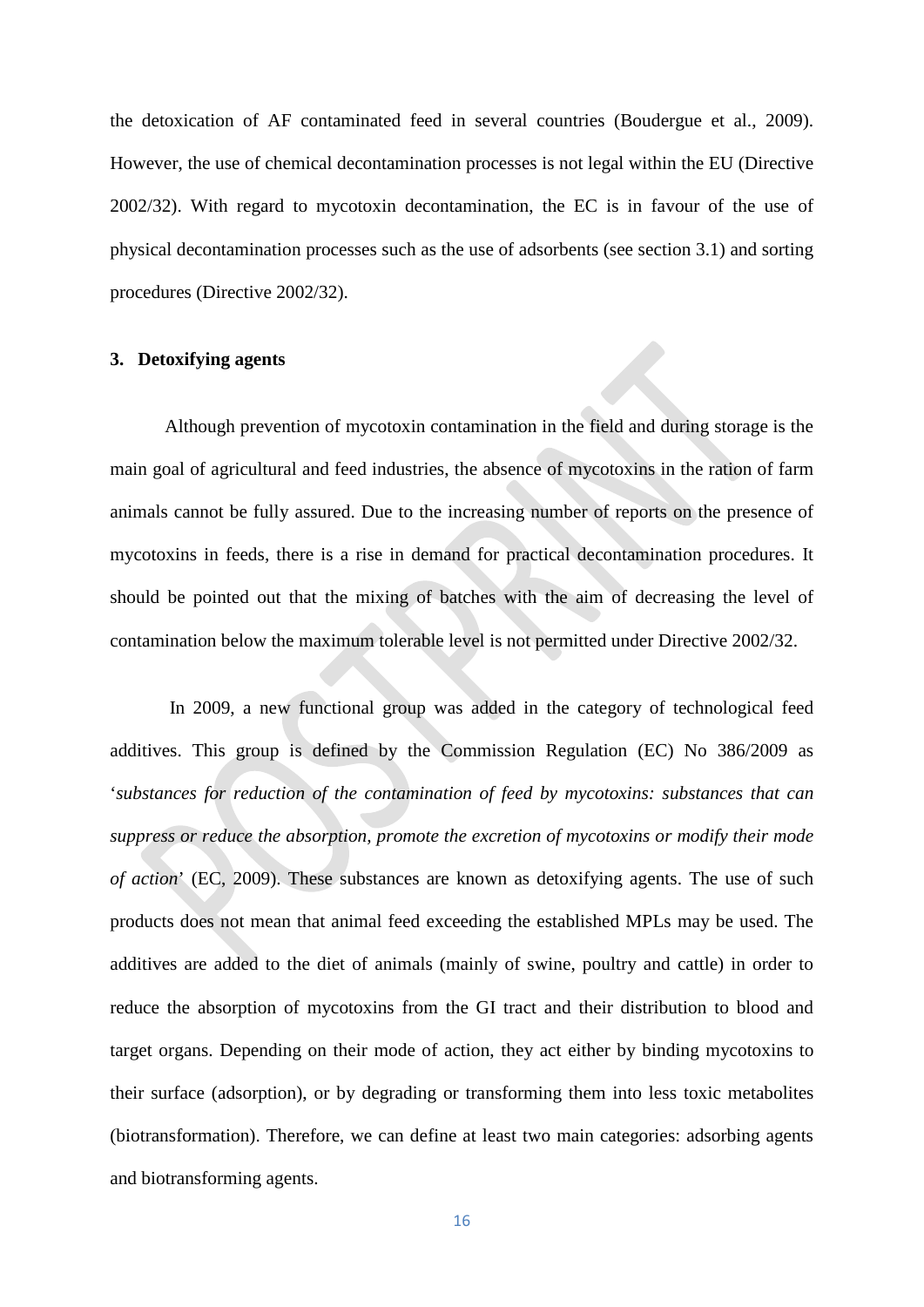#### **Adsorbing agents (AA)**

Mycotoxin-AA are large MW compounds which bind the mycotoxins present in contaminated feed without dissociating in the GI tract of the animal, thus limiting their bioavailability after ingestion, decreasing exposure of animals to mycotoxins. Mycotoxins may bind to AA by different types of interactions such as hydrophobic binding, hydrogen bonds, electrostatic attraction or repulsion and coordination bonds (Di Gregorio et al., 2014). In this way the mycotoxin-AA complex passes through the animal and is eliminated via the faeces. This complex has to be stable throughout the entire digestive track, so its stability in varying pH, which is influenced by the AA physical properties (total charge and charge distribution, the size of the pores, and the accessible surface area) and targeted toxins' physicochemical properties (polarity, solubility, and shape), is one of the crucial parameters to be evaluated in order to prevent desorption of the toxin (Avantaggiato et al., 2005; Huwig et al., 2001; Kabak et al., 2006). AA are also known as mycotoxin binders, mycotoxin binding agents, sequestering agents, or adsorbents. These agents can be divided in three sub-groups: inorganic compounds, organic or synthetic (Di Gregorio et al., 2014; Jard et al., 2011).

#### **Biotransforming agents (BA)**

Another strategy is the degradation of mycotoxins into non-toxic metabolites by using BA. Biotransformation can be achieved by mycotoxin-degrading enzymes or by microorganisms producing such enzymes. Several microbial species, including bacteria, yeast and fungi have been recognised for their ability to biotransform mycotoxins into less toxic metabolites through routes such as (de)acetylation, oxygenation, ring/side chain cleavage, deepoxidation, isomerisation or glucosylation (Wielogórska et al., 2016). *Eubacterium* BBSH 797 strain isolated from bovine rumen fluids was one of the most studied species being able to efficiently degrade DON, and other trichothecenes, which after *in vitro* and *in vivo* tests was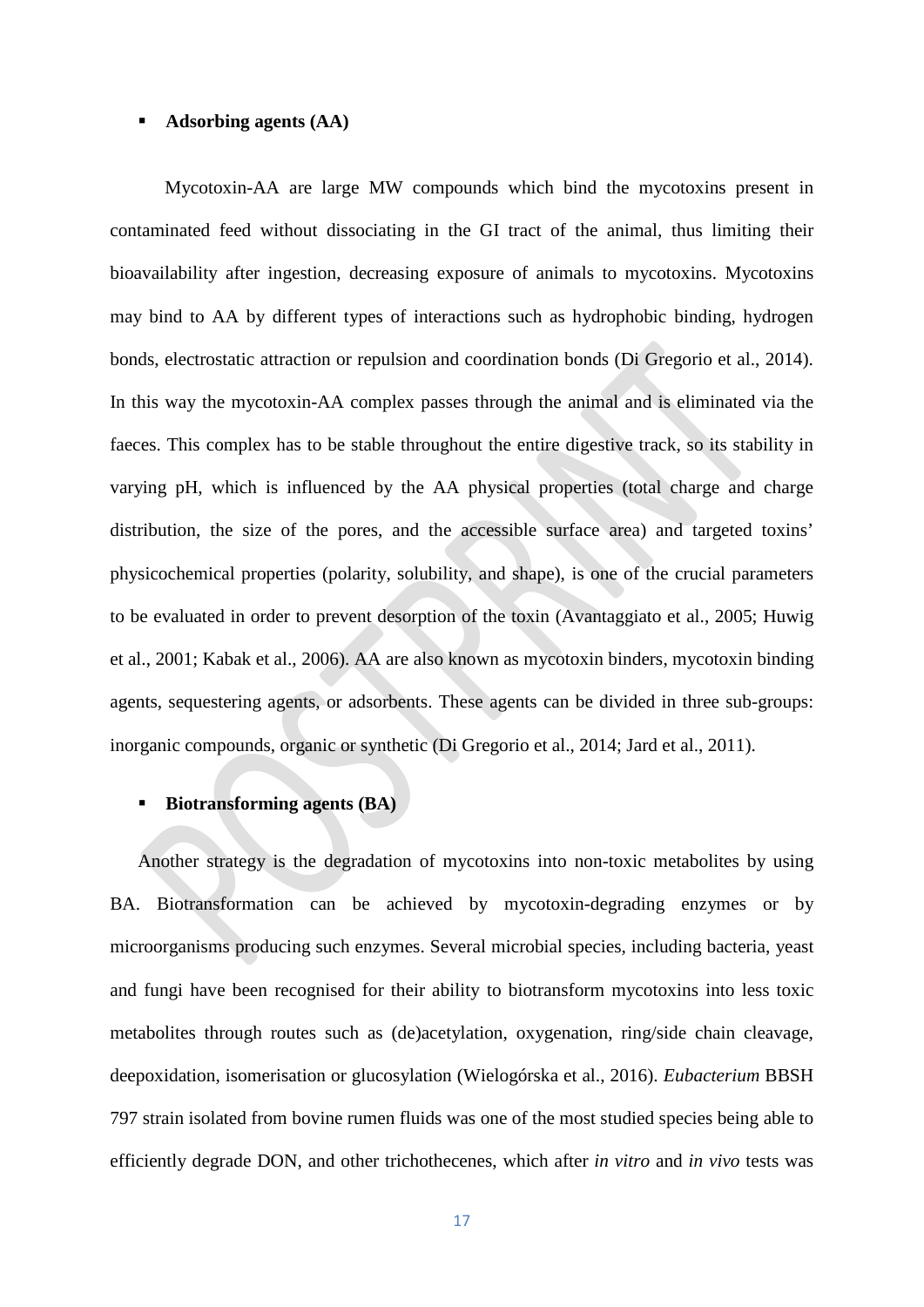introduced onto the market as the commercial biotransforming product Mycofix® BBSH (Biomin, Getzersdorf, Austria). Also, some of the enzymes responsible for biotransforming characteristics recognized in these microbial species, have been isolated and applied directly as detoxifying agents (Boudergue et al., 2009). However, the application in practice of BA is limited due to lack of information about transformation mechanisms, the toxicity of products derived from biotransformation, the effect of transformation reactions on the nutritional values of feeds, and safety towards animals (Wielogórska et al., 2016).

#### **3.1 Adsorbing agents (AA)**

#### **3.1.1 Inorganic adsorbents**

#### **Aluminosilicates**

Aluminosilicates constitute the most abundant group of rock-forming minerals. The basic structural unit of silicate clay minerals consists of the combination of silica tetrahedral and aluminium octahedral sheets, both with oxygen and hydroxyl groups (Di Gregorio et al., 2014). Most studies on the alleviation of mycotoxicosis by the use of AA have focused on aluminosilicates. Within this group, there are two major subclasses: phyllosilicates and tectosilicates. Phyllosilicates include bentonites, montmorillonites, smectites, kaolinites, and illites. They can adsorb substances on their surface or within their interlaminar space. The tectosilicates include zeolites. They provide a large and specific binding surface but also size, shape and charge selectivity due to which they have been compared to molecular sieves (Huwig et al., 2001). Inactivation of mycotoxins by adsorbents has been reviewed by many authors (Avantaggiato et al., 2007, 2005, 2003; Diaz and Smith, 2005; Jouany, 2007; Huwig et al., 2001; Kabak et al., 2006; Kong et al., 2014; Phillips et al., 2008; Ramos at al., 1996a; Vekiru et al., 2007; Vila-Donat et al., 2017a,b). However, most of the AA appear to bind to only a limited group of mycotoxins while showing very little or no binding to others (Jouany, 2007; Kabak et al., 2006; Kong et al., 2014; Ramos and Hernández, 1997; Ramos et al.,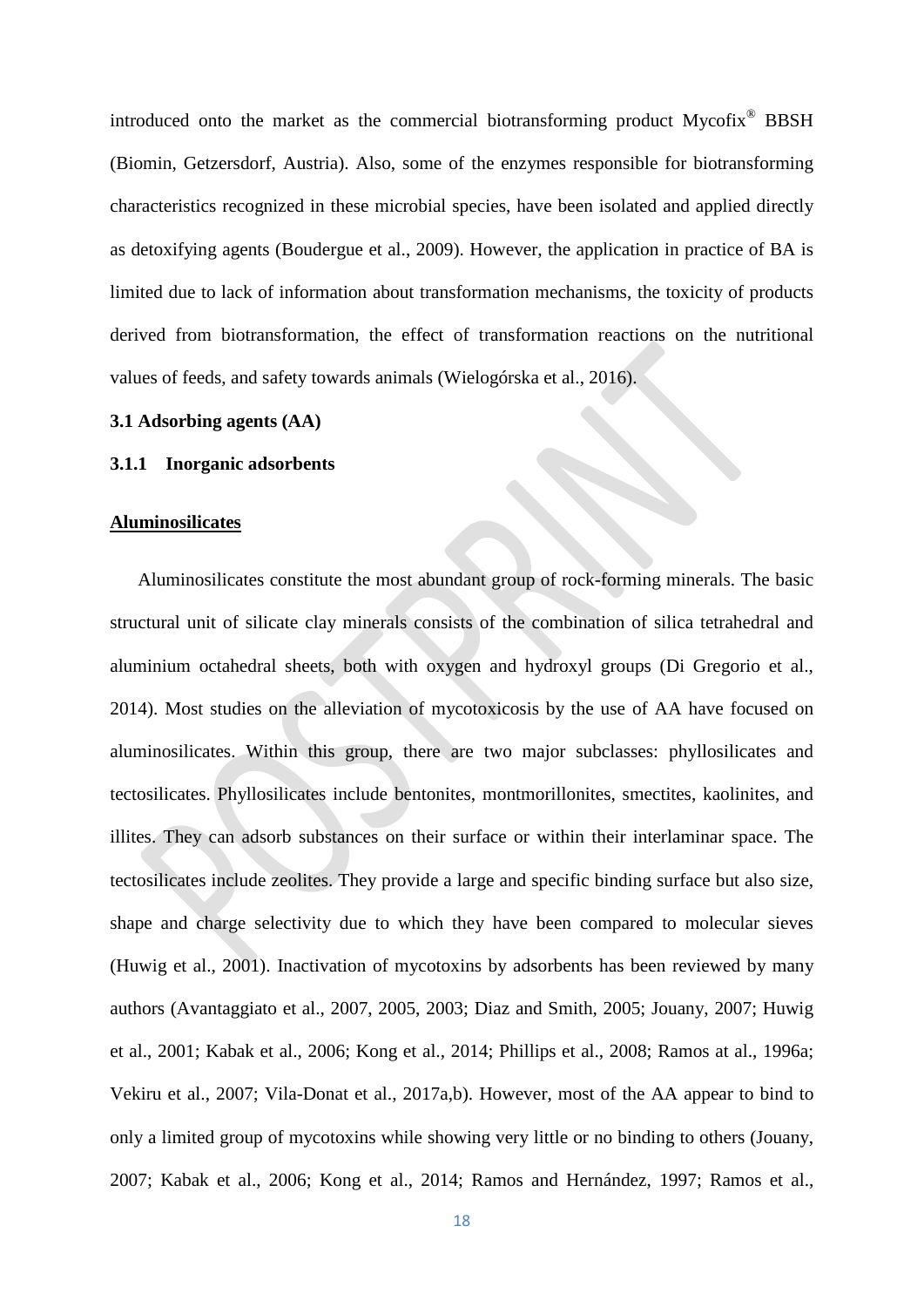1996a; Vekiru et al., 2007; Vila-Donat et al. 2017a,b). Furthermore, it should be noted that clays could adsorb micronutrients and have negative effects on the bioavailability of minerals and trace elements (Kolosva and Stroka, 2011). Also, the risk of natural clays to be contaminated with dioxins and metals has to be considered (Jouany, 2007).

#### ■ Hydrated sodium calcium aluminosilicate (HSCAS)

HSCAS (calcium montmorillonite clay) are commonly used in animal feed as anti-caking agents. HSCAS has shown to act as an enterosorbent that tightly and selectively binds AFs in the GI tract of animals decreasing their bioavailability and associated toxicity (Harper et al., 2010; Neff et al., 2013; Phillips et al., 2008). Evidence suggests that AFs may react at multiple sites on HSCAS particles, especially the interlayer region, but also at edges and basal surfaces (Kolosova and Stroka, 2011). Other mechanisms of AFB1 sorption by HSCAS surfaces may involve the chelation or interaction of AFB1 with interlayer cations (especially Ca) or various edge-site metals (Di Gregorio et al., 2014). HSCAS is quite effective with respect to AFs but fails to prevent toxic effects of *Fusarium* mycotoxins, such as FBs, or trichothecenes (Avantaggiato et al., 2005; Harper et al., 2010; Kabak et al., 2006; Neff et al., 2013; Phillips et al., 2008; Ramos and Hernández, 1997).

### Bentonites (montmorillonites)

Bentonites are phyllosilicate clays with a layered crystalline microstructure of variable composition. They are frequently referred as smectites because it is the dominant mineral clay. Smectite includes mainly montmorillonite. The adsorption effectiveness of bentonite depends on the montmorillonite content and the interchangeable cations (Kolosova and Stroka, 2011). Montmorillonite is composed of layers of octahedral aluminium and tetrahedral silicon coordinated with oxygen atoms. The large surface area and high cation exchange capacity of the smectite group make them capable of adsorbing organic substances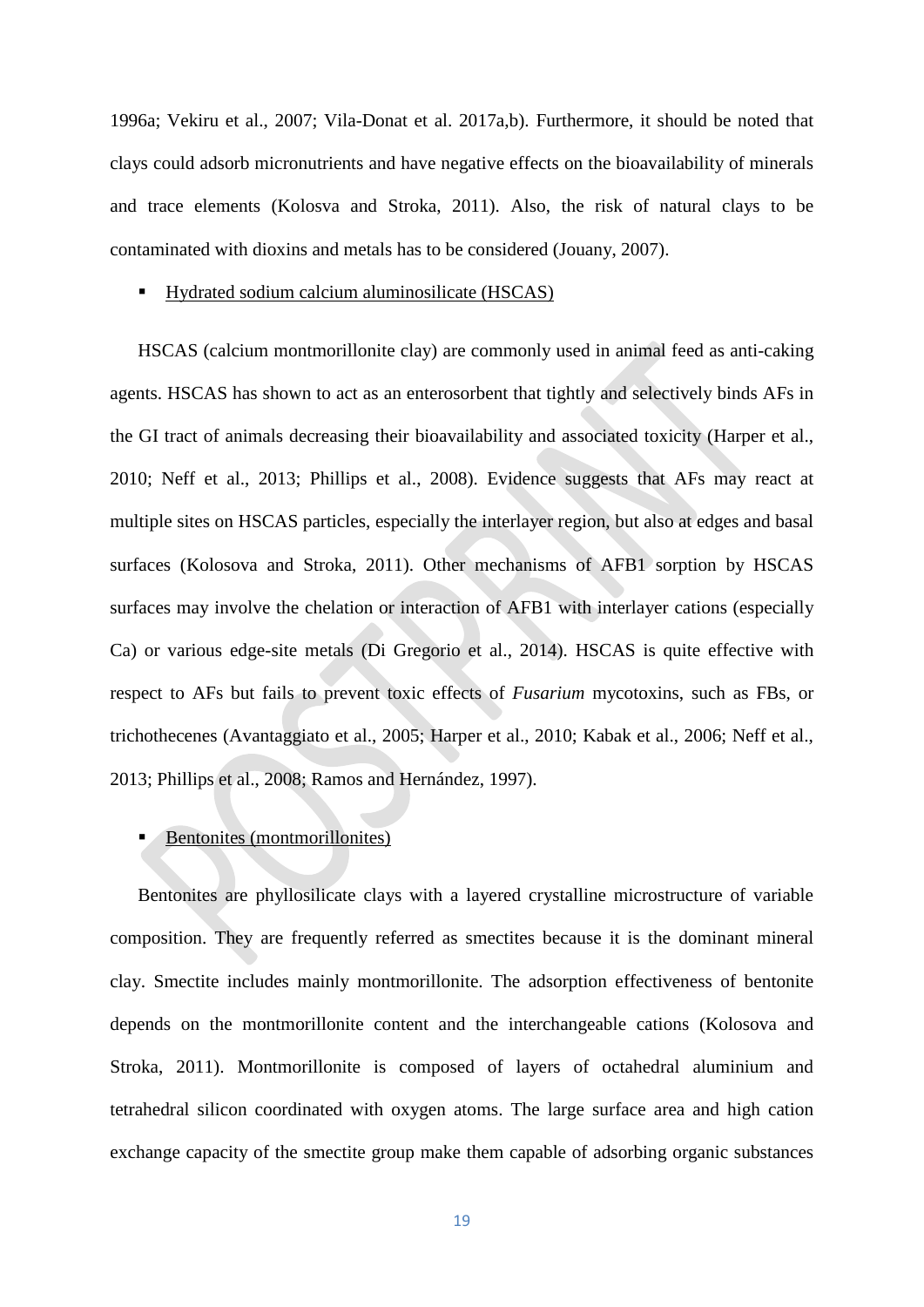by the penetration of both cations and polar molecules. Bentonites have demonstrated a large efficacy on mycotoxins adsorption, specifically AFs (Kong et al., 2014; Magnoli et al., 2011; Ramos and Hernández, 1996; Thieu et al., 2008; Vekiru et al., 2007; Vila-Donat et al., 2017a,b), and other mycotoxins (ZEN, OTA and FBs) in numerous *in vitro* and *in vivo* studies (Avantaggiato et al., 2005; Miazzo et al., 2005; Ramos et al., 1996a,b; Wang et al., 2012). According to Deng et al. (2010), under dry conditions AF molecules bind to smectite by direct ion-dipole interactions and by coordination between exchangeable cations and carbonyl groups, whereas under humid conditions, AF molecules bind to smectite by H-bonding between the carbonyl oxygens and hydration-shell water (the authors provide a graphical interpretation of the interaction between AF and smectite).

The safety and efficacy of bentonite as feed additive has also been evaluated by the EFSA. It has been observed that bentonites are not genotoxic and are not absorbed following application as a feed additive, hence providing no direct toxicological risk for the animal (EFSA, 2011). A bentonite/dioctahedral montmorillonite (Mycofix®, Biomin, Austria) has been the first-ever product authorized by the EU as AA with proven mycotoxin counteracting properties that fulfils the strict requirements on AF-binding capability according to EC 1060/2013.

#### **Zeolites**

The zeolite structure consists of an assemblage of  $SiO<sub>4</sub>$  and  $AlO<sub>4</sub>$  tetrahedra joined together in various regular arrangements through shared oxygen atoms to form an infinite three-dimensional cage-like structure. The partial substitution of  $Si^{4+}$  by  $Al^{3+}$  results in an excess of negative charge which is compensated by alkali and earth alkaline cations such as sodium, calcium and potassium ions (Dakovic et al., 2003; Huwig et al., 2001). Zeolites have a large internal surface, associated with its elevated cation exchange capacity and with the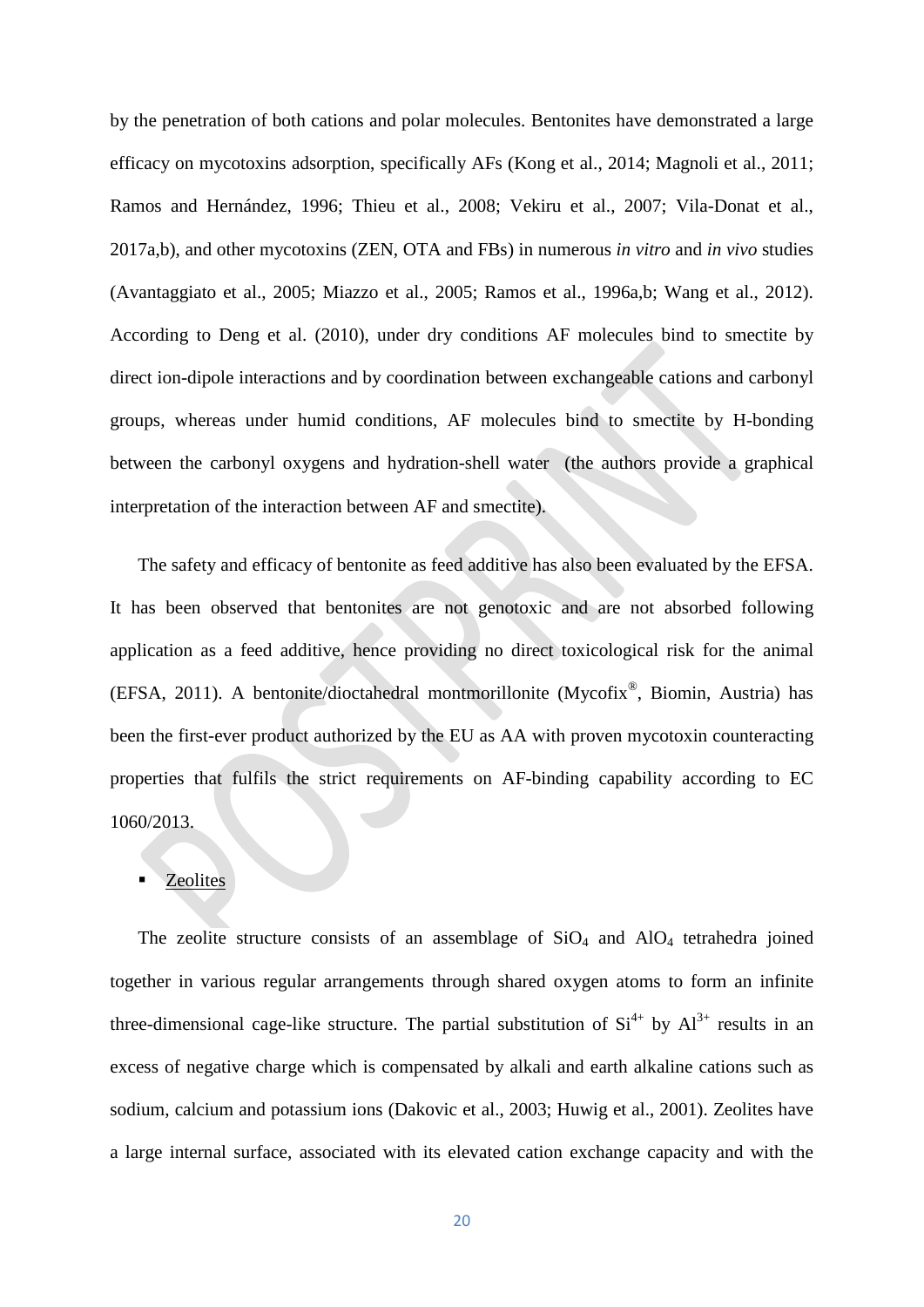adsorption of polar molecules (Di Gregorio et al., 2014). Some studies have shown that natural zeolite-clinoptilolite have the ability to adsorb AFs and other mycotoxins such as FBs (Dakovic et al., 2010). However, modified zeolites are more effective than natural ones towards FBs (Baglieri et al., 2013) (see section 3.1.3). The role of zeolites as feed additives on the prevention of certain farm animal diseases has been also reviewed by Papaioannou et al. (2005).

#### **Other clays:**

Other mineral adsorbents such as diatomite (a mineral formed by the accumulation and fossilisation of diatomaceous algae shells in lacustrine and marine environments) and sepiolite (a complex magnesium silicate belonging to the group of hormites) have been studied as mycotoxin adsorbents over the last few years. The negative charges associated with the high specific surface area make sepiolite an adequate sorbent for some polar molecules. Sepiolite showed good results in the adsorption of AFs, however the efficiency of adsorption of other mycotoxins is limited. Usually sepiolite is associated with bentonite and both have similar properties such as high surface area and significant sorption capacity. However, the cation exchange capacity of sepiolite is much lower than that of smectite (Di Gregorio et al., 2014). Regarding diatomaceous earth, it is fossilized by the deposit of silica in its structure, which is arranged in thin or thick layers, interspersed by clay lenses. This material is very thin with a porous structure, high surface area and microstructure mainly composed of amorphous silica, or opal and frustules. Diatomaceous earth is used as anti-caking agent during feed processing (Weaver et al., 2013).

#### **3.1.2 Organic adsorbents**

Facing the relative inefficacy of the clay adsorbents towards mycotoxins other than AFs, natural organic binders have been proposed (Avantaggiato et al., 2014; Jouany, 2007; Mezes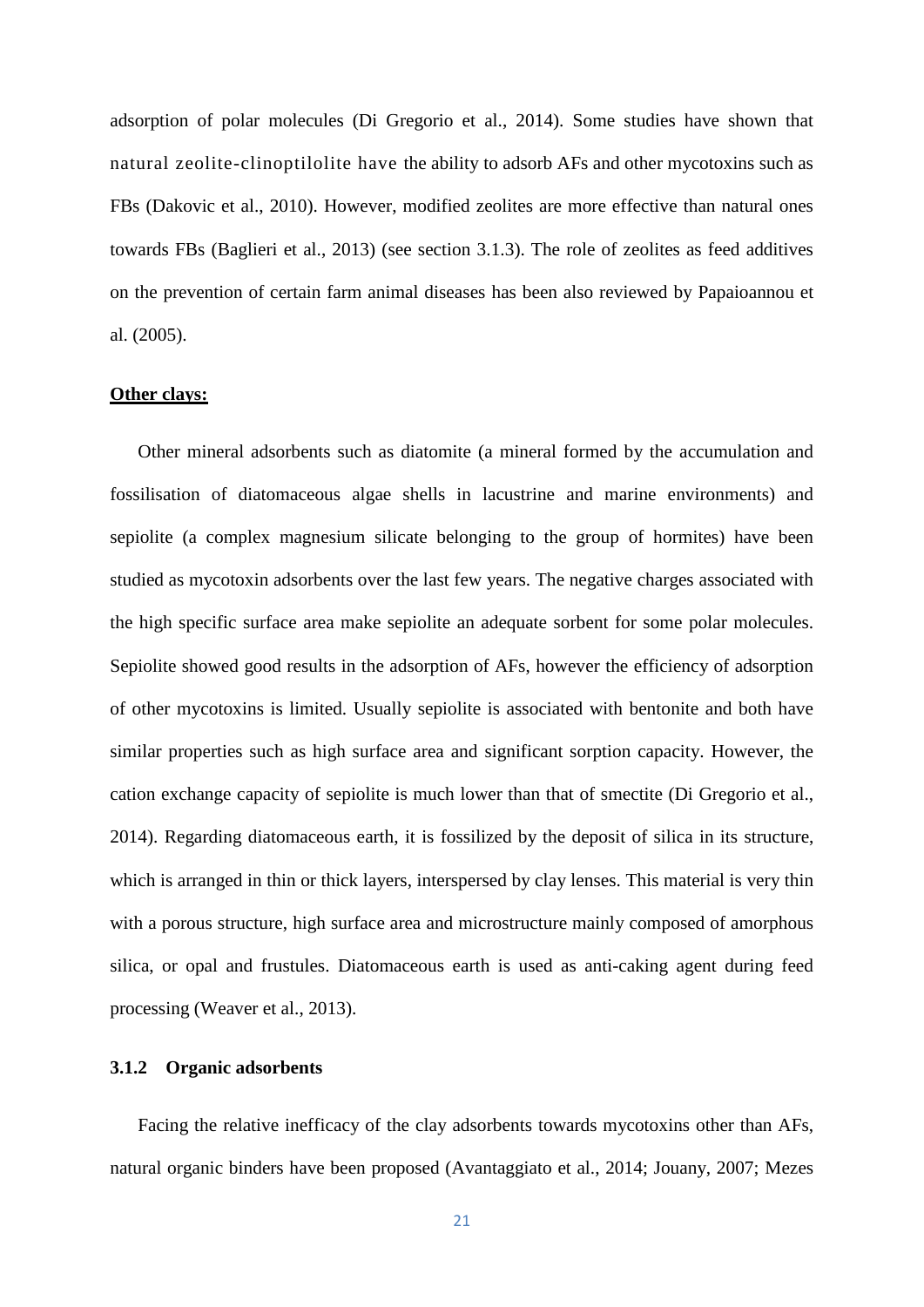et al., 2010; Ringot et al., 2007). The mixture of inorganic and organic adsorbents could make them more adapted to the most frequent cases of multi-contaminated feeds.

#### Yeast cell wall (YCW)

*Saccharomyces cerevisiae* occurs as part of natural microbial populations in foods and it is used as a starter culture in fermented food and beverages. YCW mainly consists of proteins, lipids and polysaccharides, with glucans and mannans being the two main constituents of the latter fraction. In fact, YCW exhibits a great variety of accessible mycotoxin adsorption loci as well as different binding mechanisms (hydrogen bonds, ionic or hydrophobic interactions) (Ringot el al., 2007). Adsorption on the cell wall surface is an interaction between the toxins and functional groups of the cell surface. YCW has shown much larger sorption capabilities across a wider spectrum of mycotoxins such as ZEN, OTA, and FBs (Fruhauf et al., 2012; Pfohl-Leszkowicz, et al., 2015; Shetty and Jespersen, 2006), including DON, being the β-Dglucan fraction of YCW directly correlated with the binding process (Faucet-Marquis et al., 2014). Also mannans (from *S.cerevisiae*) have demonstrated to be effective at binding DON at different pH values, with adsorption rate decreasing as DON concentration increases (Cravet et al., 2010). Furthermore, esterified glucomannans (EGM) have been proved to be effective in counteracting the toxic effects of different mycotoxins simultaneously exposed (Aravind et al., 2003; Avantaggiato et al., 2005; Li et al., 2012; Mohaghegh et al., 2017).

#### Lactic acid bacteria (LAB)

LAB are a group of gram-positive, acid-tolerant, generally non-sporulating bacteria that have common metabolic and physiological characteristics. These bacteria, usually found in decomposing plants and dairy products, produce lactic acid as the major metabolic endproduct of carbohydrate fermentation. Some LAB strains *(Lactobacillus rhamnosus*) displayed the ability to bind certain compounds (e.g. AFB1 and ZEN) in the small intestine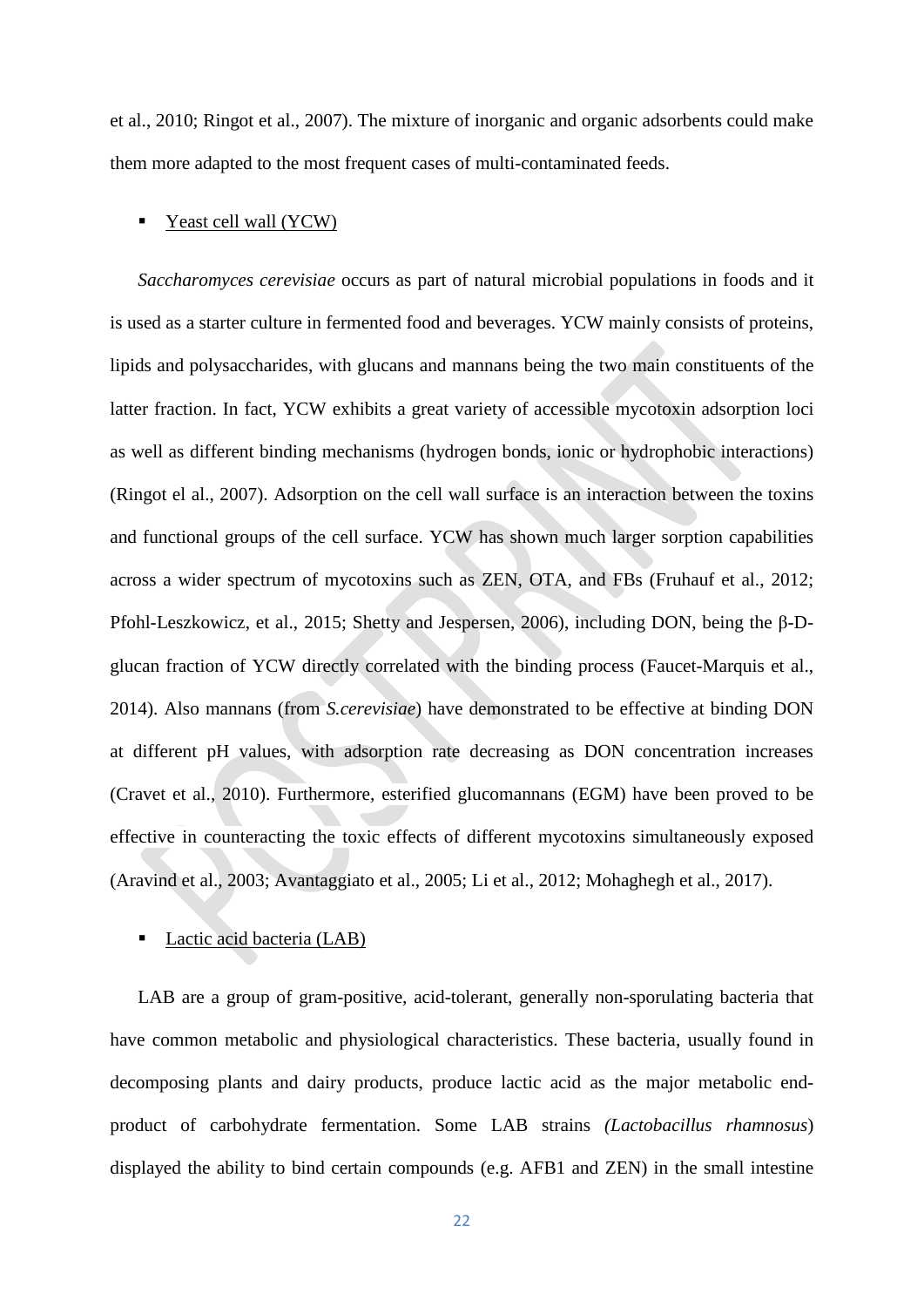with cell wall peptidoglycans, polysaccharides and teichoic acid proposed as crucial elements in that process. Gram-positive bacteria seem more efficient towards non-polar toxins (such as ZEN) due to higher hydrophobicity of the cell surface (Kabak et al., 2006). The strength of the mycotoxin-LAB interaction seems to be influenced by the peptidoglycan structure and, more precisely, by its amino acid composition (Dalié et al., 2010). Moreover *L. rhamnosus* is considered a safe and effective chemopreventive because of its use in various dairy products including yogurt.

#### ■ Micronized fibres and bio-sorbents

Micronized fibres can be obtained from different plant materials such as cereals or legumes (wheat, barley, alfafa, oat, pea hulls). They consist mainly of cellulose, hemicellulose and lignin, and they have been utilised as mycotoxin adsorbents due to favourable gut adsorption and enhanced faecal excretion (Aoudia et al., 2009). Particularly, micronized wheat fibres exhibited beneficial effects against OTA adsorption (Aoudia et al., 2009). However, the binding ability for AFB1 of the cellulose products is less compared with the values of other inorganic adsorbents (Kong et al., 2014).

Regarding bio-sorbents, red wine waste such as dehydrated grape pomace (rich in phenolic compounds) has recently been demonstrated *in vitro* to be an excellent adsorbent for simultaneously removing several mycotoxins in a liquid medium (AFB1, ZEN, OTA and FBs) (Avantaggiato et al., 2014). In addition, apple pomace (rich in fibres and pectin) was tested previously in pigs as mycotoxin adsorbent by incorporating it in DON-contaminated feed, and authors suggested that the negative effect of DON may be attenuated (Gutzwiller et al., 2007). Furthermore, interesting findings were obtained from *in vitro* studies regarding humic acids, originating from natural decaying of organic plant materials. They also have shown the capacity to adsorb mycotoxins, especially AFB1, OTA and ZEN (Sabater-Vilar et al., 2007; Santos et al., 2011).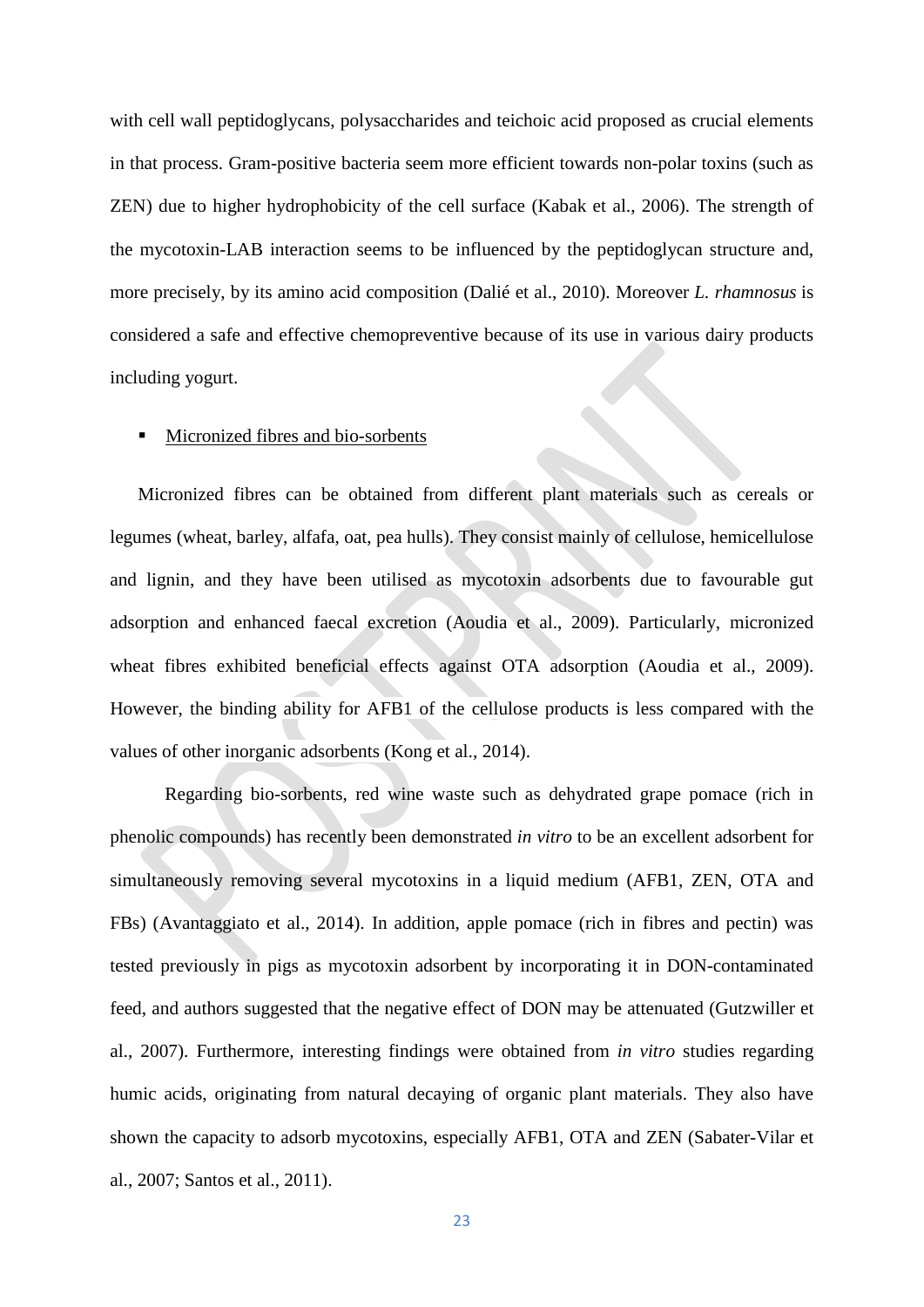# ■ Activated carbon (AC)

AC is a non-soluble powder, produced by pyrolysis of several organic compounds, followed by its chemical or physical activation aimed at developing a highly porous structure. Based on literature data, AC seems to be the most effective adsorbent with high affinity for different mycotoxins (including DON) *in vitro* (Avantaggiato et al., 2005, 2004, 2003; Diaz and Smith, 2005; Mezes et al., 2010; Ramos et al., 1996a,b; Sabater-Vilar et al., 2007). Nevertheless the *in vitro* efficacy of AC toward some mycotoxins was not confirmed *in vivo* (Avantaggiato et al., 2005). Generally, the adsorption properties of AC depend on the source materials, surface area and pore size distribution (Kolosova and Stroka, 2011). However, AC is unspecific, hence essential nutrients are also adsorbed particularly if their concentrations in feed are much higher compared to those of a mycotoxin (Van Alfen, 2014). Vekiru et al. (2007) also reported that AC strongly adsorbed vitamins and minerals essential for growth and development. Moreover, when they were analysed *in vivo*, components of the food matrix can compete or inhibit the interaction with a mycotoxin (Wielosgorksa et al., 2016).

It should be noted that organic adsorbents, especially cereal or leguminous fibres as well as pulp and peels of fruits, may contain fungal contamination, so they would have to be analysed before use to rule out the presence of mycotoxins.

# **3.1.3 Synthetics**

#### **•** Organoaluminosilicates or modified clays

In animals, aluminosilicates appear to be selective in their 'chemisorption' of AFs with little or no beneficial effect against ZEN, OTA and FBs. This limitation can be overcome by chemical modifications. These consist of alterations of surface properties by exchange of structural charge-balance cations with high molecular weight quaternary amines, which results in an increased hydrophobicity (Papaioannou et al., 2005). *In vitro* results have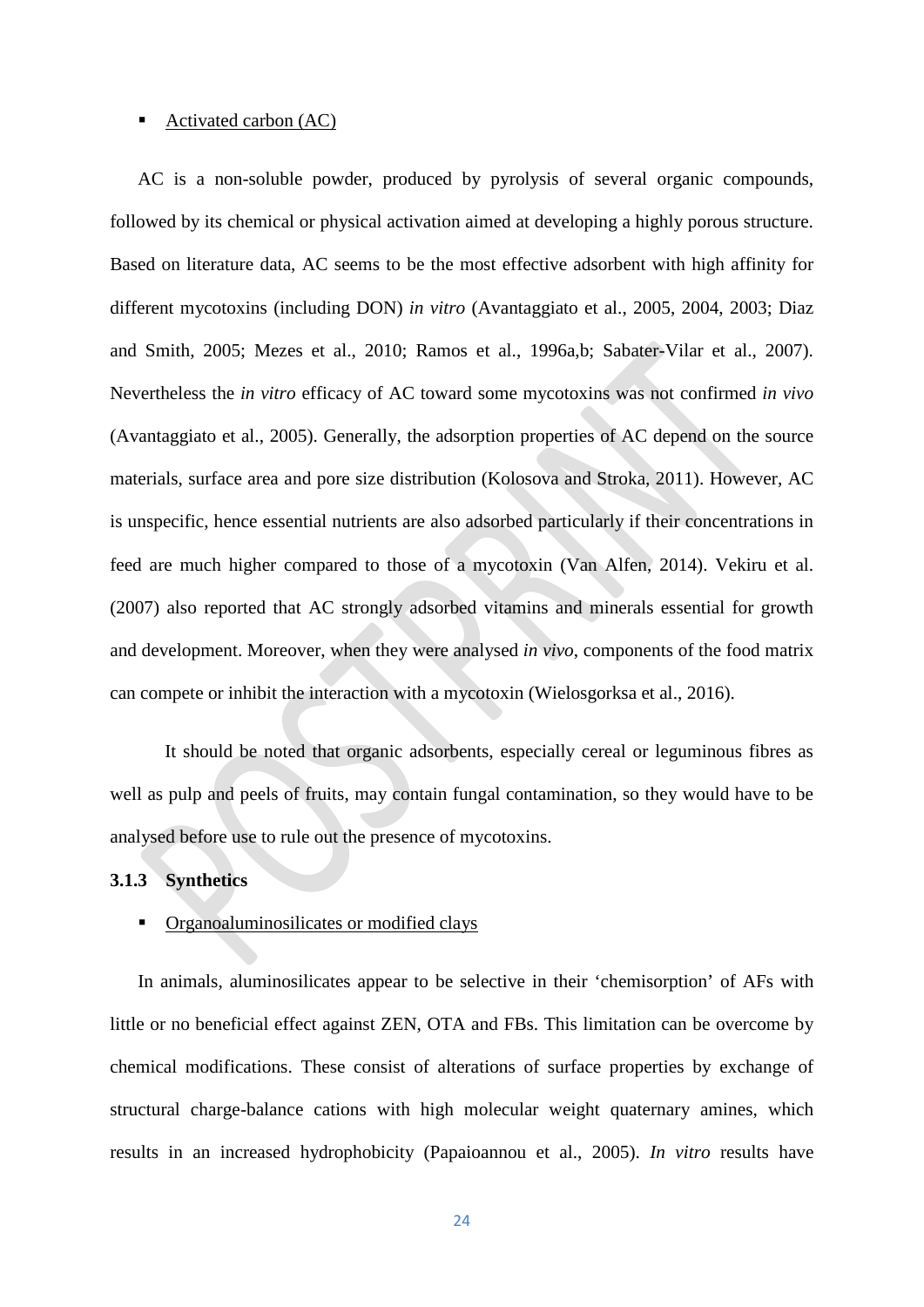verified the binding efficacy of modified montmorillonite and clinoptilolite against ZEN and OTA (Dakovic et al., 2003; Jiang et al., 2012; Papaioannou et al., 2005). Moreover, other authors have shown organically modified clays are more effective than natural clays towards FBs (Baglieri et al., 2013; Dakovic et al., 2010; Doll et al., 2005). Specifically, Baglieri et al. (2013) showed that the addition of modified clays (2%) to contaminated maize allowed a reduction of more than 70% of the amount of FB1 released in solution. Also, *in vitro* adsorption of ZEN by a modified montmorillonite nanocomposite was reported by Feng et al. (2008). This material demonstrated the ability to bind ZEN in aqueous solutions with little nonspecific adsorption of common nutrients, such as vitamins. Moreover it showed very low desorption rate and higher adsorption capacity of ZEN compared to unmodified montmorillonite nanocomposite. Nano grade particle size and hydrophobic properties of modified montmorillonite nanocomposite seems responsible for the specific adsorption (Feng et al., 2008).

#### Polymers

Polymers, such as cholestyramine (an anion exchange resin), divinylbenzene-styrene and polyvinylpyrrolidone (a highly polar amphoteric polymer) have been demonstrated to bind mycotoxins *in vitro* and *in vivo* (Avantaggiato et al., 2005; Jard et al., 2011; Jouany, 2007; Mezes et al., 2010; Ramos et al., 1996b). Cholestyramine is an insoluble quaternary ammonium exchange resin which strongly binds various anionic compounds and may weakly adsorb neutral or cationic compounds by non-specific binding. This compound proved *in vitro*  to be an effective adsorbent for OTA, FBs and ZEN (Avantaggiato et al., 2005, 2003; Döll et al., 2004; Ramos et al., 1996b). Its efficacy (inclusion up 2% in feed) was confirmed by GI models (ZEN) and by *in vivo* experiments (FBs) (Avantaggiato et al., 2003, 2005; Kolosova and Stroka, 2011). Also, cholestyramine reduced DON levels in buffer (pH 7) by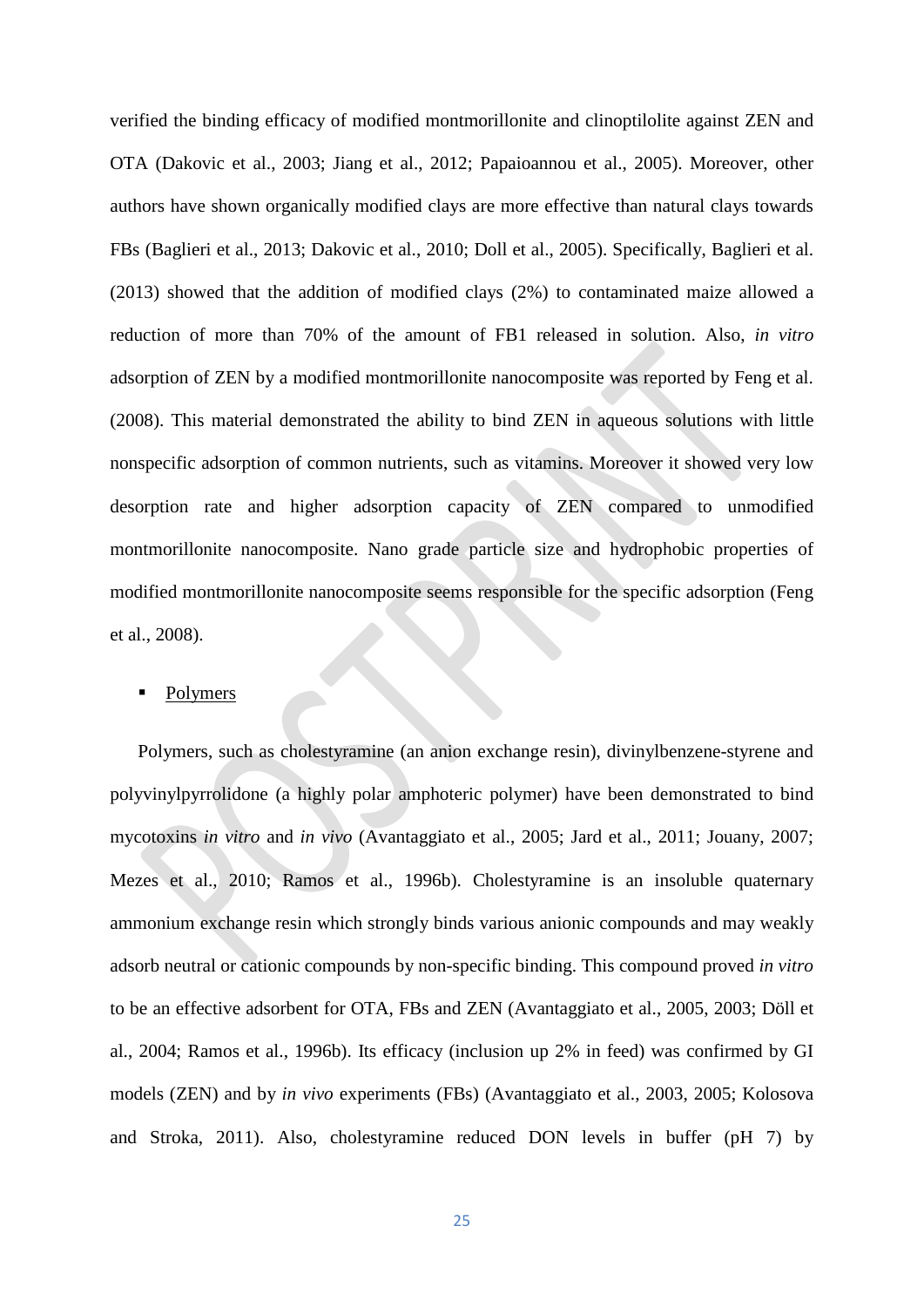approximately 60% (Cavret et al., 2010), while only 5% of DON could be adsorbed by cholestyramine in a dynamic digestive tract (Avantaggiato et al., 2005).

However, the high cost of these polymers would be a limiting factor for practical applications.

#### **4. Adsorbing agents with multi-toxin efficacy**

#### **4.1** *In vitro* **studies**

In binding studies *in vitro*, the efficacy of the AA seems to be mainly dependant on the physicochemical properties of the adsorbent and mycotoxin, as well as the pH. Also, binding efficiency of the adsorbent is highly affected by the presence of the matrix or even gastric juice which can decrease its performance compared to the results obtained in buffer (Jaynes et al., 2007; Vekiru et al., 2007). Other factors such as feed structure, moisture content and oxygen availability during testing could heavily affect the results of binding studies (Paulick et al., 2015). Moreover, they appear to be highly influenced by the levels of mycotoxins themselves, their co-occurrence or possible co-operative effects (Faucet-Marquis et al., 2014; Santos et al., 2011).

To date, most of the *in vitro* binding studies in scientific literature has focused on the efficacy of adsorption of a specific mycotoxin, usually tested at high levels. Moreover, most of them have been carried out using buffer solutions, and in many cases without feed matrix. However in the "real-world", animal feed is rarely contaminated by a single mycotoxin, and metabolic digestions are not taken into account on *in vitro* testing, unless GI models or biological juices have been used. As a result, there are many discrepancies between *in vitro* and *in vivo* studies. Accordingly, only *in vitro* studies focused on the adsorption of multiple mycotoxins, and carried out taking into account the aforementioned points, have been highlighted in this section.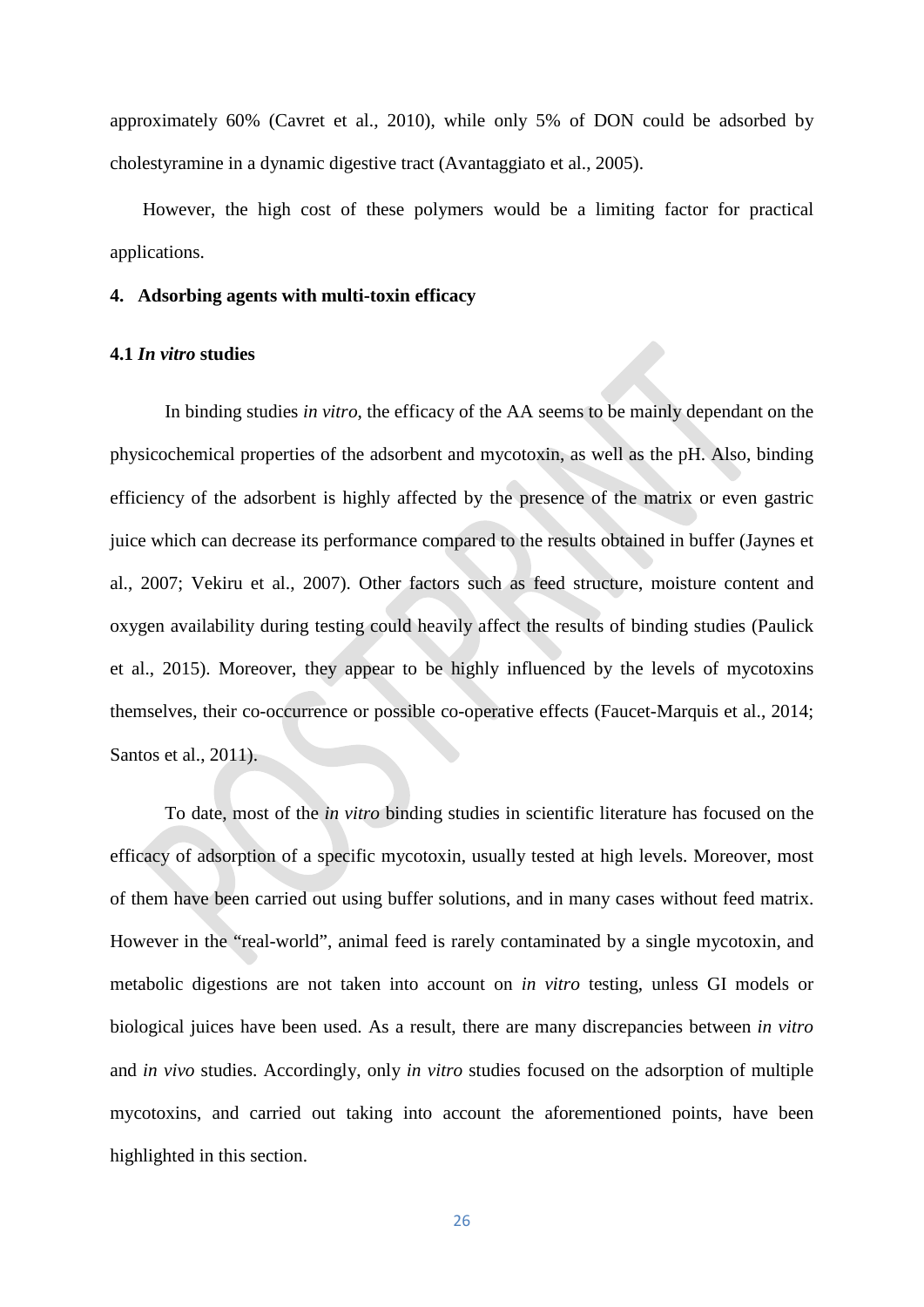Following this line, Avantaggiato et al. (2004) investigated for the first time the intestinal absorption of two mycotoxins (DON and NIV) simultaneously. Before this, an *in vitro* screening test of 14 adsorbents (Mycorsorb<sup>®</sup>, Mycofix Plus<sup>®</sup>, Myco AD<sup>®</sup>, cholestyramine, bentonite, zeolite, AC, glucomannans (GM), etc.) was carried out. Successively, the efficacy of AC (the only one that showed reductions) in adsorbing DON and NIV by using a dynamic GI model was tested. The *in vitro* intestinal absorptions were 51% and 21% respectively, of the 170 µg and 230 µg ingested through contaminated spiked wheat. The use of a GI model simulating animal conditions confirmed that DON absorption mainly occurred at the small intestinal level and specifically the jejunum.

Also, Santos et al. (2011) evaluated two different adsorbents (organic activated bentonite and humic acid) intended for use as feed additives in the prevention or reduction of the adverse effects exerted by 0.1 mg OTA/kg and 0.5 mg ZEN/kg in a common *in vitro* model, with a pH course comparing pH that can be expected in the digestive system of a monogastric animal (pH 7.4, pH 3.0, and pH 8.4). Both AA showed an adsorbing capacity of > 96% towards both mycotoxins, regardless pH, except for the humic acid product, that showed extensive desorption at pH 8.4.

Later, Avantaggiato et al. (2007) investigated combined mycotoxin binding properties of different compounds to enhance multi-binding capacity. They performed an *in vitro* study to assess the multi-toxin-binding efficacy of a carbon/aluminosilicate-based product (a mixture of six components, "Standard Q/FIS") in a 2 % concentration, by using a dynamic GI model. On the basis of the results, a reduction of mycotoxin absorption was observed (up to 88% for AFB1, 44% for ZEN, 29% for FB1 and OTA), suggesting that this multi-composed adsorbent could be beneficial in reducing both individual and combined adverse effects of mycotoxins in animals. Most recently, the same research team examined the ability of an organic adsorbent, grape pomace (rich in phenolic antioxidants), to simultaneously adsorb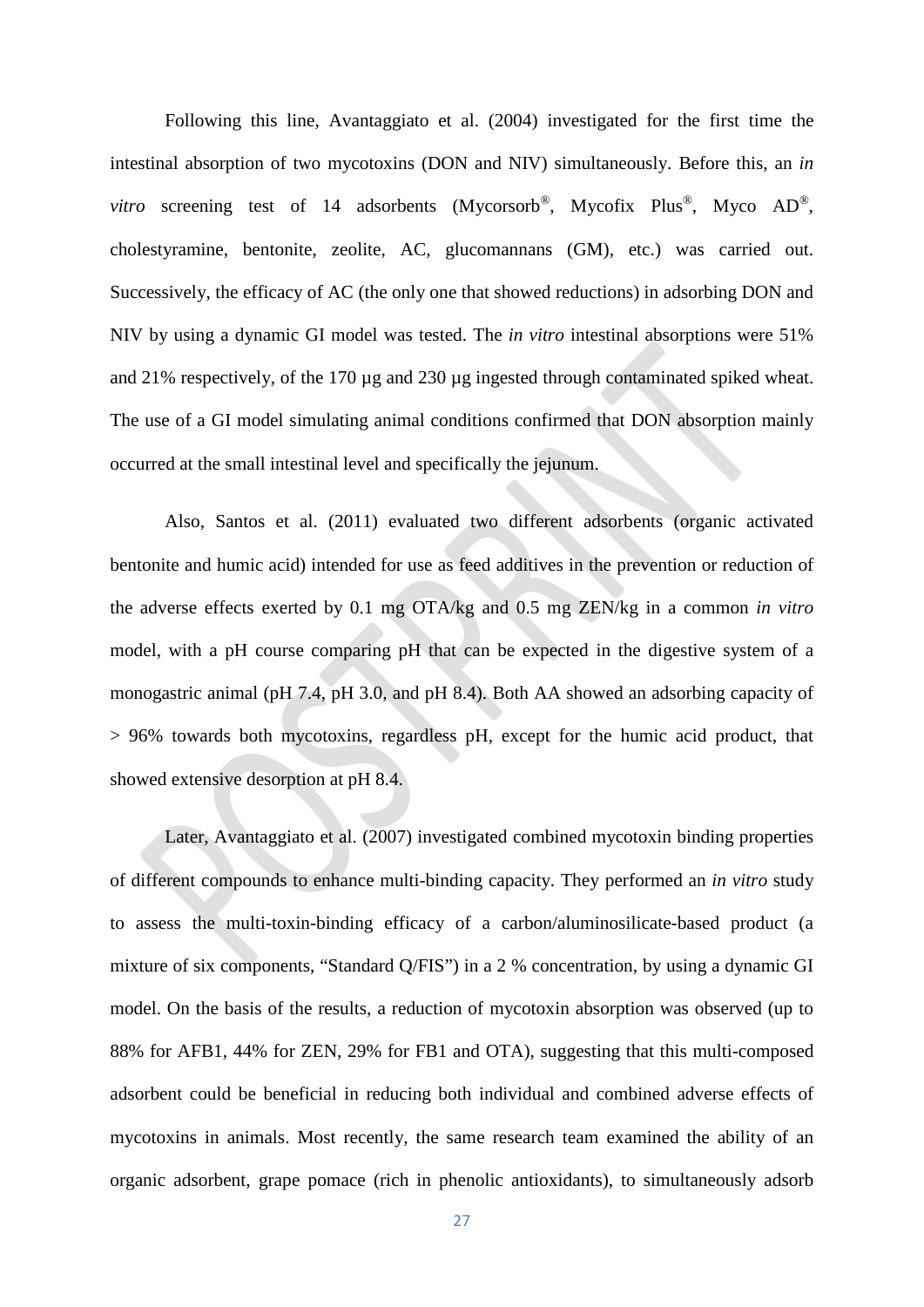different mycotoxins from solution. Results showed that AFB1 was the most (83%) adsorbed mycotoxin followed by ZEN (67%), OTA (62%), and FB1 (29%), whereas the adsorption of DON was negligible. This study proved for the first time that grape pomace can simultaneously adsorb several mycotoxins, and that mycotoxins did not compete for adsorption in a multi-mycotoxin system. Hydrophobic interactions may be associated with AFB1 and ZEN adsorption, whereas polar non covalent interactions may be associated with OTA and FB1 adsorption. So grape pomace may have a wide range of technological applications as bio-sorbent to decontaminate multi-mycotoxin contaminated feed (Avantaggiato et al., 2014).

*In vitro* studies have to be confirmed *in vivo*. Thus, studies with animals would be necessary to prove the effectiveness of these adsorbents in reducing the toxic effects of mycotoxins without affecting the regular utilization of essential nutrients in animal feed, such as vitamins and minerals.

#### **4.2** *In vivo* **studies**

Co-contamination is more likely to occur in the field than mono-contamination by mycotoxins (Grenier and Oswald, 2011; Streit et al., 2012; Zachariosova et al., 2014). The toxicity and clinical signs observed in animals when feed is multi-contaminated by mycotoxins are complex and diverse. The effects of specific mycotoxins and adsorbents differ for each animal species (Magnoli et al., 2011). Consequently, the evaluation of the efficacy of the AA against the different mycotoxins present in feeds is undertaken separately for poultry, swine, ruminants, and other species. Nevertheless, variability exists in the literature even within the same species. These variations may arise due to differences in adsorbents and doses, mycotoxin levels, animals' age, nutritional, health status, BW, as well as the sensitivity of the animals exposed (Neeff et al., 2013).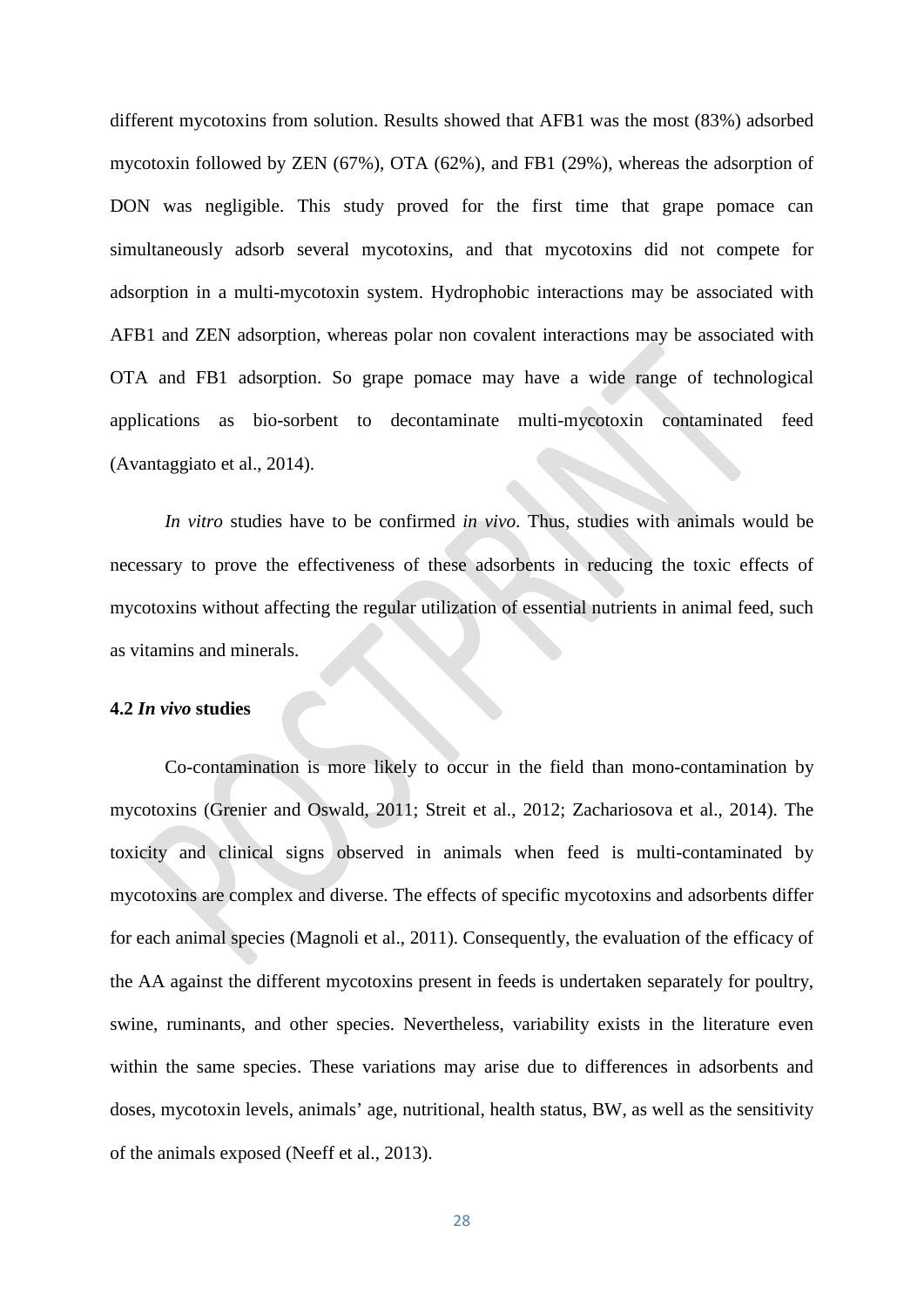In this section, different *in vivo* trials, mainly with poultry and swine, testing the efficacy of the adsorbents in counteracting mycotoxin effects produced as a consequence of multi-toxin contaminated FI, have been summarized below and on Table 4. Data on multimycotoxin trials with other animal species are scarce in scientific literature.

# *Broilers:*

With regard to studies with poultry, Miazzo et al. (2005) investigated the use of sodium bentonite (0.3%) to detoxify diets containing a combination of two mycotoxins (2.5 mg  $AFB1/kg + 200$  mg  $FB1/kg$ ) in broiler chicks. In broilers fed with co-contaminated feed (AFB1+FB1), the relative weights of organs (liver, kidney, gizzard and spleen) increased. Particularly, livers of birds were enlarged, yellowish, friable, and had rounded borders. Liver histopathology showed multifocal and varied cytoplasmatic vacuolization. The addition of bentonite to the contaminated diet counteracted these effects by reducing the incidence and severity of the pathological changes. The authors concluded that sodium bentonite was effective to counteract only some of the AFB1 promoted effects. It could be attributed to competition between AFB1 and FB1 for the active surfaces sites of the adsorbent, rendering a greater bioavailability of AFB1 in the presence of high dose of FB1.

Some authors pointed out that combined use of different adsorbents with diverse structural properties would provide versatile tools for preventing multi-mycotoxicosis by binding a wider range of mycotoxins (Avantaggiato et al., 2007; Huwig, 2001). On these lines, Liu et al. (2011) performed experiments *in vivo* on the effects of different mycotoxin adsorbents including EGM (0.05%), HSCAS (0.2%) and a combination of both (EGM  $+$ HSCAS, 0.1%) on performance, nutrient retention and meat quality in broilers fed on mouldcontaminated maize (0.45 mg AFB1/kg, 0.06 mg OTA/kg, and 0.32 mg T-2/kg). The results indicated that mycotoxins in contaminated feed retard growth, nutrient retention and meat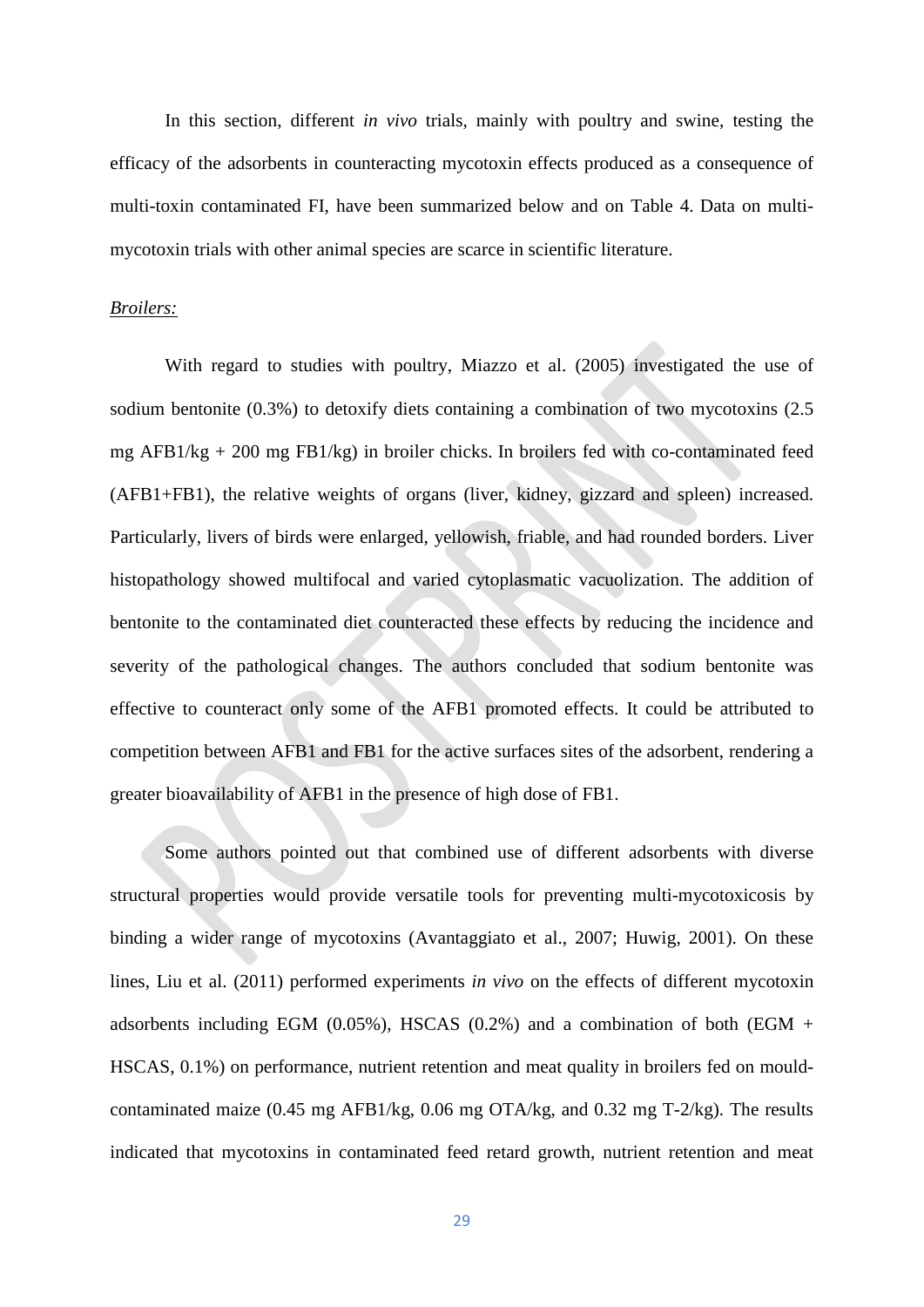quality, whereas the addition of HSCAS helped correct the decreased FI and the retention of phosphorus. The addition of EGM decreased yellowness in breast muscle, and the combination of both adsorbents (EGM + HSCAS, 0.1 %) significantly improved BW gain and FI. Moreover, the retention of crude lipid, crude protein, ash and phosphorus increased with the mix, making it the most effective treatment. The authors stressed that the addition of a combination of adsorbents to contaminated feed would be a versatile way of preventing mycotoxicosis.

More recently, a Greek research group examined *in vivo* the use of two bentonites (1%) differing in composition, as potential binders of three mycotoxins present in broiler diets at levels not exceeding the EU maximum (0.013 mg AFB1/kg, 0.1 mg OTA/kg and 1 mg ZEN/kg). The study revealed that the examined bentonites may maintain optimum broiler performance when mycotoxins present in the feed do not exceed EU limits and guidance values, possibly by ameliorating the negative effects of other mycotoxins, not regulated by EU, present at the same time in the feed since multi-contamination is more likely to occur in the field than single contamination (Pappas et al. 2014).

With regard to organic sorbents, Aravind et al. (2003) assessed the ability of EGM (0.05%) to alleviate the adverse effects of several combinations of mycotoxins (0.168 mg AFB1/kg, 0.0084 mg OTA/kg, 0.053 mg ZEN/kg, 0.032 mg T-2/kg) naturally found in broiler feed (Table 4). The naturally contaminated diet significantly decreased BW, feed consumption and feed efficiency, and increased the relative weights of liver and gizzard. Moreover, it was associated with significant decreases in urea nitrogen and haematocrit values along with altered γ-glutamyl transferase activity. However, the addition of EGM to a contaminated diet increased performance and serum levels of urea nitrogen and decreased the activity of γ-glutamyl transferase. These results suggested that EGM at 0.05% counteracted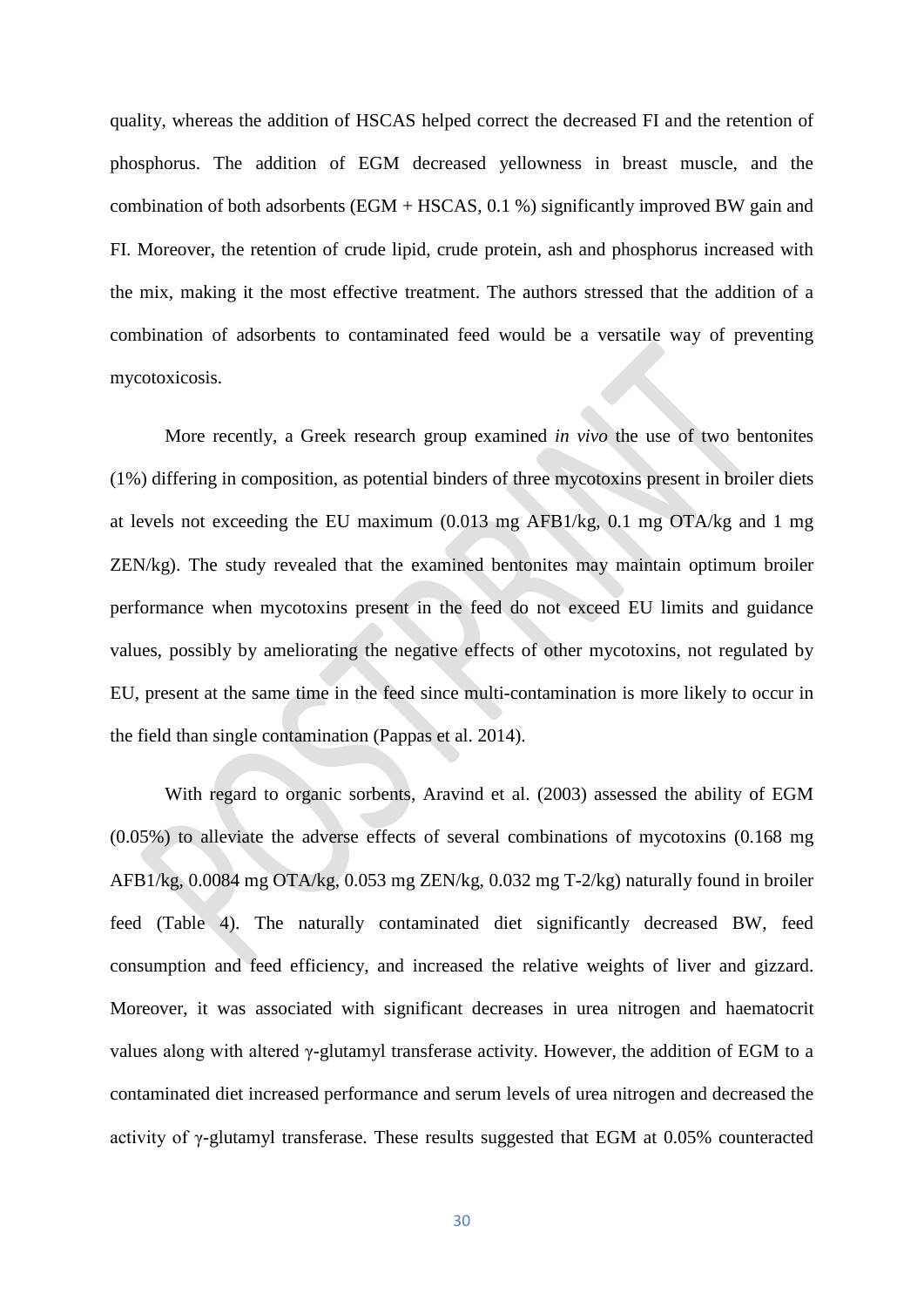the toxic effects of the naturally multi-contaminated diet alleviating growth depression and reducing organ weights.

Other researchers studied the effects of EGM as an adsorbent in feed multicontaminated with DON and ZEN (Girish et al., 2008; Swamy et al., 2002; Yegani et al., 2006). Swamy et al. (2002) studied the effects of feeding blends of grains naturally contaminated with *Fusarium* mycotoxins (9.7 mg DON/kg, 21.6 mg FA/kg, 0.8 mg ZEN/kg) on production parameters, clinical chemistry, and muscle coloration in broilers, and the possibility of EGM (0.2%) in counteracting these adverse effects. The feeding of contaminated grains caused significant linear increases in blood erythrocyte count and serum uric acid concentration and a significant linear decline in the serum lipase activity. EGM supplementation did not have any effect on feed consumption, WG or feed efficiency but counteracted most of the blood parameter alterations caused by the *Fusarium* mycotoxincontaminated grains and reduced breast muscle redness (Swamy et al., 2002). Similar results were reported by Girish et al. (2008) who described the efficacy of GM included in naturally *Fusarium* contaminated feeds by preventing some blood and immunological parameter alterations on turkeys, and also by Yegani et al. (2006) on broiler breeder hens (Table 4).

Li et al. (2012) also investigated the toxicity of feed-borne *Fusarium* mycotoxins (102.08 mg AF/kg, 281.92 mg ZEN/kg, 5,874.38 mg FB/kg, 2,038.96 mg DON/kg) on physiological, biochemical and immunological parameters of broiler chickens and evaluated the efficacy of YCW (2%) adsorbent in preventing adverse mycotoxin-induced effects. They demonstrated that naturally contaminated diets induced adverse changes in organ weight, serum biochemistry, and immunological parameters as compared with broiler chickens fed the control diet. However, the addition of YCW (2%) adsorbent to contaminated feeds showed a positive protective effect on the relative weight of the liver, spleen, bursa of Fabricius and thymus, antibody titers of Newcastle disease, and splenic mRNA expression of IL-1β, IL-6,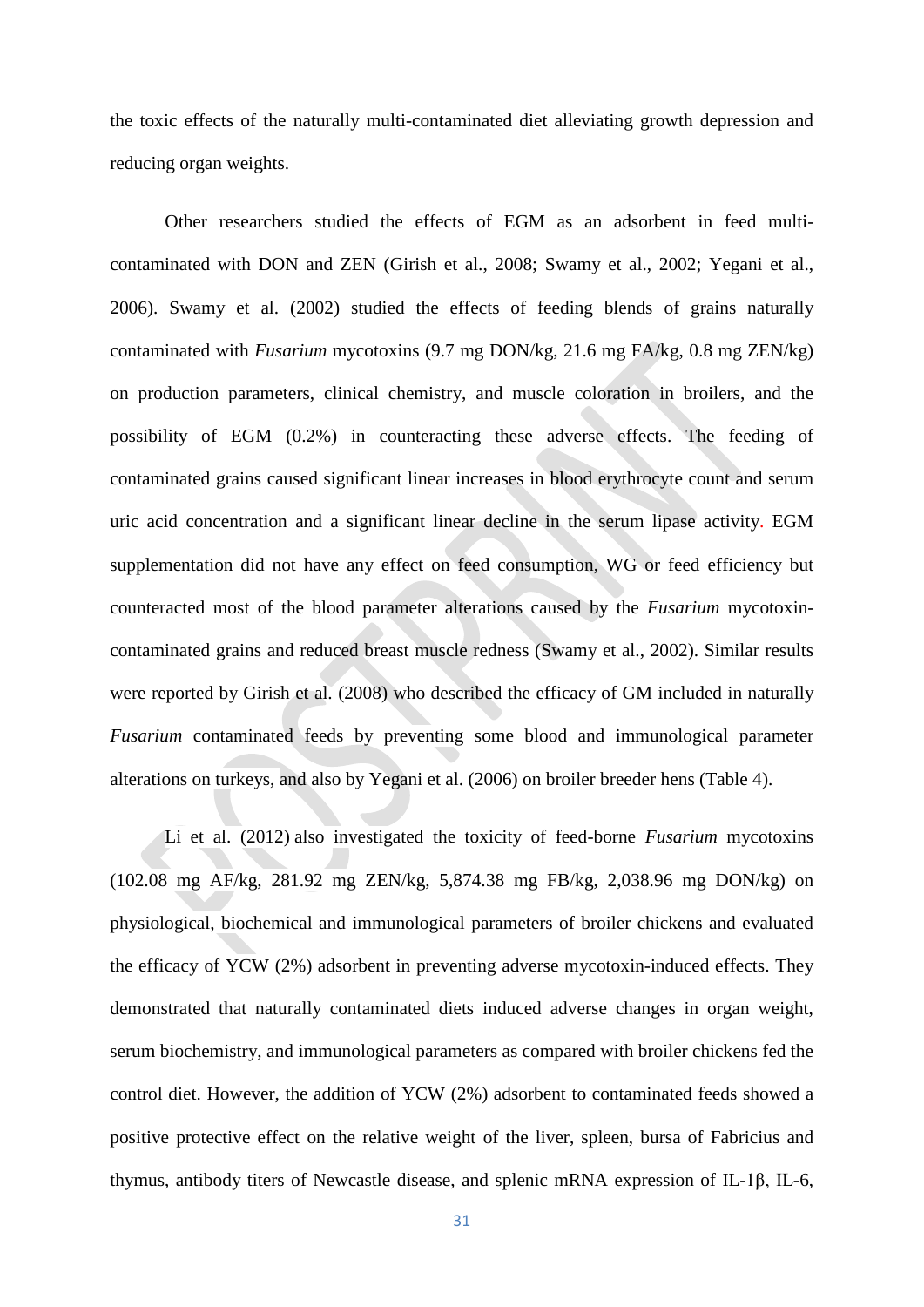and IFN-γ. The addition of YCW thus neutralized the detrimental effects of the naturally contaminated feed.

Very recently, Mohaghegh et al. (2017) evaluated the effect of Mycosorb® (EGM 0.05-0.1%) on performance, immunity, blood haematological and serum biochemical parameters in broilers exposed to diets naturally contaminated with mycotoxins (0.4273 mg AFB1/kg, 0.20631 mg DON/kg, and 0.0022 mg OTA/kg), (Table 4). Mycotoxin contamination affected chicken performance, organ weights, some haematological and most of the serum biochemical parameters. Dietary EGM supplementation (0.5, 0.1%) considerably improved the decreased BW gain and FI. However, only EGM (0.1%) ameliorated the negative impact of mycotoxins on the feed conversion ratio. Results indicated that supplementing EGM, particularly at 0.1% level, efficiently reversed the adverse effects of mycotoxins on broiler chickens.

#### *Swine:*

In pigs, the presence of trichothecenes (mainly DON) in feed is usually concomitant with ZEN (Gutzwiller et al., 2007; Swamy et al., 2003; Weaver et al., 2014). Doll et al., (2005) investigated the effects of dietary inclusion of a modified aluminosilicate (0.4%) in maize contaminated with *Fusarium* toxins (8.6 mg DON/kg and 1.2 mg ZEN/kg) for piglets. They could not demonstrate any detoxifying capacity in the tested additive. However, when much lower dosages were tested (0.14-0.31 mg DON/kg and 0.16-1.55 mg ZEN/kg) in sows, a beneficial effect of zeolite (clinoptilolite) was observed on the reproductive performance of the animals, since it resulted in larger litter sizes and piglets' BW at both birth and weaning (Kyriakys et al., 2002).

Recently, Weaver et al. (2013) determined the ability of three different feed additives (A: calcium montmorillonite clay, 2%; B: sodium bentonite, sepiolite clay and a dried brewer's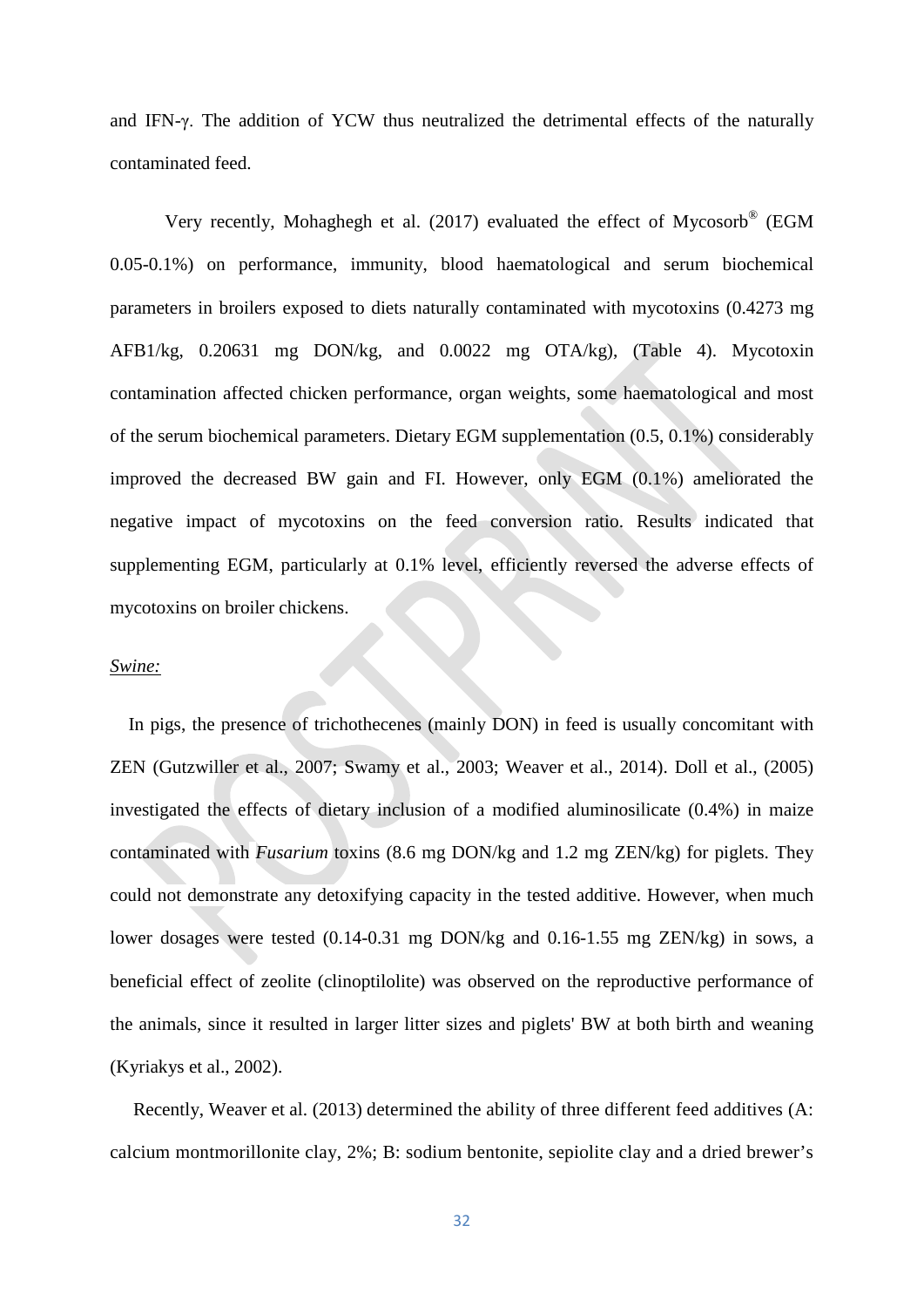yeast component, 1.5%; C: a mixture of diatomaceous earth and yeast culture, 1.1%) to ameliorate the chronic negative effects of feeding diets containing 0.15 mg AFB1/kg and 1.1 mg DON/kg to pigs. The additives A and B in co-contaminated diets, reduced mycotoxin effects on the immune system and the liver, and showed some ability to improve growth. The additive C played a role in reducing liver damage. In general, the authors conclude that AFB1 and DON can be harmful to the growth and health of pigs consuming mycotoxins chronically. The selected feed additives improved pig health. However, the ability of feed additives to reduce mycotoxin was variable, and their function may depended on other factors, such as mycotoxin type, contamination level and pig health.

Regarding organic adsorbents, the efficacy of a polymeric GM in preventing *Fusarium* mycotoxicosis in pigs fed with a blend of naturally contaminated grains (5.5 mg DON/kg, 20.9 mg FA/kg, 0.4 mg ZEN/kg and 0.3 mg 15-Ac-DON/kg) was also tested (Table 4). Supplementation of GM polymer (0.2%) prevented some toxin-induced changes in metabolism. This may have been because this material is a high-MW polymer and acted by adsorbing mycotoxin molecules in the intestinal lumen and prevented uptake into blood and target tissues; however, GM polymer did not prevent the mycotoxin-induced growth depression (Swamy et al., 2003). More recently, Weaver et al. (2014) determined the effects of feeding naturally contaminated corn (4.8 mg/kg DON and 0.3 mg/kg ZEN) on pig performance and health status, and the ability of two yeast based feed additives (YCW and yeast fermentation product) to help pigs to manage the problem of mycotoxins. Results of this study indicated that the consumption of the contaminated feed reduced FI and BW gains, and increased oxidative DNA damage. However, the yeast fermentation additive improved the growth performance of pigs by increasing FI and WG, while the YCW product did not significantly improve the growth performance, but tended to reduce oxidative stress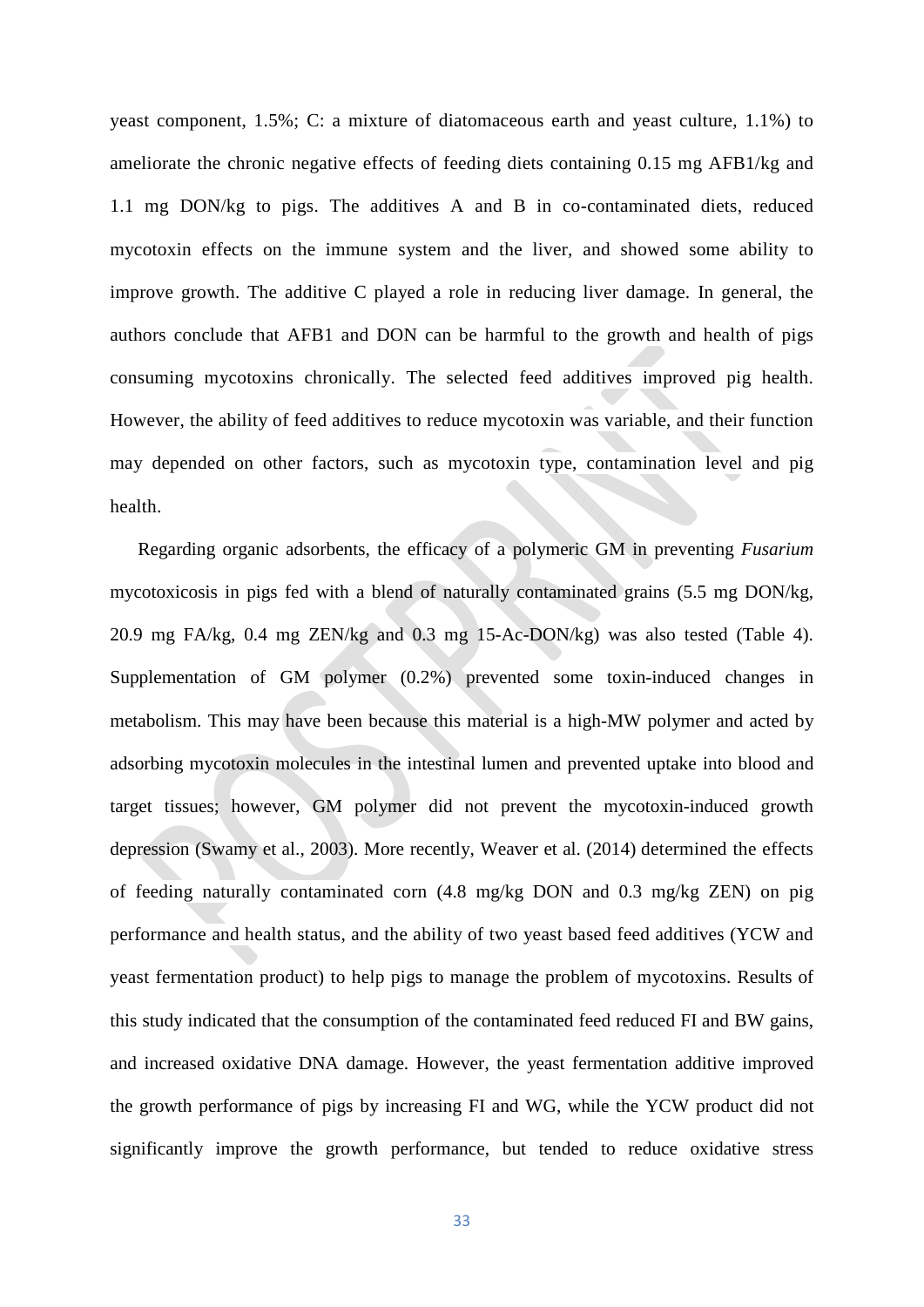associated with the consumption of mycotoxins (Weaber et al., 2014). Thus, the addition of both, the YCW product and yeast fermentation product, showed some benefits in reducing the effects of mycotoxins on pigs. However, the authors underlined these responses may vary under different mycotoxin concentrations, types, and mixtures.

On the other hand, Gutzwiller et al. (2007) studied the effects of *Fusarium* toxins (2.1-3.2 mg DON/kg 0.06-0.25 mg ZEN/kg) on growth, humoral immune response and internal organs in weaner pigs, and the efficacy of apple pomace (8%) in alleviating the negative effects induced by these mycotoxins. Results showed that pomace may alleviate the negative effect of DON on growth but does not counteract the hormonal effects of ZEN (Table 4).

# *Veal:*

Regarding veal, only one study was found in literature. Specifically, Martin et al. (2010) studied the effects of feeding veal calves with corn naturally contaminated with the *Fusarium* mycotoxin (10.27 mg DON/kg, 1.27 mg 15-Ac-DON/kg and 1.84 mg ZEN/kg) and evaluated the modified YCW (1%) on performance, immunity and carcass characteristics of calves. Veal calves were able to tolerate a moderate feeding level of corn grains naturally contaminated with *Fusarium* mycotoxins. As there were generally no negative effects of the mycotoxin level in the diet, the efficacy of YCW as a mycotoxin adsorbent could not be assessed, but YCW alone had negligible effects on performance. The authors underlined that the reaction of calves depends on the compounds, concentration, duration of exposure and combinations of different mycotoxins in the diet.

#### **5. Conclusions**

A very high percentage of cereal-based animal feed is contaminated with more than one mycotoxin, the major contaminants being *Fusarium* mycotoxins (DON, ZEN and FBs). Only a low percentage of feed samples is contaminated above permitted/guideline levels. However,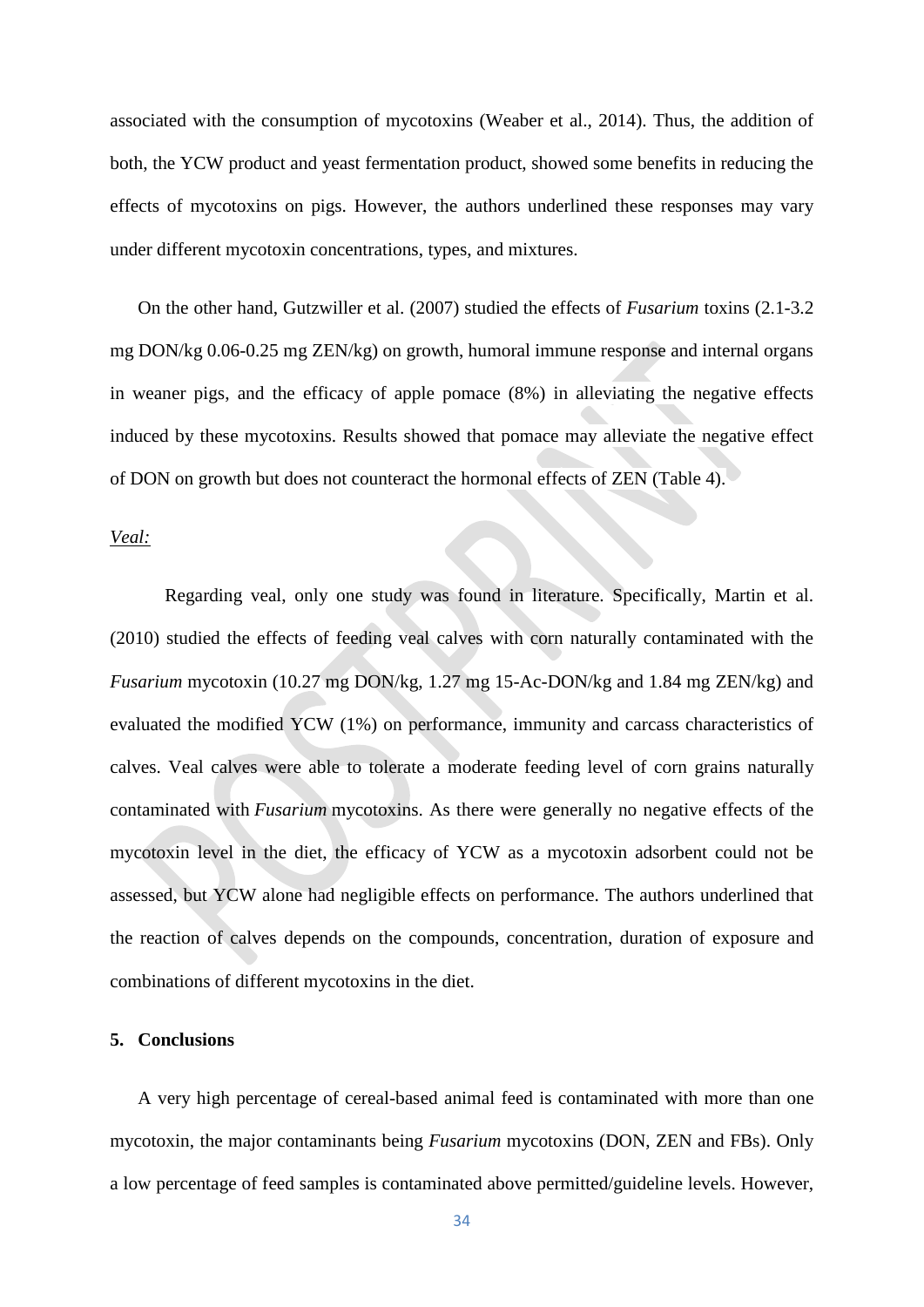animals (poultry, fish, and pigs, particularly) exhibit symptoms of mycotoxicosis even when exposed to feed contaminated with mycotoxins below the guidance levels, probably as a consequence of negative synergistic effects produced when different mycotoxins are simultaneously present in feed.

The use of many of the available physical and chemical methods for the decontamination of agricultural commodities contaminated with mycotoxins is restricted due to the problems associated with safety issues, possible losses in the nutritional quality of treated commodities coupled with limited efficacy and cost implications. The use of the adsorbents as feed additives is the only practical solution to feed decontamination, although it should be adapted to the current demands of farmers and AA have to be widely studied to guarantee their effectiveness and safety.

Based on the available data, inorganic adsorbents such as aluminosilicates (bentonites, HSCAS and some zeolites) have extensively demonstrated efficacy towards AFs. However, their efficacy against other mycotoxins, such as trichothecenes, is limited. Only bentonite and zeolite seem capable of partially adsorbing ZEN. On the other hand, modified clays are proving to be quite more effective than other unmodified clays in adsorbing FBs, OTA and ZEN. In addition, it has been showed that organic adsorbents (YCW, EGMs, dietary fibres or bio-sorbents) are more effective in binding to a wider spectrum of mycotoxins (ZEN, OTA, FBs).

Regarding DON, only some YCW (β-glucans and mannans), AC or synthetic polymers (cholestyramine) have been identified as potential adsorbents. However, a mix of different AA could give a cumulative efficacy or synergy due to their specific characteristics. On the other hand, combining mycotoxin binding properties of different adsorbents (mineral and organic), could be further adapted to the most frequent cases of multi-contaminated feed.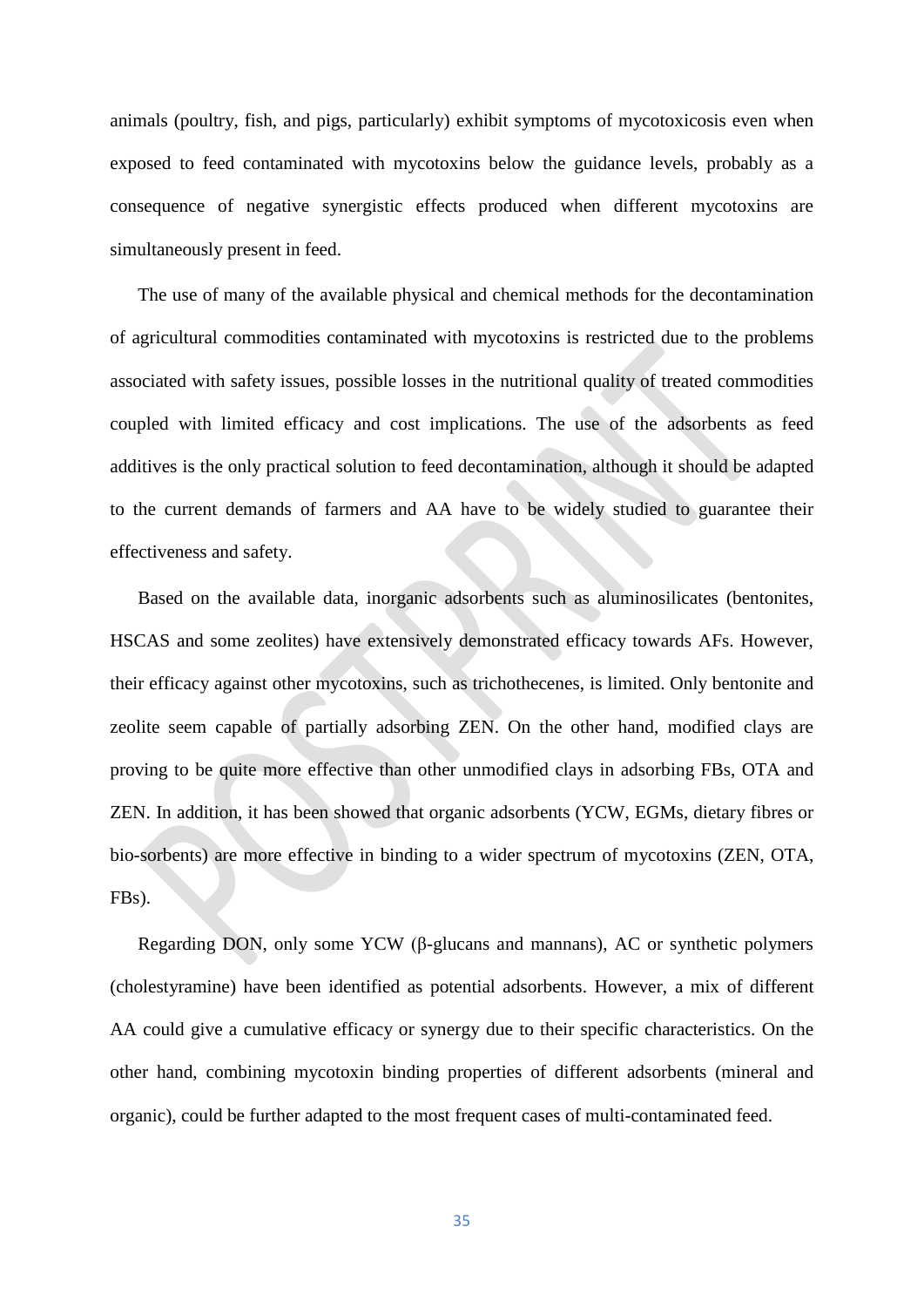Most of the *in vitro* studies published in scientific literature are focused on adsorbent efficacy toward a single mycotoxin (very often AFB1, since it is the only one with MPLs in animal feed). Moreover, many assays have been performed with buffer solutions, and by testing with toxins and adsorbents far above regulated levels. Few *in vitro* binding studies have been performed by using GI models (with physiological juices at different pH) and focused on multi-mycotoxin adsorption. The latter, conducted recently, cover interactions thus closing the gap between *in vitro* and *in vivo* testing, and could reduce the number of animal studies. However *in vitro* predictions about the ability of adsorbents to protect animals from the adverse effects of mycotoxins should be approached with caution and should be confirmed *in vivo* with animals.

Regarding multi-binding *in vivo* studies, there are many studies with chickens and even with pigs, but other animal species such as cows and fish have been studied very little or not at all, probably because of the long duration and the high costs of experiments. In addition, the concentrations of adsorbent and mycotoxin used in the reviewed works are highly variable. Available data indicate that observed effects depend on the level and type of mycotoxin, as well as duration of exposure, type and dose of adsorbent, on the animal species and physiological condition of the animal. However, the combination of different adsorbents (mineral and organic) seems to be more effective in better counteracting the adverse effects produced by the simultaneous exposure of several mycotoxins in feed. In any case, future *in vivo* studies should be done by assaying naturally multi-contaminated feed, using "real-world" mycotoxins and adsorbent concentrations, tested at levels within the EU-regulations, and taking into account EFSA report endpoints; paying attention to their efficacy and safety, and their potential for interactions with critical nutrients (vitamins and minerals).

Animal feed is increasingly made from plant materials such as cereals and cereal byproducts, and multiple contamination is increasingly observed in these raw materials. So a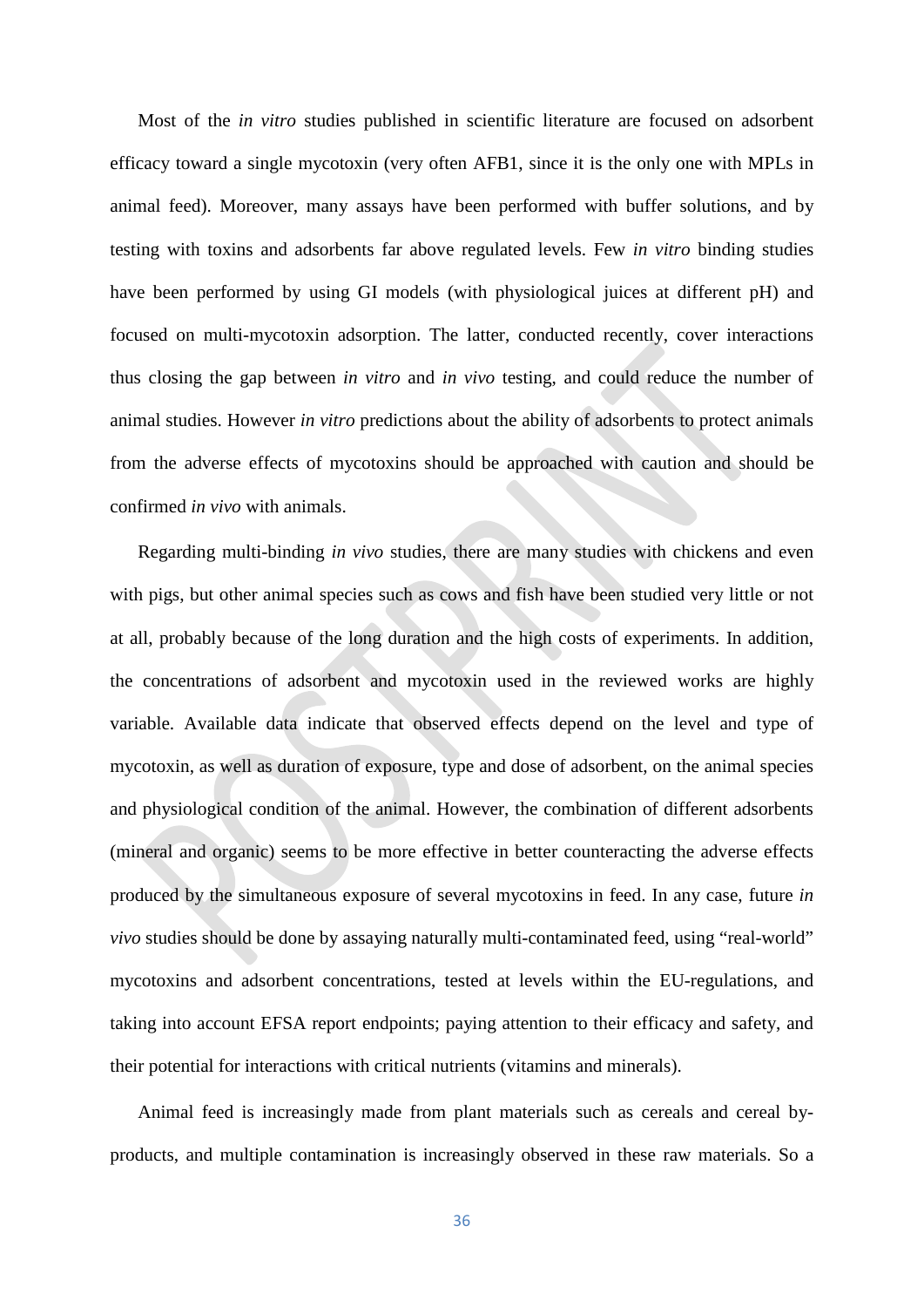potential adsorbent would have to be efficient in dealing with several mycotoxins. The development of such products would be an interesting trend in trying to counteract the toxic effects of co-occurring mycotoxins in animal feed. Therefore, further research should be conducted towards the achievement of this goal.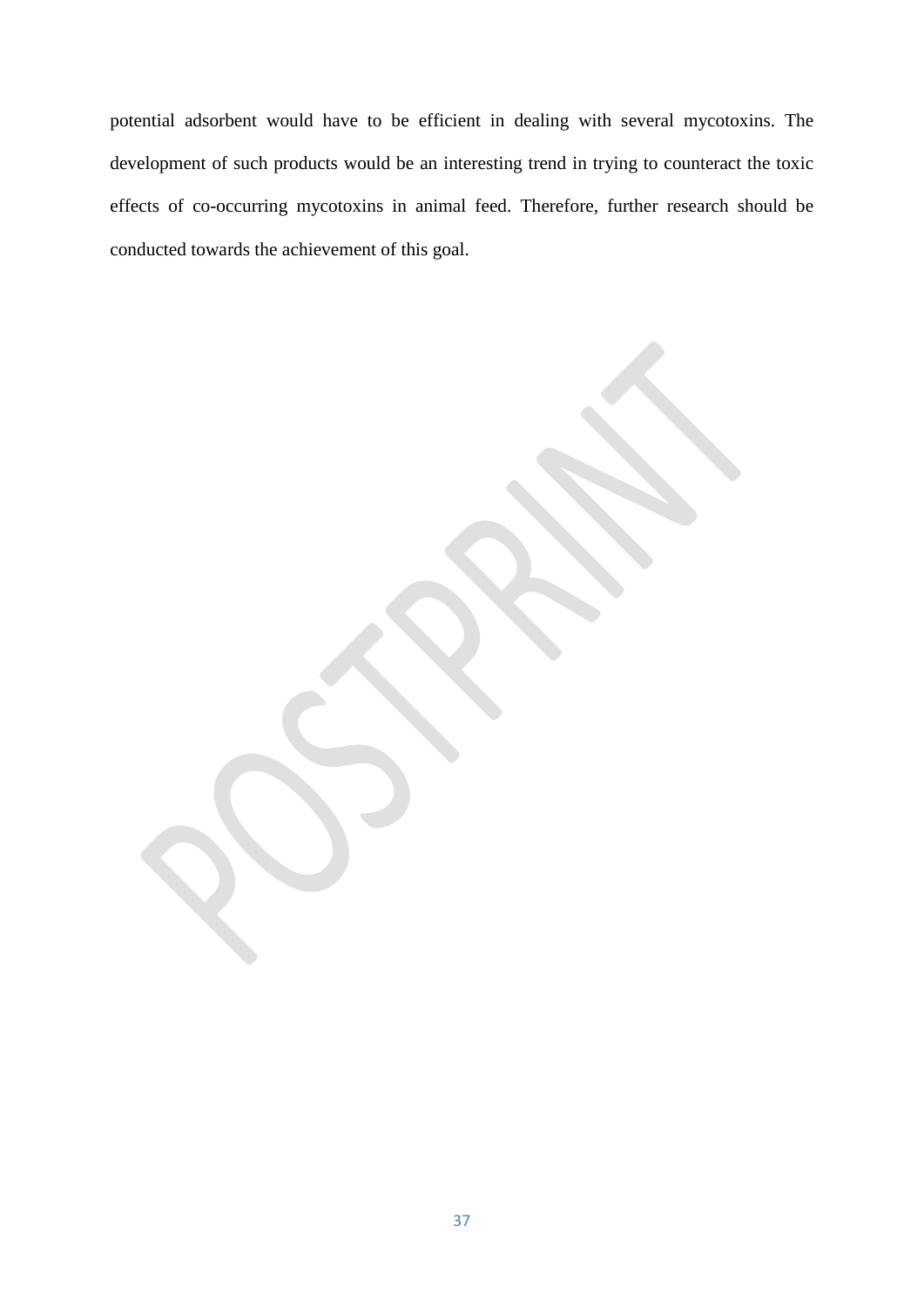#### **Declaration of interest statement**

The authors declare there are no conflicts of interest

#### **Aknowledgements**

The authors are grateful to the Spanish government (projects RTC-20153508-2 and AGL2014-52648-REDT) and to XaRTA (The Catalonian Reference Network in Food Technology) for funding. They also would like to thank Arthur Kendall for editing the English usage in the manuscript. P. Vila-Donat thanks MINECO and the University of Lleida for her postdoctoral contract.

#### **References**

- Abbas, H.K., Wilkinson, J.R., Zablotowicz, R.M., Accinelli, C., Abel, C.A., Bruns, H.A. Weaver, M.A. 2009. Ecology of *Aspergillus flavus*, regulation of aflatoxin production, and management strategies to reduce aflatoxin contamination of corn. *Toxin Rev*. 28, 142- 153.
- Anater, A., Manyes, L., Meca, G., Ferrer, E., Bittencourt, F., Turra, C., Font, G. 2016. Mycotoxins and their consequences in aquaculture. A Review. *Aquaculture*. 451, 1-10.
- Aoudia, N., Callu, P., Grosjean, F., Larondelle, Y. 2009. Effectiveness of mycotoxin sequestration activity of micronized wheat fibres on distribution of ochratoxin A in plasma, liver and kidney of piglets fed a naturally contaminated diet. *Food Chem. Toxicol*. 47, 1485-1489.
- Aravind, K.L, Patil, V.S, Devegowda, G., Umakantha, B., Ganpule, S.P. 2003. Efficacy of Esterified Glucomannan to Counteract Mycotoxicosis in Naturally Contaminated Feed on Performance and Serum Biochemical and Hematological Parameters in Broilers. *Poult. Sci.* 82, 571-576.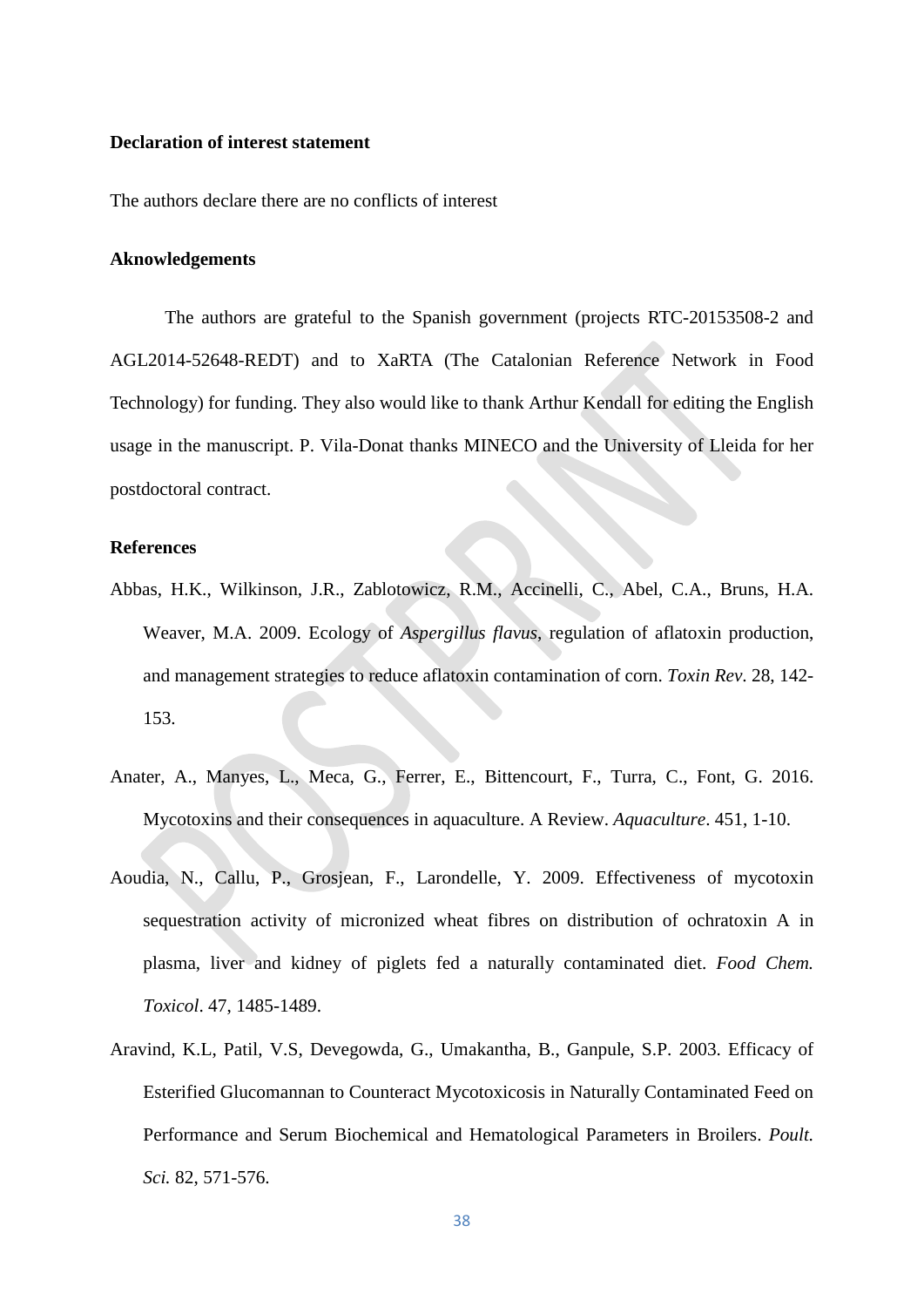- Avantaggiato, G., Greco, D., Damascelli, A., Solfrizzo, M., Visconti, A. 2014. Assessment of multi-mycotoxin adsorption efficacy of grape pomace. *J. Agric. Food Chem*. 62, 497- 507.
- Avantaggiato, G., Havenaar, R., Visconti, A. 2003. Assessing the zearalenone-binding activity of adsorbent materials during passage through a dynamic *in vitro* gastrointestinal model. *Food Chem. Toxicol*. 41, 1283-1290.
- Avantaggiato, G., Havenaar, R., Visconti, A. 2004. Evaluation of the intestinal absorption of deoxynivalenol and nivalenol by an *in vitro* gastrointestinal model, and the binding efficacy of activated carbon and other adsorbent materials. *Food Chem. Toxicol*. 42, 817- 824.
- Avantaggiato, G., Havenaar, R., Visconti, A. 2007. Assessment of the multi-mycotoxinbinding efficacy of a carbon/aluminosilicate-based product in an *in vitro* gastrointestinal model. *J. Agric. Food Chem*. 55, 4810-4819.
- Avantaggiato, G., Solfrizzo, M., Visconti, A. 2005. Recent advances on the use of adsorbent materials for detoxification of *Fusarium* mycotoxins. *Food Addit. Contam*. 22, 379-388.
- Awad, W.A., Böhm, J., Razzazi-Fazeli, E., Zentek, J. 2006. Effects of feeding deoxynivalenol contaminated wheat on growth performance, organ weights and histological parameters of the intestine of broiler chickens. *J. Anim. Physiol. Anim. Nutr.* 90, 32-37.
- Awad, W.A., Ghareeb, K., Böhm, J., Zentek, J. 2010. Decontamination and detoxification strategies for the *Fusarium* mycotoxin deoxynivalenol in animal feed and the effectiveness of microbial biodegradation. *Food Addit. Contam.* 27, 510-520.
- Baglieri, A., Reyneri, A., Gennari, M., Negre, M. 2013. Organically modified clays as binders of fumonisins in feedstocks. *J. Environ. Sci. Health* 48, 776-783.
- Bhat, R., Rai, R.V., Karim, A.A. 2010. Mycotoxins in Food and Feed: Present Status and Future Concerns. *Compr. Rev. Food Sci. Food Saf.* 9, 57-81.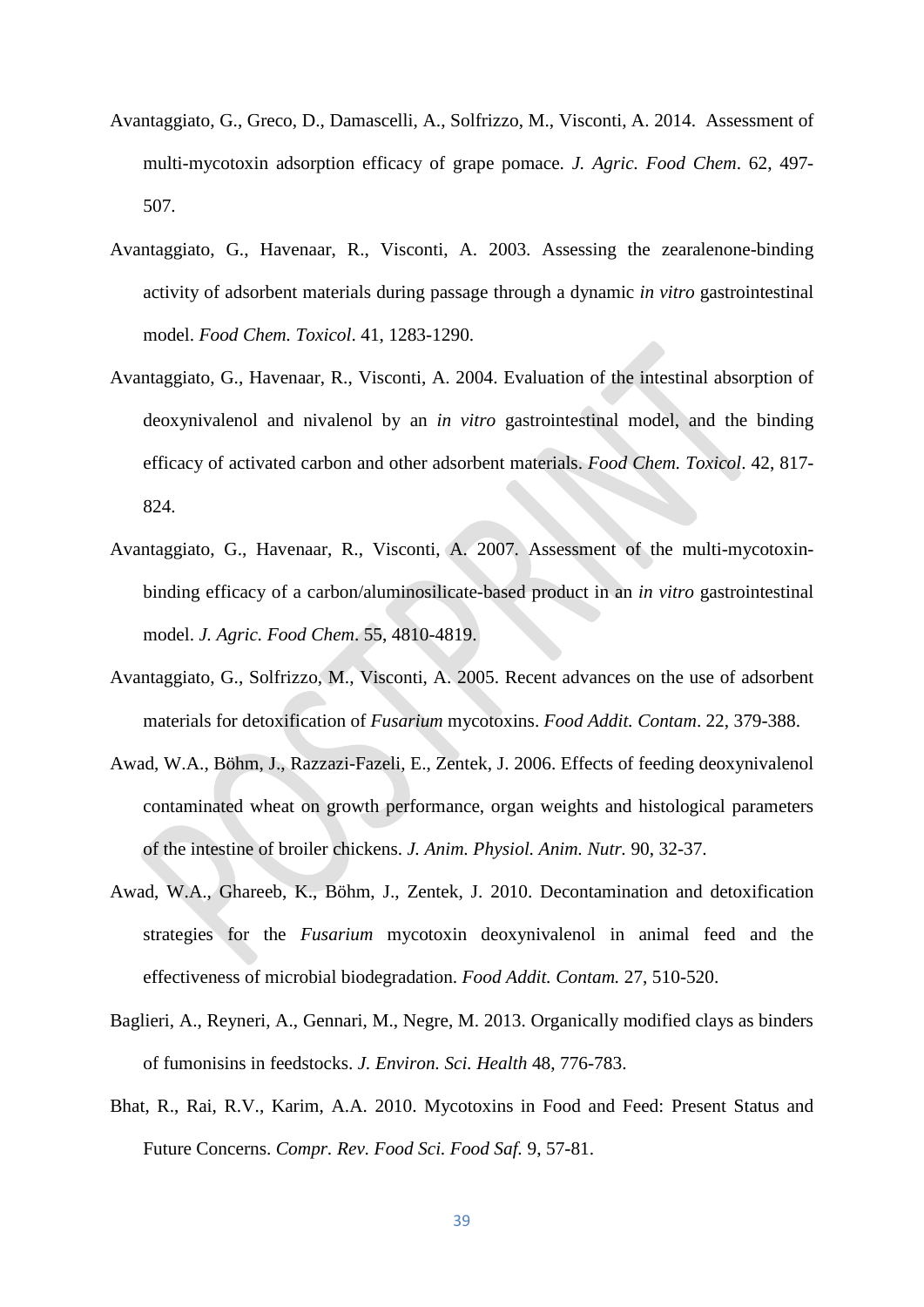- Boudergue, C., Burel, C., Dragacci, S., Favrot, M.C., Fremy, J.M., Massimi, C., Prigent, P., Debongnie, P., Pussemier, L., Boudra, H., Morgavi, D., Oswald, I., Perez, A., Avantaggiato, G. 2009. Review of mycotoxin-detoxifying agents used as feed additives: mode of action, efficacy and feed/food safety. External Scientific Report Submitted to EFSA. Available on:<https://www.efsa.europa.eu/en/supporting/pub/en-22> (Accessed on December 2017).
- Bouhet, S., Oswald, I.P. 2007. The intestine as a possible target for fumonisin toxicity. *Mol. Nutr. Food Res*. 51, 925-931.
- Bryden W.L. 2012. Mycotoxin contamination of the feed supply chain: implications for animal productivity and feed security. *Anim. Feed Sci. Technol*. 173, 134-158.
- Cano-Sancho, G., Marin, S., Ramos, A.J., Sanchis, V. 2010. Biomonitoring of *Fusarium* spp. mycotoxins: perspectives for an individual exposure assessment tool. *Food Sci. Technol*. 16, 266-276.
- Cavret, S., Laurent, N., Videmann, B., Mazallon, M., Lecoeur, S. 2010. Assessment of deoxynivalenol (DON) adsorbents and characterisation of their efficacy using complementary *in vitro* tests. *[Food Addit. Contam.](https://www.ncbi.nlm.nih.gov/pubmed/19760528)* 27, 43-53.
- Dakovic, A., Kragovic, M., Rottinghaus, G.E., Sekulic, Z., Milicevic, S., Milonjic, S.K., Zaric, S. 2010. Influence of natural zeolitic tuff and organozeolites surface charge on sorption of ionizable fumonisin B1. *Colloids Surf. B*. 76, 272-278.
- Dakovic, A., Tomasevic-Canovic, M., Rottinghaus, G., Dondur, V., Masic, Z. 2003. Adsorption of ochratoxin A on octadecyldimethyl benzyl ammonium exchangedclinoptilolite-heulandite tuff. *Colloids Surf. B*. 30, 157-165.
- Dalié D.K.D., Deschamps A.M., Richard-Forget, F. 2010. Lactic acid bacteria Potential for control of mould growth and mycotoxins: A review. *Food Control*, 21, 370-380.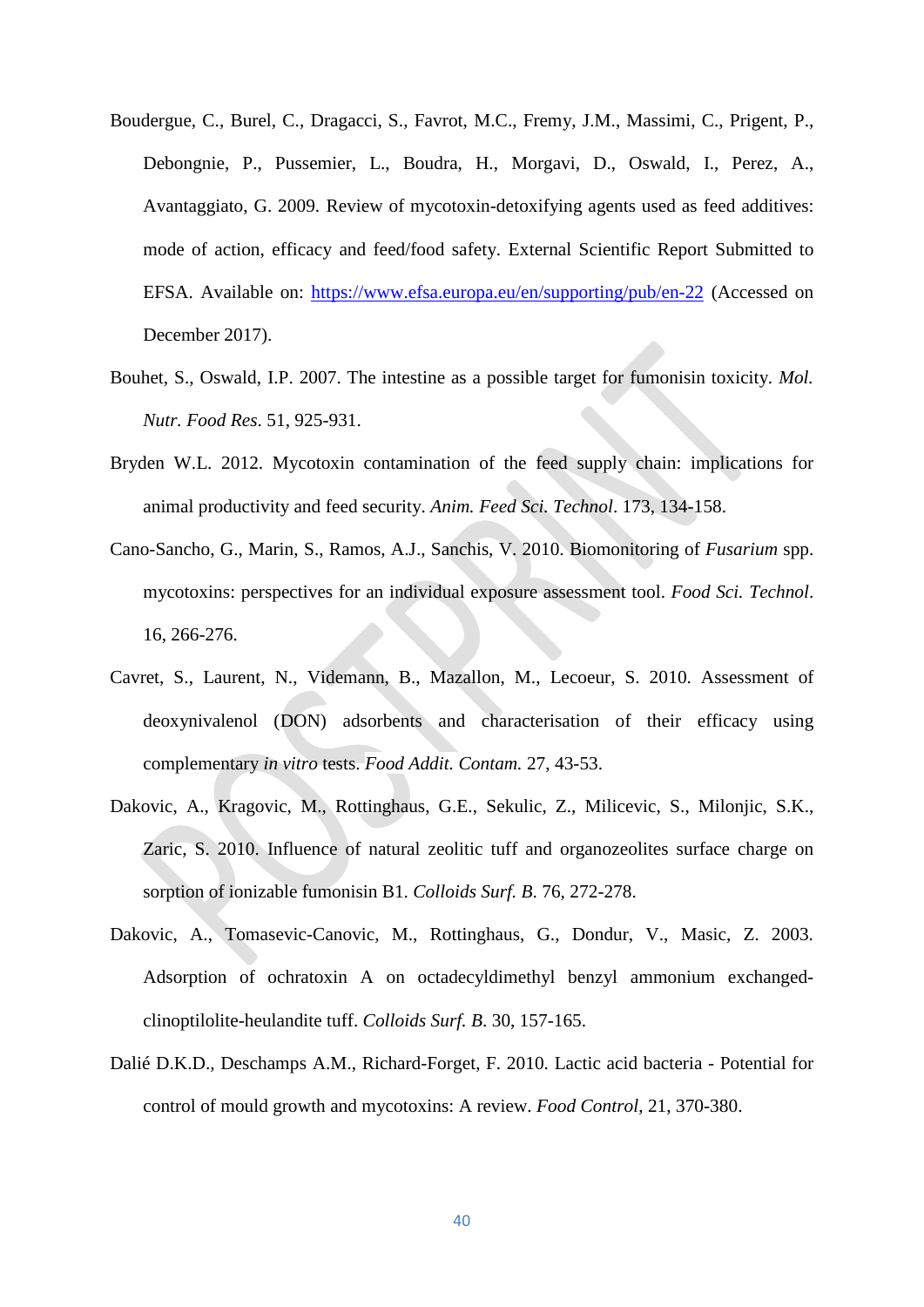- Decastelli, L., Lai, J., Gramaglia, M., Monaco, A., Nachtmann, C., Oldano, F., Ruffier, M., Sezian, A., Bandirola, C. 2007. Aflatoxins occurrence in milk and feed in Northern Italy during 2004-2005. *Food Control*, 18, 1263-1266.
- [Deng, Y. J.,](https://www.cabdirect.org/cabdirect/search/?q=au%3a%22Deng%2c+Y.+J.%22) [Velázquez, A. L. B.,](https://www.cabdirect.org/cabdirect/search/?q=au%3a%22Vel%c3%a1zquez%2c+A.+L.+B.%22) [Billes, F.,](https://www.cabdirect.org/cabdirect/search/?q=au%3a%22Billes%2c+F.%22) Dixon, J.B. 2010. Bonding mechanisms between aflatoxin B1 and smectite. *Appl. Clay. Sci*. 50, 92-98.
- [Di Gregorio,](http://www.tandfonline.com/author/Di+Gregorio%2C+Mayra+Carraro) M.C., [de Neeff,](http://www.tandfonline.com/author/Neeff%2C+Diane+Valganon+de) D.V., [Jager, A.V](http://www.tandfonline.com/author/Jager%2C+Alessandra+Vincenzi)., [Corassin,](http://www.tandfonline.com/author/Corassin%2C+Carlos+Humberto) C.H., de [Pinho Carão,](http://www.tandfonline.com/author/Car%C3%A3o%2C+%C3%81gatha+Cristina+de+Pinho) A.C., [de](http://www.tandfonline.com/author/Albuquerque%2C+Ricardo+de)  [Albuquerque,](http://www.tandfonline.com/author/Albuquerque%2C+Ricardo+de) R., [de Azevedo,](http://www.tandfonline.com/author/Azevedo%2C+Ant%C3%B4nio+Carlos+de) A.C., Fernandes [Oliveira,](http://www.tandfonline.com/author/Oliveira%2C+Carlos+Augusto+Fernandes) C.A. 2014. Mineral adsorbent for prevention mycotoxins in animal feed. *Toxin Rev*. 33, 125-135.
- Diaz, D.E., Smith, T.K. 2005. Mycotoxin sequestering agents: Practical tools for the neutralisation of mycotoxins. The Mycotoxin Blue Book. Nottingham, United Kingdom: Nottingham University Press; pp. 323-339.
- Doll, S., Danicke, S., Valenta, H., Flachowsky, G. 2004*. In vitro* studies on the evaluation of mycotoxin detoxifying agents for their efficacy on deoxynivalenol and zearalenone. *Arch. Anim. Nutr.* 58, 311-324.
- Doll, S., Gericke, S., Danicke, S., Raila, J., Ueberschar, K.H., Valenta, H., Schnurrbusch, U., Schweigert, F.J., Flachowsky, G. 2005. The efficacy of a modified aluminosilicate as a detoxifying agent in *Fusarium* toxin contaminated maize containing diets for piglets. *J Anim. Physiol. Anim. Nutr*. 89, 342-358.
- Duvick, J. 2001. Prospects for reducing fumonisin contamination of maize through genetic modification. *Environ. Health Persp.* 109, 337-342.
- EC, 2015. European Commission. Comission Regulation EU 2015/1940 of 29 October 2015 concerning maximum levels of ergot sclerotia in certain unprocessed cereals and the provisions on monitoring and reporting. *Off. J. EU.* L 283, 3-6.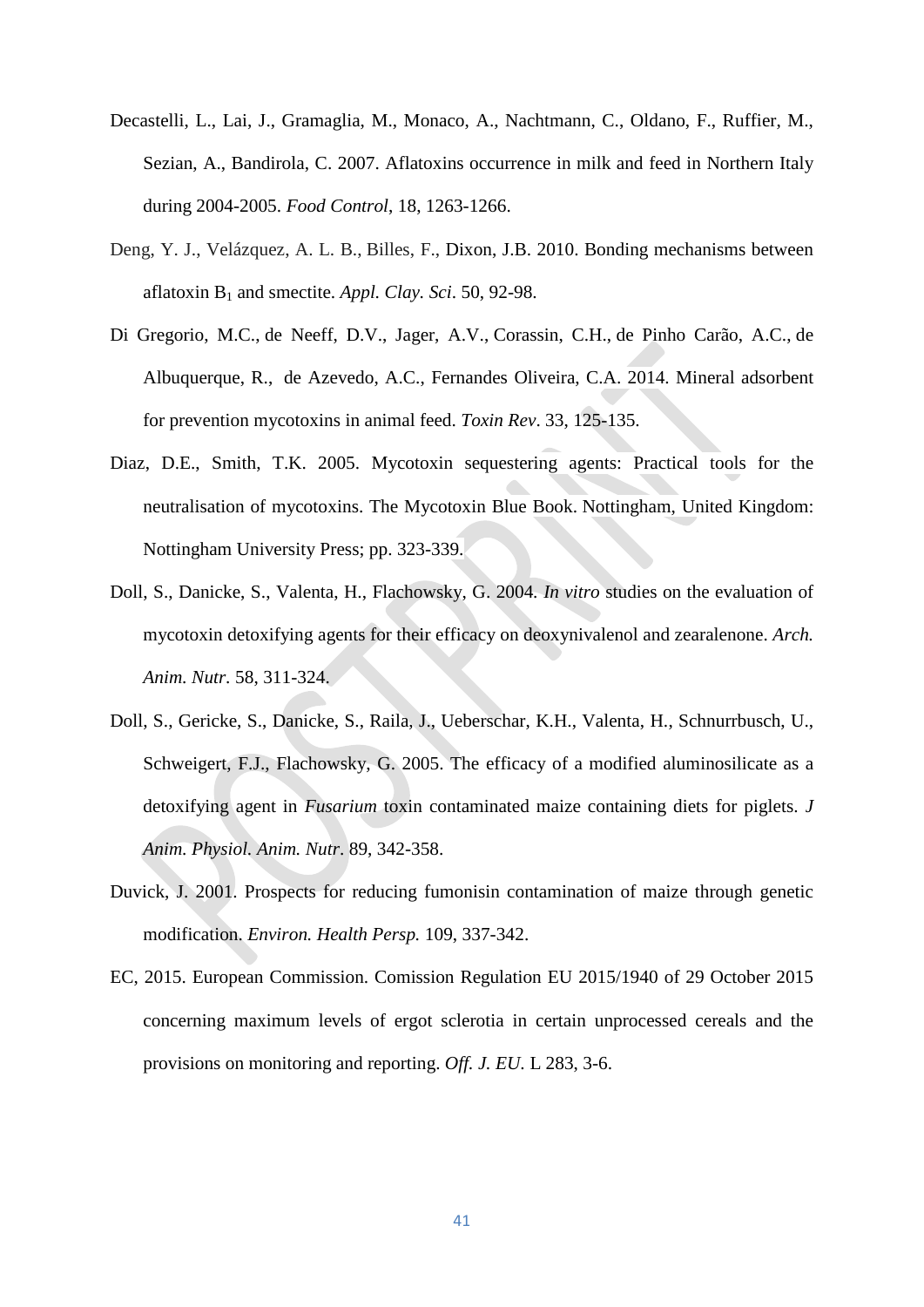- EC, 2003. European Commission. Commission Directive 2003/100/ EC of 31 October 2003 amending Annex I to Directive 2002/32/ EC of the European Parliament and of the Council on undesirable substances in animal feed. *Off. J. EU.* L 285, 33-37.
- EC, 2006. European Commission. Commission Recommendation of 17 August 2006 on the presence of deoxynivalenol, zearalenone, ochratoxin A, T-2 and HT-2 and fumonisins in products intended for animal feeding. *Off. J. EU.* L 229, 7-9.
- EC, 2009. European Commission. Commission regulation (EC) No. 386/2009 of 12 May 2009 amending Regulation (EC) No. 1831/2003 of the European Parliament and of the Council as regards the establishment of a new functional group of feed additives. *Off. J. EU*. L 118, 66.
- EC, 2012. European Commission. Commission Recommendation of 15 March 2012 on the monitoring of the presence of ergot alkaloids in feed and food. *Off. J. EU*. L 77, 20-21.
- EC, 2013a. European Commission. Commission Recommendation of 27 March 2013 on the presence of T-2 and HT-2 toxin in cereals and cereal products. *Off. J. EU.* L 91, 12-15.
- EC, 2013b. European Commission. Commission Regulation (EU) No 1060/2013 of 29 October 2013 concerning the authorisation of bentonite as feed additive for all animal species. *Off. J. EU.* L 289, 33-37.
- EFSA, 2011. European Food Safety Authority. Scientific Opinion on the risks for animal and public health related to the presence of *Alternaria* toxins in feed and food. *EFSA J*. 9, 2407.
- Faucet-Marquis, V., Joannis-Cassan, C., Hadjeba-Medjdoub, K., Ballet, N., Pfohl-Leszkowicz, A. 2014. Development of an *in vitro* method for the prediction of mycotoxin binding on yeast-based products: case of aflatoxin B1, zearalenone and ochratoxin A*. Appl. Microbiol. Biotechnol.* 98, 7583-7596.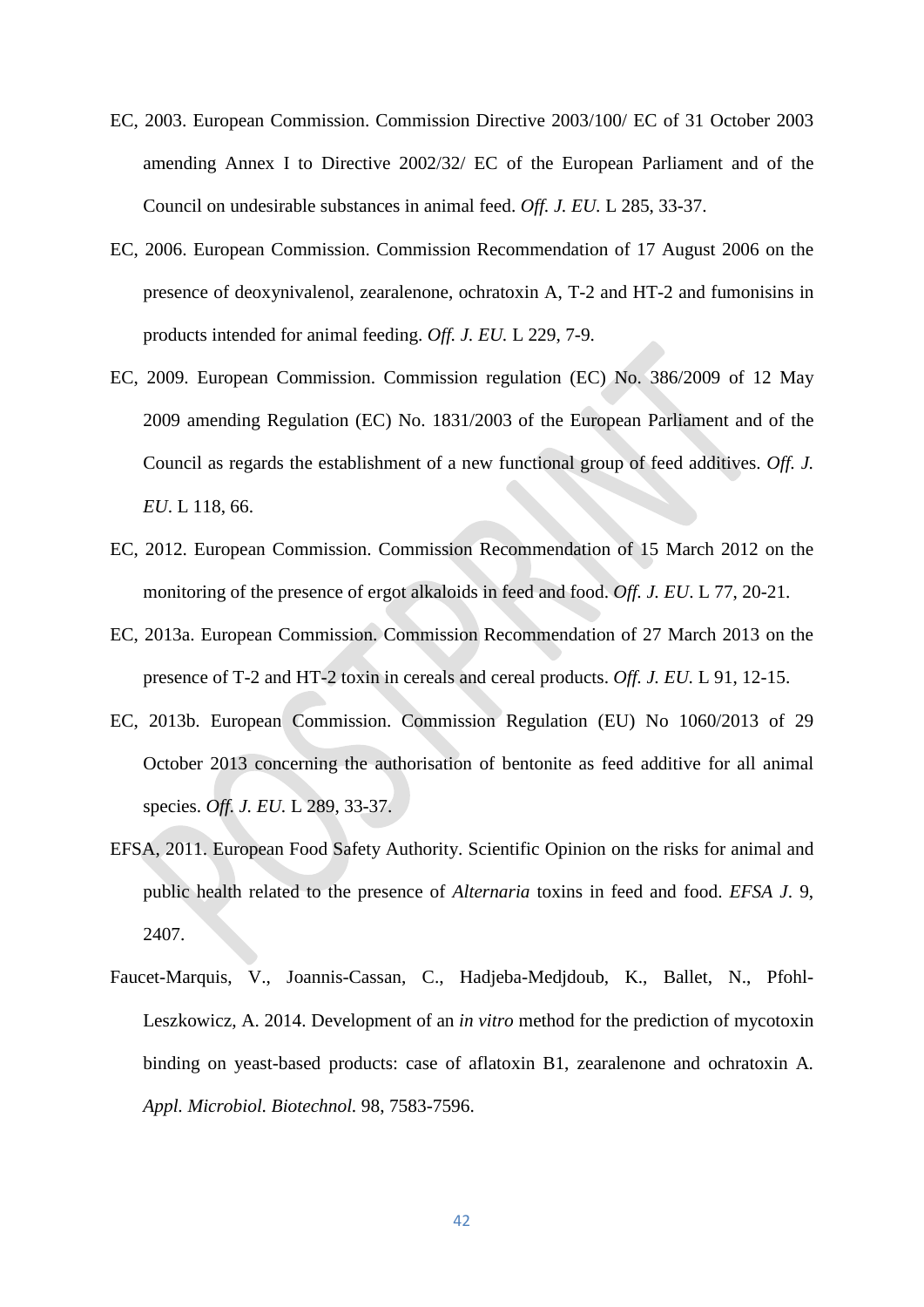- Feng, J.L., Shan, M., Du, H.H., Han, X.Y., Xu, Z.R. 2008*. In vitro* adsorption of zearalenone by cetyltrimethyl ammonium bromide-modified montmorillonite nanocomposites. *Micropor. Mesopor. Mat.* 113, 99-105.
- FAO, 2001. Food and Agriculture Organization of the United Nations. Manual on the application of the HACCP system in mycotoxin prevention and control. FAO Food and Nutrition Paper 73. FAO, Rome, Italy. Available at:<http://www.fao.org/3/a-y1390e.pdf> (Accessed on December 2017).
- FAO, 2004. Food and Agriculture Organization of the United Nations. Worldwide regulations for mycotoxins in food and feed. Available at: <http://www.fao.org/tempref/docrep/fao/007/y5499e/y5499e00.pdf> (Accessed on December 2017).
- Fruhauf, S., Schwartz, H., Ottner, F., Krska, R., Vekiru, E. 2012. Yeast cell based feed additives: studies on aflatoxin B1 and zearalenone. *Food Addit. Contam.* 29, 217-231.
- Girish, C.K., Smith, T.K., Boermans, H.J., Karrow, N.A. 2008. Effects of feeding blends of grains naturally contaminated with *Fusarium* mycotoxins on performance, hematology, metabolism, and immunocompetence of turkeys. *Poult. Sci.* 87, 421-432.
- Grenier, B., Oswald, I.P. 2011. Mycotoxin co-contamination of food and feed: meta-analysis of publications describing toxicological interactions. *World Mycotoxin J*. 4, 285-313.
- Griessler, K., Rodrigues, I., Handl, J., Hofstetter, U. 2010. Occurrence of mycotoxins in Southern Europe. *World Mycotoxin J*. *3*, 301*-*309.
- Gutzwiller, A., Czegledi, L., Stoll, P., Bruckner, L. 2007. Effects of *Fusarium* toxins on growth, humoral immune response and internal organs in weaner pigs, and the efficacy of apple pomace as an antidote. *J. Anim. Physiol. Anim. Nutr*. 91, 432-438.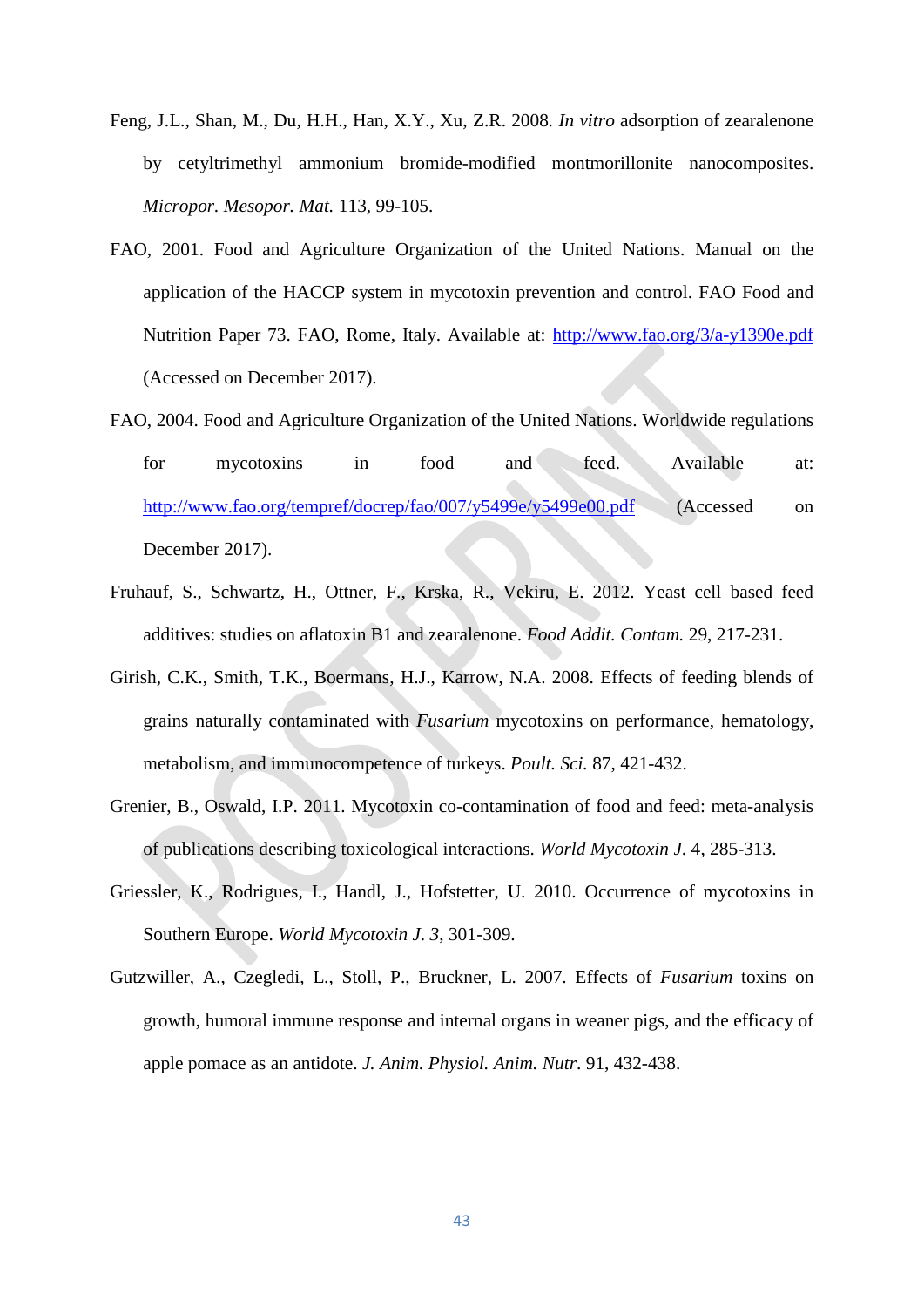- Harper, A.F., Estienne, M.J., Meldrum, J.B., Harrell, R.J., Diaz, D.E. 2010. Assessment of a hydrated sodium calcium aluminosilicate agent and antioxidant blend for mitigation of aflatoxin-induced physiological alterations in pigs. *J. Swine Health Prod*. 18, 282-289.
- Huwig, A., Freimund, S., Kappeli, O., Dutler, H. 2001. Mycotoxin detoxication of animal feed by different adsorbents. *Toxicol. Lett.* 122, 179-188.
- IARC, 1993. International Agency for Research on Cancer. Monographs on the Evaluation of Carcinogenic Risks to Humans, Some Naturally Occurring Substances, Food Items and Constituents, Heterocyclic Aromatic Amines and Mycotoxins, vol. 56. Lyon, International Agency for Research on Cancer.
- IARC, 2002. International Agency for Research on Cancer. IARC Monographs on the Evaluation of Carcinogenic Risks to Humans, vol. 82. Lyon, International Agency for Research on Cancer.
- Jard, G., Liboz, T., Mathieu, F., Guyonvarc'h, A., Lebrihi, A. 2011. Review of mycotoxin reduction in food and feed: from prevention in the field to detoxification by adsorption or transformation. *Food Addit. Contam.* 28, 1590-1609
- Jaynes, W.F., Zartman, R.E., Hudnall, W.H. 2007. Aflatoxin B1 adsorption by clays from water and corn meal. *Appl. Clay Sci*. 36, 197-205.
- Jiang, S.Z., Yang, Z.B., Yang, W.R., Wang, S. J., Liu, F.X., Johnston, L.A., Chi, F., Wang, Y. 2012. Effect of purified zearalenone with or without modified montmorillonite on nutrient availability, genital organs and serum hormones in post-weaning piglets. *Livest. Sci.* 144, 110-118.
- Jouany, J.P. 2007. Methods for preventing, decontaminating and minimizing the toxicity of mycotoxins in feeds. *Anim. Feed Sci. Technol*. 137, 342-362.
- Kabak, B., Dobson, A.D.W., Var, I. 2006. Strategies to prevent mycotoxin contamination of food and animal feed: a review. *Crit. Rev. Food Sci. Nutr.* 46, 593-619.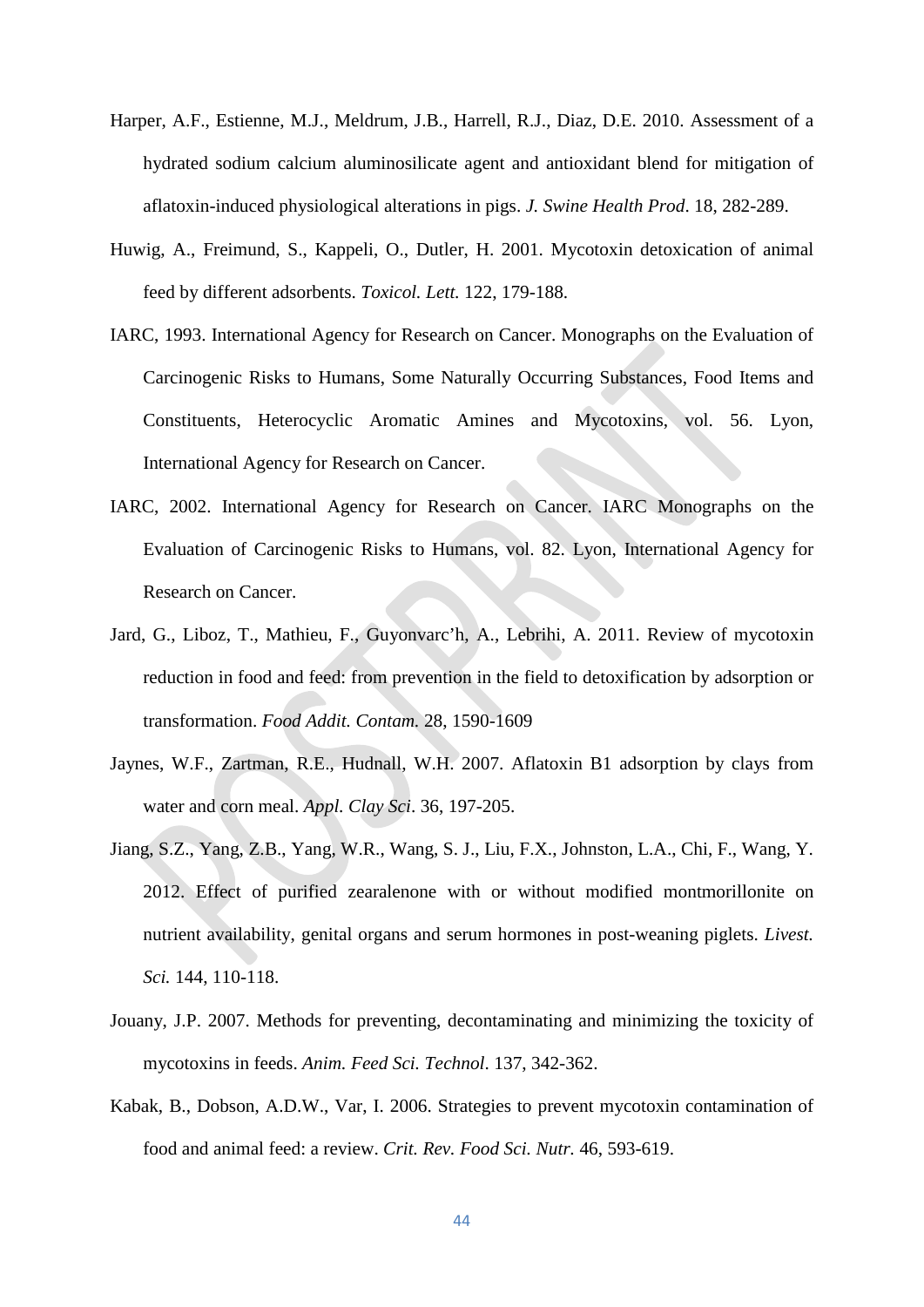- Karlovsky, P. 2011. Biological detoxification of the mycotoxin deoxynivalenol and its use in genetically engineered crops and feed additives. *Appl. Microbiol. Biotechnol*. 91, 491- 504.
- Kolosova, A., Stroka, J. 2011. Substances for reduction of the contamination of feed by mycotoxins. A review. *World Mycotoxin J*. 4, 225-256.
- Kong, C., Shin, S.Y., Kim, B.G. 2014. Evaluation of mycotoxin sequestering agents for aflatoxin and deoxynivalenol: an *in vitro* approach. *SpringerPlus*, 3, 346-351.
- [Kosicki,](http://www.sciencedirect.com/science/article/pii/S0377840116301018%23!) R., Błajet[-Kosicka,](http://www.sciencedirect.com/science/article/pii/S0377840116301018%23!) A., [Grajewski,](http://www.sciencedirect.com/science/article/pii/S0377840116301018%23!) J., [Twarużek](http://www.sciencedirect.com/science/article/pii/S0377840116301018%23!), M. 2016. Multiannual mycotoxin survey in feed materials and feedingstuffs. *[Anim. Feed Sci. Technol](http://www.sciencedirect.com/science/journal/03778401)*. [215,](http://www.sciencedirect.com/science/journal/03778401/215/supp/C) 165-180.
- Kyriakys, S.C., Papaioannou, D.S., Alexopoulos, C., Polizopoulou, Z., Tzika, E.D., Kyriakis, C.S. 2002. Experimental studies on safety and efficacy of the dietary use of a clinoptilolite-rich tuff in sows: a review of recent research in Greece. *Micropor. Mesopor. Mat*. 51, 65-74.
- Li, Z., Yang, Z.B., Yang, W.R., Wang, S.J., Jiang, S.Z., Wu, Y.B. 2012. Effects of feedborne *Fusarium* mycotoxins with or without yeast cell wall adsorbent on organ weight, serum biochemistry, and immunological parameters of broiler chickens. *Poult. Sci.* 91, 2487- 2495.
- Liu, Y.L., Meng, G.Q., Wang, H.R., Zhu, H.L., Hou, Y.Q., Wang, W.J., Ding, B.Y. 2011. Effect of three mycotoxin adsorbents on growth performance, nutrient retention and meat quality in broilers fed on mould-contaminated feed. *British Poult. Sci.* 52, 255-263.
- Magnoli, A.P., Monge, M.P., Miazzo, R.D., Cavaglieri, L.R., Magnoli, C.E., Merkis, C.I., Cristofolini, A.L., Dalcero, A.M., Chiacchiera, S.M. 2011. Effect of low levels of aflatoxin B-1 on performance, biochemical parameters, and aflatoxin B1 in broiler liver tissues in the presence of monensin and sodium bentonite. *Poult. Sci*. 90, 48-58.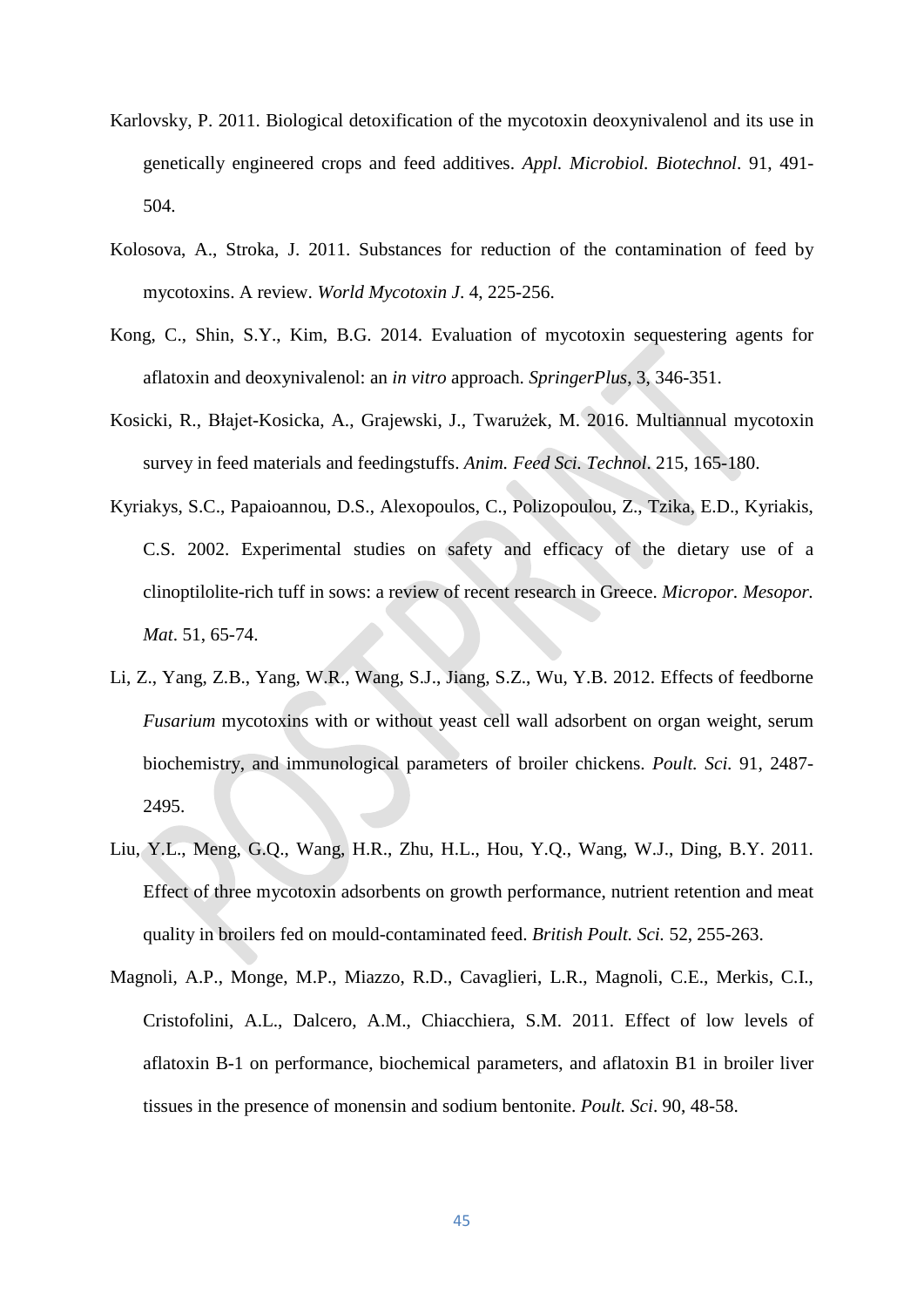- Marin, S., Ramos, A.J., Cano-Sancho, C., Sanchis, V. 2013. Mycotoxins: Occurrence, toxicology, and exposure assessment. *Food Chem. Toxicol*. 60, 218-237.
- Martin, L.M., Wood, K.M., McEwen, P.L., Smith, T.K., Mandell, I.B., Yannikouris, A., Swanson, K.C. 2010. Effects of feeding corn naturally contaminated with *Fusarium*  mycotoxins and/or a modified yeast cell wall extract on the performance, immunity and carcass characteristics of grain-fed veal calves. *Anim. Feed Sci. Technol*. 159, 27-34.
- Matejova, I., Svobodoba, Z., Vakula, J., Mares, J., Modra, H. 2017. Impact of mycotoxins on aquaculture fish species: A review. *J. World Aquacult. Soc*. 48, 186- 200.
- Medina, A., Rodríguez, A., Sultan, Y., Magan, N. 2015. Climate change factors and *Aspergillus flavus*: effects on gene expression, growth and aflatoxin production. *World Mycotoxin J*. 8, 171-179.
- Meissonnier, G.M., Oswald, I.P., Galtier, P. 2005. Aflatoxicosis in swine A bibliographic review of clinical cases and experimental data. *Rev. Méd. Vét.* 156, 591-605.
- Mezes, M., Balogh, K., Toth, K. 2010. Preventive and therapeutic methods against the toxic effects of mycotoxins – a review. *Acta Vet. Hung.* 58, 1-17.
- Miazzo, R., Peralta, M.F., Magnoli, C., Salvano, M., Ferrero, S., Chiacchiera, S.M., Carvalho E.C., Rosa C.A., Dalcero, A. 2005. Efficacy of sodium bentonite as a detoxifier of broiler feed contaminated with aflatoxin and fumonisin. *Poult. Sci*. 84, 1-8.
- Miraglia, M., Marvin, H.J., Kleter, G.A., Battilani, P., Brera, C., Coni, E., Cubadda, F., Croci, L., De Santis, B., Dekkers, S., [Filippi, L.](https://www.ncbi.nlm.nih.gov/pubmed/?term=Filippi%20L%5BAuthor%5D&cauthor=true&cauthor_uid=19353812), [Hutjes, R.W.](https://www.ncbi.nlm.nih.gov/pubmed/?term=Hutjes%20RW%5BAuthor%5D&cauthor=true&cauthor_uid=19353812), [Noordam, M.Y.](https://www.ncbi.nlm.nih.gov/pubmed/?term=Noordam%20MY%5BAuthor%5D&cauthor=true&cauthor_uid=19353812), [Pisante,](https://www.ncbi.nlm.nih.gov/pubmed/?term=Pisante%20M%5BAuthor%5D&cauthor=true&cauthor_uid=19353812)  [M.](https://www.ncbi.nlm.nih.gov/pubmed/?term=Pisante%20M%5BAuthor%5D&cauthor=true&cauthor_uid=19353812), [Piva, G.](https://www.ncbi.nlm.nih.gov/pubmed/?term=Piva%20G%5BAuthor%5D&cauthor=true&cauthor_uid=19353812), [Prandini, A.](https://www.ncbi.nlm.nih.gov/pubmed/?term=Prandini%20A%5BAuthor%5D&cauthor=true&cauthor_uid=19353812), [Toti, L.](https://www.ncbi.nlm.nih.gov/pubmed/?term=Toti%20L%5BAuthor%5D&cauthor=true&cauthor_uid=19353812), [van den Born, G.J.](https://www.ncbi.nlm.nih.gov/pubmed/?term=van%20den%20Born%20GJ%5BAuthor%5D&cauthor=true&cauthor_uid=19353812), [Vespermann, A.](https://www.ncbi.nlm.nih.gov/pubmed/?term=Vespermann%20A%5BAuthor%5D&cauthor=true&cauthor_uid=19353812) 2009. Climate change and food safety: An emerging issue with special focus on Europe. *Food Chem. Toxicol. 47*, 1009*-*1021.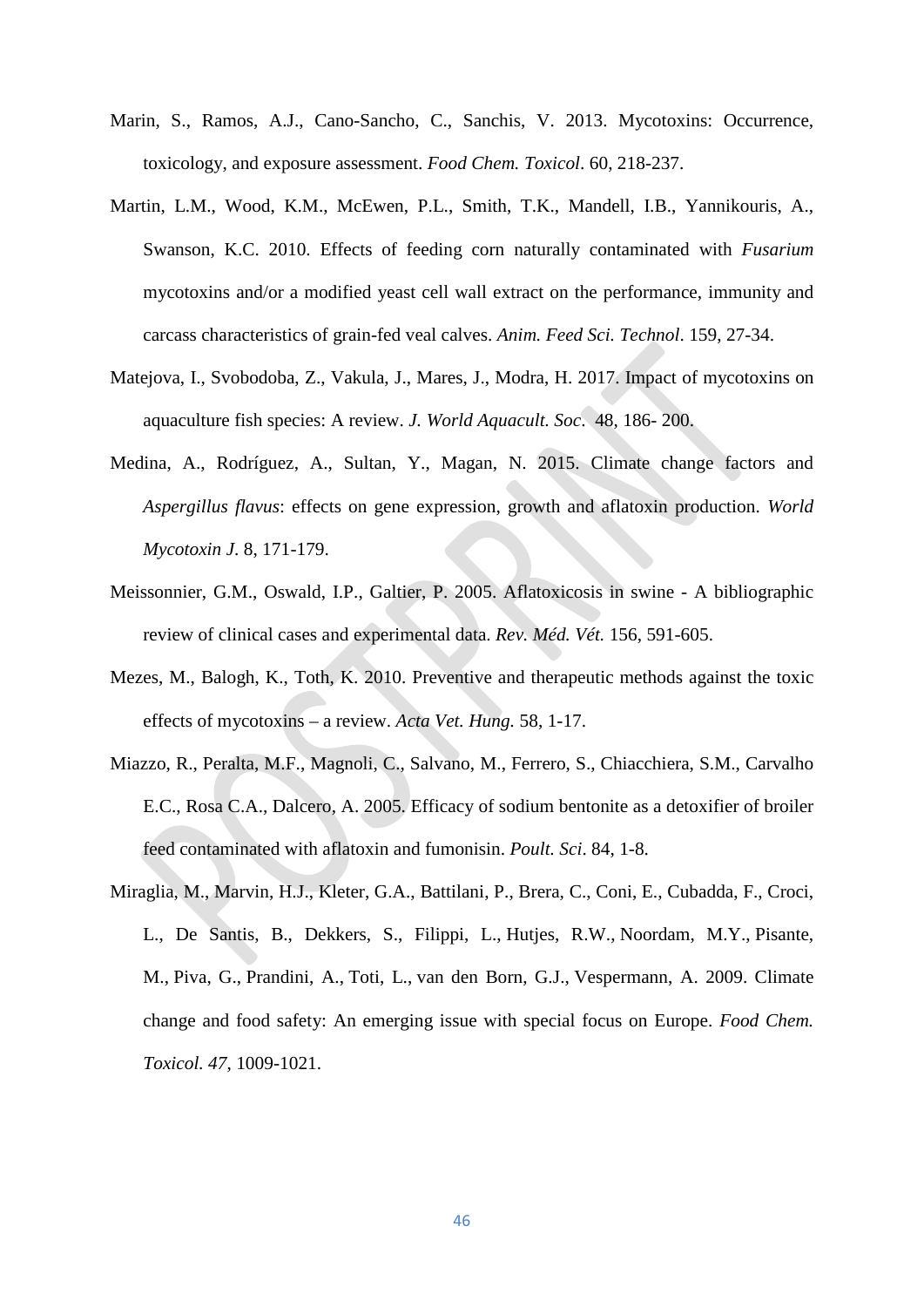- Mohaghegh, A., Chamania, M., Shivazada, M., Sadeghia, A.A., Afzalib, N. 2017. Effect of esterified glucomannan on broilers exposed to natural mycotoxin-contaminated diets. *J Appl. Anim. Res.* 45, 285-291.
- Monbaliu, S., Van Poucke, C., Detavernier, C., Dumoulin, F., Van De Velde, M., Schoeters, E., Van Dyck, S., Averkieva, O., Van Peteghem, C., De Saeger, S. 2010. Occurrence of mycotoxins in feed as analyzed by a multi-mycotoxin LC-MS/MS method. *J. Agric. Food Chem.* 58, 66-71.
- Morgavi, D.P., Riley, R.T. 2007. An historical overview of field disease outbreaks known or suspected to be caused by consumption of feeds contaminated with *Fusarium* toxins. *Anim. Feed Sci. Technol*. 137, 201-212.
- Neeff, D.V., Ledoux, D.R., Rottinghaus, G.E., Bermudez, A.J., Dakovic, A., Murarolli, R.A., Oliveira, C.A.F. 2013*. In vitro* and *in vivo* efficacy of a hydrated sodium calcium aluminosilicate to bind and reduce aflatoxin residues in tissues of broiler chicks fed aflatoxin B1. *Poult. Sci*. 92, 131-137.
- Nesic, K., Resanovic, R., Nesic, V., Sinovec, Z. 2008. Efficacy of mineral and organic adsorbent in alleviating harmful effects of zearalenone on pigs performance and health. *Acta Vet. Beograd*. 58, 211-219.
- Papaioannou, D., Katsoulos, P.D., Panousis, N., Karatzias, H. 2005. The role of natural and synthetic zeolites as feed additives on the prevention and/or the treatment of certain farm animal diseases: A review. *Micropor. Mesopor. Mat.* 84, 161-170.
- Pappas, A.C., Tsiplakou, E., Georgiadou, M., Anagnostopoulos, C., Markoglou, A.N., Liapis, K., Zervas, G. 2014. Bentonite binders in the presence of mycotoxins: results of *in vitro* preliminary tests and an *in vivo* broiler trial. *Appl. Clay Sci.* 99, 48-53.
- Paulick, M., Rempe, I., Kersten, S., Schatzmayr, D., Schwartz-Zimmermann, H.E., Danicke, S. 2015. Effects of increasing concentrations of sodium sulfite on deoxynivalenol and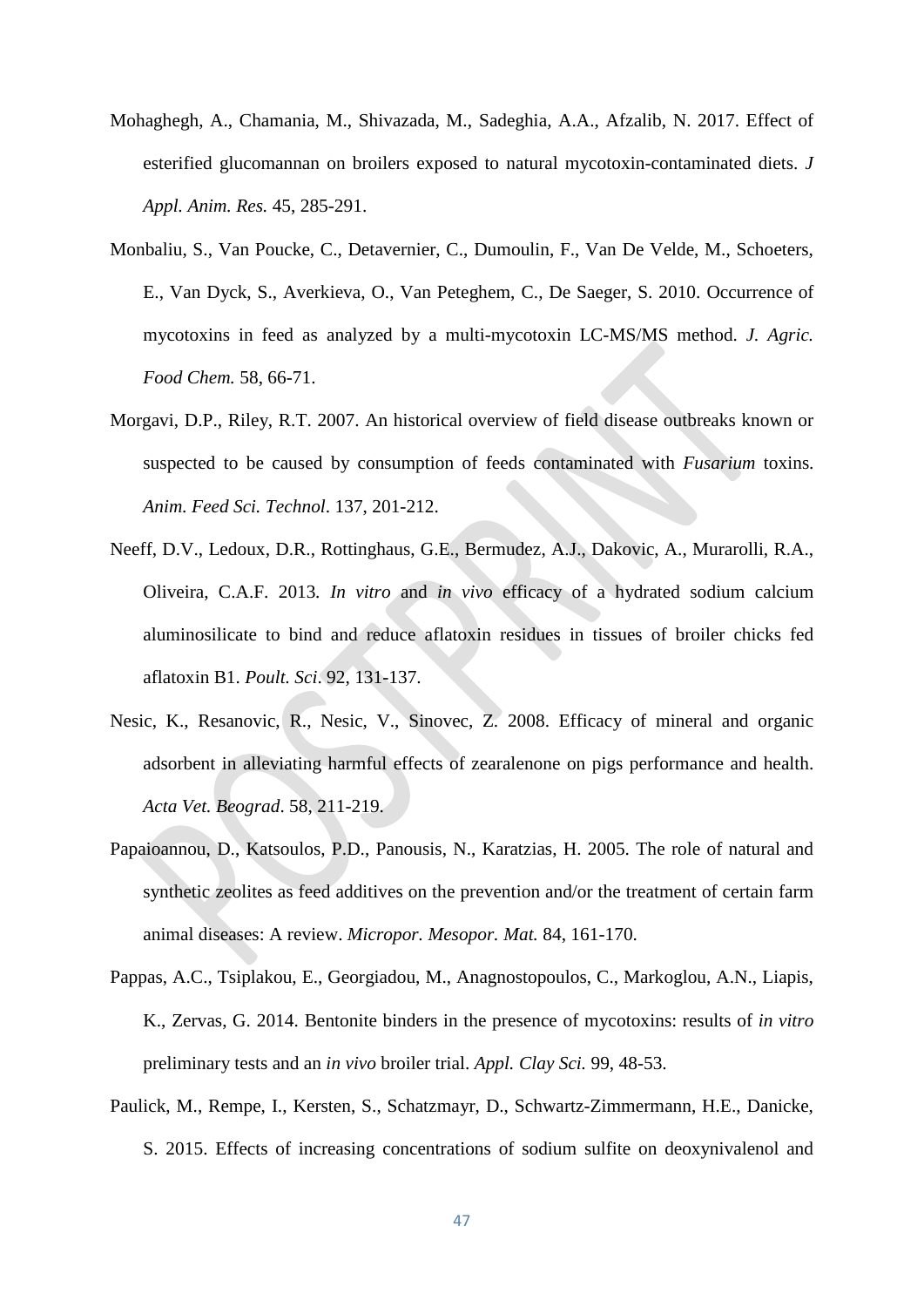deoxynivalenol sulfonate concentrations of maize kernels and maize meal preserved at various moisture content. *Toxins,* 7, 791-811.

- Pfohl-Leszkowicz, A., Hadjeba-Medjdoub, K., Ballet, N., Schrickx, J., Fink-Gremmels, J. 2015. Assessment and characterisation of yeast-based products intended to mitigate ochratoxin exposure using *in vitro* and *in vivo* models. *Food Addit. Contam.* 32, 604-616.
- Phillips, T.D., Afriyie-Gyawu, E., Williams, J., Huebner, H., Ankrah, N.A., Ofori-Adjei, D., Jolly, P., Johnson, N., Taylor, J., Marroquin-Cardona, A. [Xu, L.](https://www.ncbi.nlm.nih.gov/pubmed/?term=Xu%20L%5BAuthor%5D&cauthor=true&cauthor_uid=18286403), [Tang, L.](https://www.ncbi.nlm.nih.gov/pubmed/?term=Tang%20L%5BAuthor%5D&cauthor=true&cauthor_uid=18286403), [Wang, J.S.](https://www.ncbi.nlm.nih.gov/pubmed/?term=Wang%20JS%5BAuthor%5D&cauthor=true&cauthor_uid=18286403) 2008. Reducing human exposure to aflatoxin through the use of clay: A review. *Food Addit. Contam.* 25, 134-145.
- Pinotti, L., Ottoboni, M., Giromini, C., Dell'Orto, V., Cheli, F. 2016. Mycotoxin Contamination in the EU Feed Supply Chain: A Focus on Cereal Byproducts. *Toxins,* 8, 45.
- Pinton, P., Tsybulskyy, D., Lucioli, J., Laffitte, J., Callu, P., Lyazhri, F., Grosjean, F., Bracarense, A.P., Kolf-Clauw, M., Oswald, I.P. 2012. Toxicity of deoxynivalenol and its acetylated derivatives on the intestine: differential effects on morphology, barrier function, tight junctions proteins and MAPKinases. *Toxicol. Sci.* 130, 180-190.
- Ramos A. J., Fink-Gremmels J., Hernández E. 1996a. Prevention of toxic effects of mycotoxins by means of nonnutritive adsorbent compounds. *J. Food Prot*. 59, 631-641.
- Ramos, A.J., Hernández, E. 1996. *In vitro* aflatoxin adsorption by means of a montmorillonite silicate. A study of absorption isotherms. *Anim. Feed Sci. Technol*. 62, 263-269.
- Ramos, A.J., Hernández, E., 1997. Prevention of aflatoxicosis in farm animals by means of hydrated sodium calcium aluminosilicate addition to feedstuffs: A review. *Anim. Feed Sci. Technol.* 65, 197-206.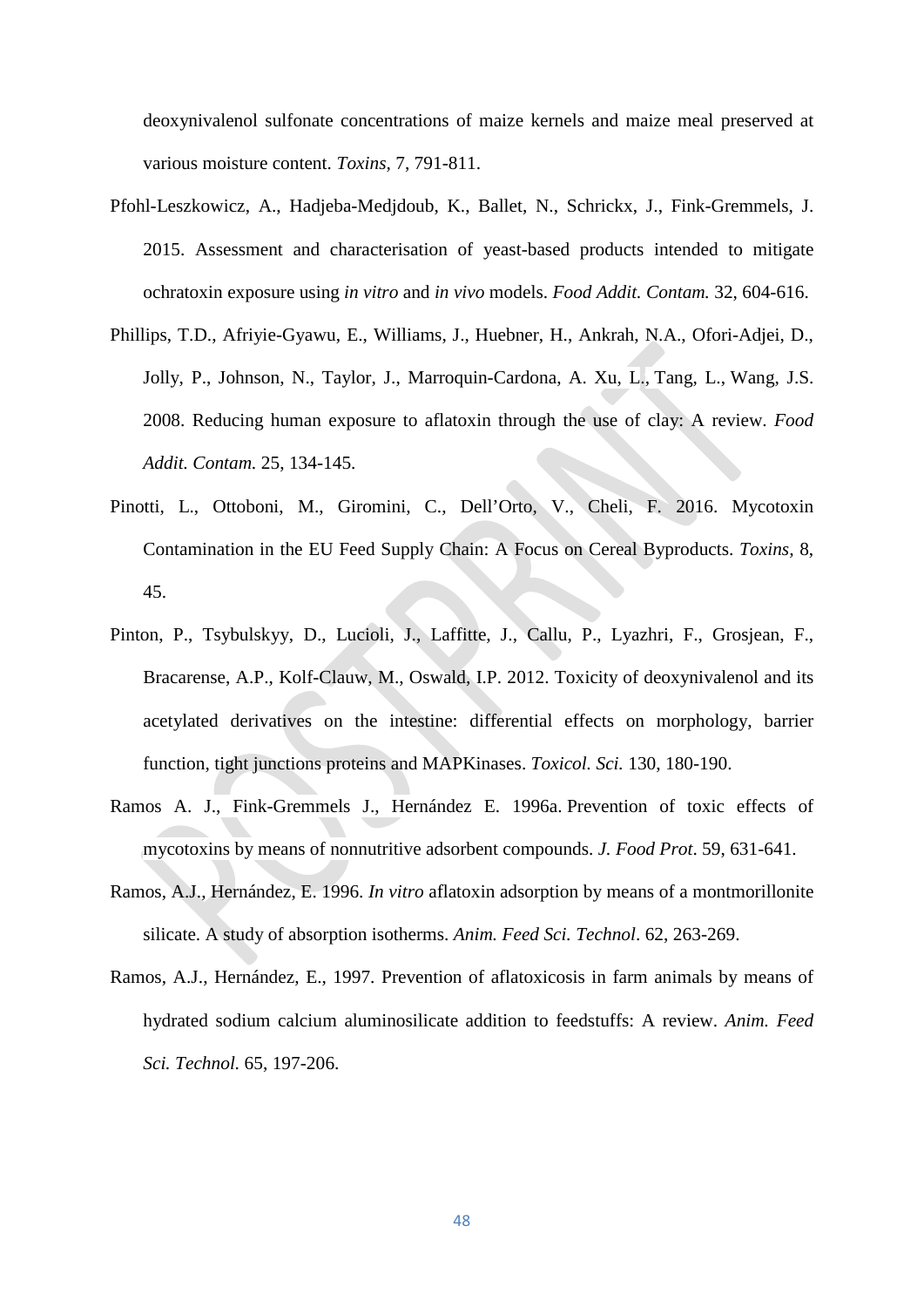- Ramos, A.J., Hernández, E., Pla-Delfina, J.M., Merino, M. 1996b. Intestinal absorption of zearalenone and *in vitro* study of non-nutritive sorbent materials. *Int. J. Pharm.* 128, 129- 137.
- [Rawal,](http://www.sciencedirect.com/science/article/pii/S0034528810001116%23!) S., [Kim,](http://www.sciencedirect.com/science/article/pii/S0034528810001116%23!) J.E., [Coulombe, R. Jr.](http://www.sciencedirect.com/science/article/pii/S0034528810001116%23!) 2010. Aflatoxin  $B_1$  in poultry: Toxicology, metabolism and prevention. *[Res. Vet. Sci](http://www.sciencedirect.com/science/journal/00345288)*. [89,](http://www.sciencedirect.com/science/journal/00345288) 325-331.
- Ringot, D., Lerzy, B., Chaplain, K., Bonhoure, J.P., Auclair, E., Larondelle, Y. 2007*. In vitro*  biosorption of ochratoxin A on the yeast industry by-products: comparison of isotherm models. *Bioresour. Technol.* 98, 1812-1821.
- Rodrigues, I., Naehrer, K. 2012. Prevalence of mycotoxins in feedstuffs and feed surveyed worldwide in 2009 and 2010. *Phytopatol. Mediterr*. 51, 175-192.
- [Rodríguez-Carrasco,](https://www.sciencedirect.com/science/article/pii/S0045653513010928%23!) Y., [Ruiz,](https://www.sciencedirect.com/science/article/pii/S0045653513010928%23!) M.J., Font, G., [Berrada,](https://www.sciencedirect.com/science/article/pii/S0045653513010928%23!) H. 2013. Exposure estimates to *Fusarium* mycotoxins through cereals intake. *Chemosphere*. 93, 2297-2303.
- [Ruiz,](http://www.sciencedirect.com/science/article/pii/S0278691511003449%23!) M.J., [Macáková,](http://www.sciencedirect.com/science/article/pii/S0278691511003449%23!) P., [García,](http://www.sciencedirect.com/science/article/pii/S0278691511003449%23!) A.J., [Font,](http://www.sciencedirect.com/science/article/pii/S0278691511003449%23!) G. 2011. Cytotoxic effects of mycotoxin combinations in mammalian kidney cells. *Food Chem. Toxicol*. 49, 2718-2724.
- Sabater-Vilar, M., Malekinejad, H., Selman, M.H.J., van der Doelen, M.A.M., Fink-Gremmels, J. 2007*. In vitro* assessment of adsorbents aiming to prevent deoxynivalenol and zearalenone mycotoxicoses. *Mycopathologia,* 163, 81-90.
- Santos, R.R., Vermeulen, S., Haritova, A., Fink-Gremmels, J. 2011. Isotherm modeling of organic activated bentonite and humic acid polymer used as mycotoxin adsorbents. *Food Addit. Contam.* 28, 1578-1589.
- Shetty, P.H., Jespersen, L. 2006. *Saccharomyces cerevisiae* and lactic acid bacteria as potential mycotoxin decontaminating agents. *Trends Food Sci. Technol.* 17, 48-55.
- Stanciu, O., Juan, C., Miere, D., Loghin, F., Mañes, J. 2017. Occurrence and co-occurrence of *Fusarium* mycotoxins in wheat grains and wheat flour from Romania. *Food Control,* 73, 147-155.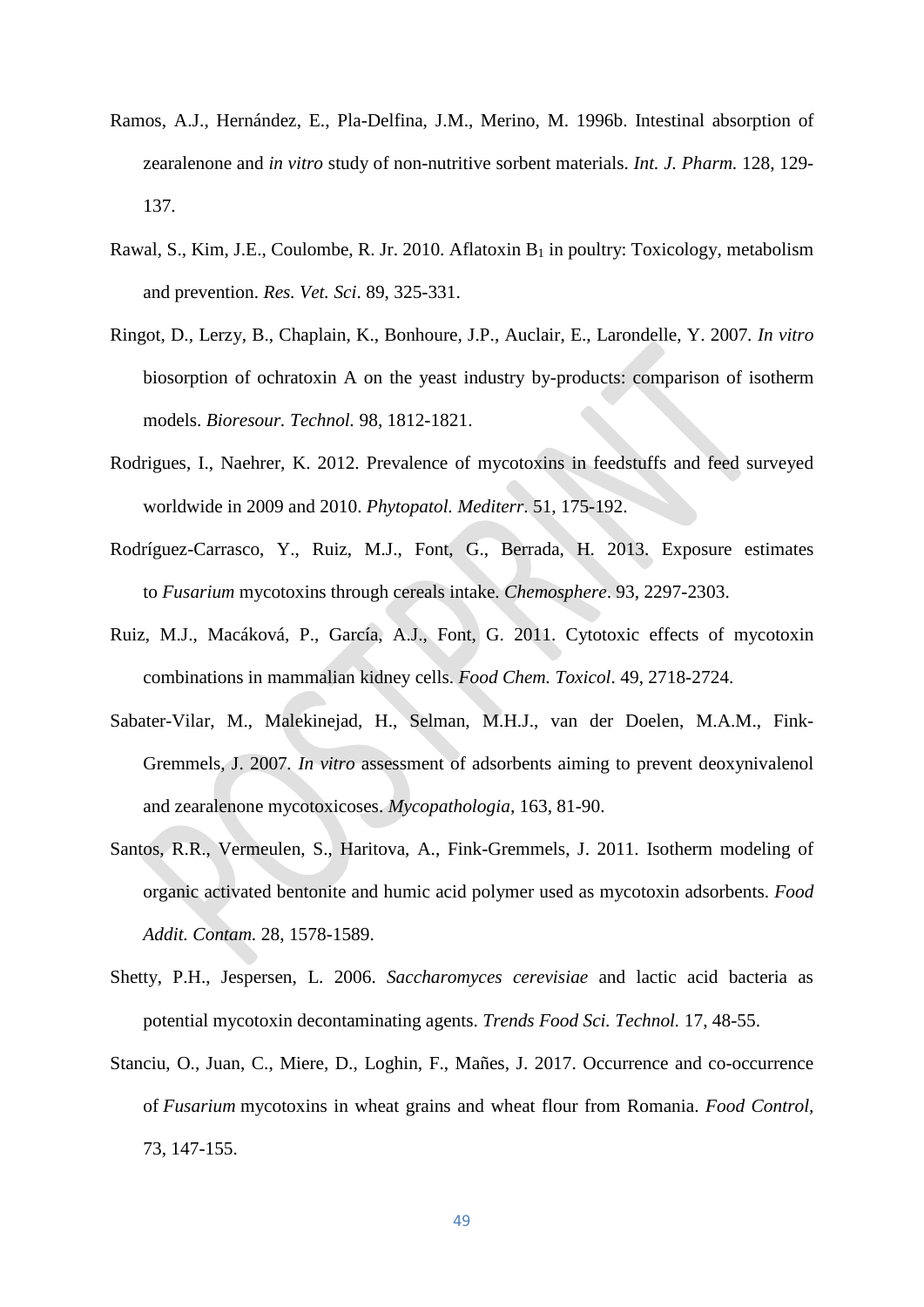- Streit, E., Naehrer, K., Rodrigues, I., Schatzmayr, G. 2013. Mycotoxin occurrence in feed and feed raw materials worldwide: Long-term analysis with special focus on Europe and Asia. *J. Sci. Food Agric*. 93, 2892-2899.
- Streit, E*.,* Schatzmayr, G., Tassis, P., Tzika, E., Marin, D., Taranu, I., Tabuc, C., Nicolau, A., Aprodu, I., Puel, O., Oswald, I.P. 2012. Current Situation of Mycotoxin Contamination and Co-occurrence in Animal Feed-Focus on Europe. *Toxins* 4, 788-809.
- Swamy H.V.L.N, Smith, T.K., MacDonald, E.J., Karrow, N.A., Woodward, B., Boermans, H.J. 2003. Effects of feeding a blend of grains naturally contaminated with *Fusarium*  mycotoxins on growth and immunological measurements of starter pigs, and the efficacy of a polymeric glucomannan mycotoxin adsorbent. *J. Anim. Sci.* 81, 2792-2803.
- Swamy, H. V. L. N., Smith, T.K., Cotter, P.F., Boermans, H.J., Sefton, A.E. 2002. Effects of feeding blends of grains naturally contaminated with *Fusarium* mycotoxins on production and metabolism in broilers. *Poult. Sci.* 81, 966-975.
- [Thieu, N. Q.](https://www.ncbi.nlm.nih.gov/pubmed/?term=Thieu%20NQ%5BAuthor%5D&cauthor=true&cauthor_uid=18975130), [Ogle, B.](https://www.ncbi.nlm.nih.gov/pubmed/?term=Ogle%20B%5BAuthor%5D&cauthor=true&cauthor_uid=18975130), [Pettersson, H.](https://www.ncbi.nlm.nih.gov/pubmed/?term=Pettersson%20H%5BAuthor%5D&cauthor=true&cauthor_uid=18975130) 2008. Efficacy of bentonite clay in ameliorating aflatoxicosis in piglets fed aflatoxin contaminated diets. *Trop. Anim. Health Prod*. 40, 649-656.
- Vekiru, E., Fruhauf, S., Sahin, M., Ottner, F., Schatzmayr, G., Krska, R. 2007. Investigation of various adsorbents for their ability to bind aflatoxin B1. *Mycotox. Res*. 23, 27-33.
- [Vidal,](https://www.sciencedirect.com/science/article/pii/S0278691512008277%23!) A., [Marín,](https://www.sciencedirect.com/science/article/pii/S0278691512008277%23!) S., [Ramos,](https://www.sciencedirect.com/science/article/pii/S0278691512008277%23!) A.J., [Cano-Sancho,](https://www.sciencedirect.com/science/article/pii/S0278691512008277%23!) G., [Sanchis,](https://www.sciencedirect.com/science/article/pii/S0278691512008277%23!) V. 2013. Determination of aflatoxins, deoxynivalenol, ochratoxin A and zearalenone in wheat and oat based bran supplements sold in the Spanish market. *Food Chem. Toxicol.* 53, 133-138.
- Vila-Donat P., Marín, S., Sanchis, V., Ramos, A.J. Personal Communication a. Evaluación de nuevos adsorbentes multimicotoxínicos basados en bentonitas para alimentación animal. XXII Congreso Español de Toxicología y VI Iberoamericano (AETOX), June 2017, Valencia (Spain). *Rev. Toxicol*. 34, 21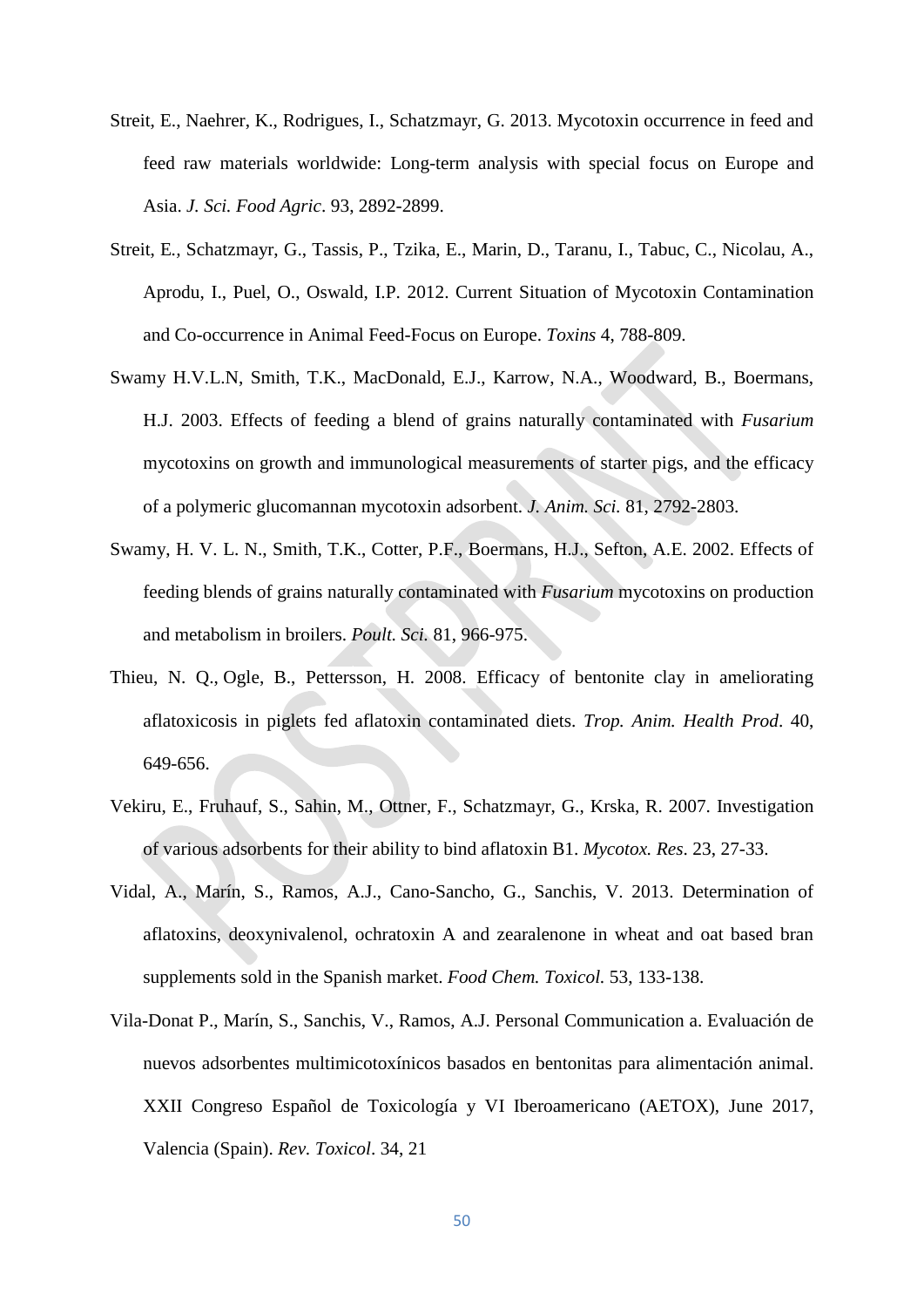- Vila-Donat, P., Marín, S., Sanchis, V., Ramos, A.J. Personal Communication b. *In vitro* assessment of new efficient mycotoxin adsorbents based on bentonites.  $31<sup>st</sup> EFFOST$ International Conference, November 2017, Sitges (Spain). Book of abstracts, P2-196.
- Voss, K.A., Smith, G.W., Haschek, W.M. 2007. Fumonisins, toxicokinetics, mechanism of action and toxicity. *Anim. Feed Sci. Technol.* 137, 299-325.
- Wang, J.P., Chi, F., Kim, I.H. 2012. Effects of montmorillonite clay on growth performance, nutrient digestibility, vulva size, faecal microflora, and oxidative stress in weaning gilts challenged with zearalenone. *Anim. Feed Sci. Technol*. 178, 158-166.
- Weaver, A.C, See, M.T., Kim, S.W. 2014. Protective Effect of Two Yeast Based Feed Additives on Pigs Chronically Exposed to Deoxynivalenol and Zearalenone*. Toxins*. 6, 3336-3353.
- Weaver, A.C., See, M.T., Hansen, J.A., Kim, Y.B, De Souza, A.L.P., Middleton, T.F., Kim, S.W. 2013. The Use of Feed Additives to Reduce the Effects of Aflatoxin and Deoxynivalenol on Pig Growth, Organ Health and Immune Status during Chronic Exposure. *Toxins*. 5, 1261-1281.
- Wielogórska, E., MacDonald, S., Elliot C.T. 2016. A review of the efficacy of mycotoxin detoxifying agents used in feed in light of changing global environment and legislation. *World Mycotoxin J.* 9, 419-433.
- Wozny, M., Obremski, K., Jakimiuk, E., Gusiatin, M., Brzuzan, P. 2013. Zearalenone contamination in rainbow trout farms in north-eastern Poland. *Aquaculture*. 416, 209- 211.
- Yegani, M., Smith, T.K., Leeson, S., Boermans, H.J. 2006. Effects of feeding grains naturally contaminated with *Fusarium* mycotoxins on performance and metabolism of broiler breeders. *Poult. Sci*. 85, 1541-1549.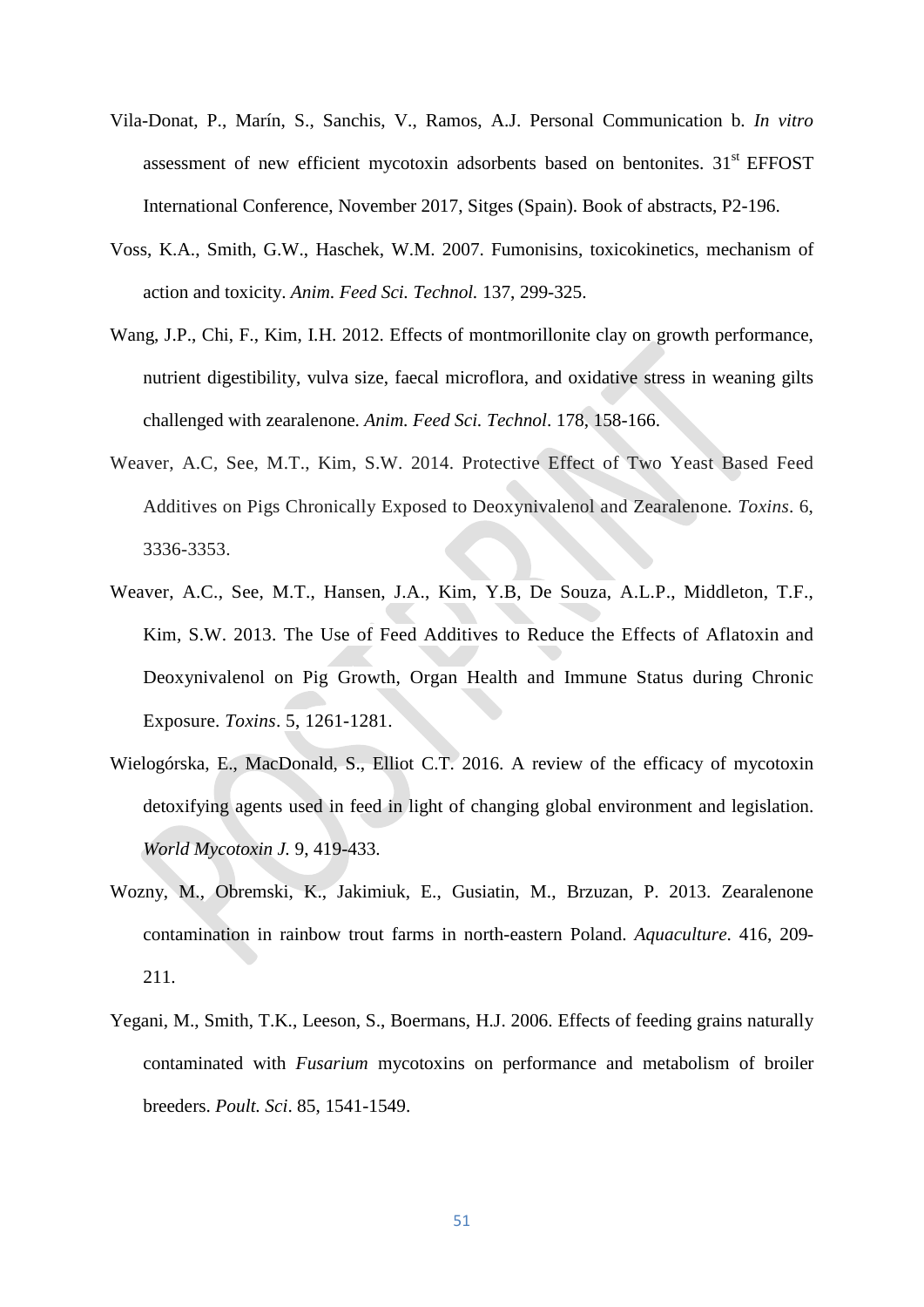- Yunus, A.W., Valenta, H., Abdel-Raheem, S.M., Döll, S., Dänicke, S., Böhm, J. 2010. Blood plasma levels of deoxynivalenol and its de-epoxy metabolite in broilers after a single oral dose of the toxin. *Mycotoxin Res*. 26, 217-220.
- Zachariasova, M., Dzuman, Z., Veprikova, Z., Hajkova, K., Jiru, M., Vaclavikova, M., Zachariasova, A., Pospichalova, M., Florian, M., Hajslova, J. 2014. Occurrence of multiple mycotoxins in European feedingstuffs, assessment of dietary intake by farm animals. *Anim. Feed Sci. Technol.* 193, 124-140.
- Zain, M.E. 2011. Impact of mycotoxins on humans and animals. *J. Saudi Chem. Soc.* 15, 129- 144.
- Zinedine, A., Soriano, J.M., Moltó, J.C., Mañes, J. 2007. Review on the toxicity, occurrence, metabolism, detoxification, regulations and intake of zearalenone, an oestrogenic mycotoxin. *Food Chem. Toxicol*. 45, 1-18.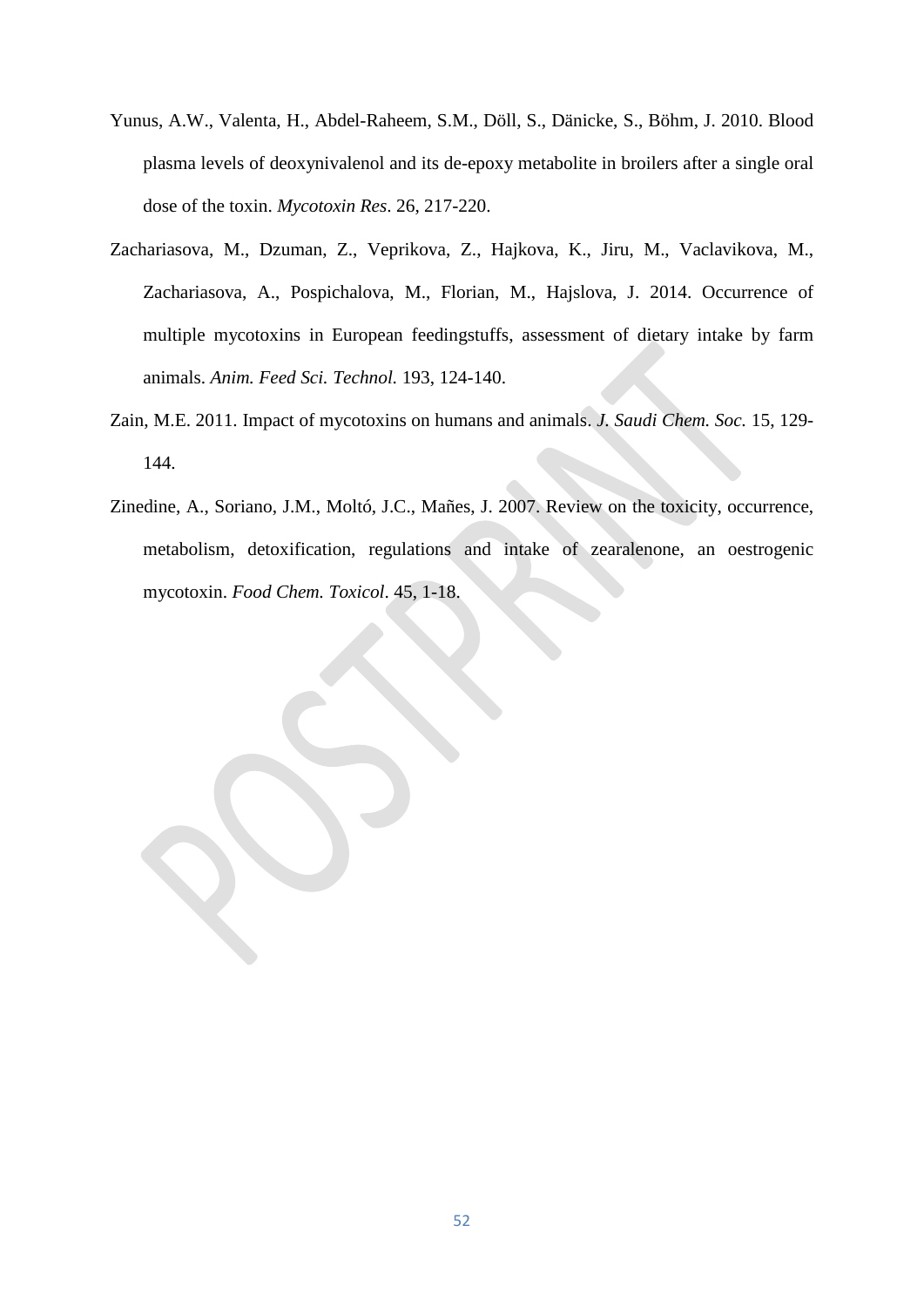# **Figure and Table legends**

Figure 1. Chemical structures of major mycotoxins in animal feed.

Table 1. Overview of the most relevant mycotoxins in animal farms.

Table 2. Maximum levels for AFB1 in feed and feedingstuffs (Directive 2002/32/CE, amended by Directive 2003/100).

Table 3. Guidance values for DON, ZEN, FBs and OTA in feedstuffs (2006/576/EU) and for

T-2 and HT-2 (2013/165/EU).

Table 4. Multi-binding efficiencies of various mycotoxin adsorbents in different animal species.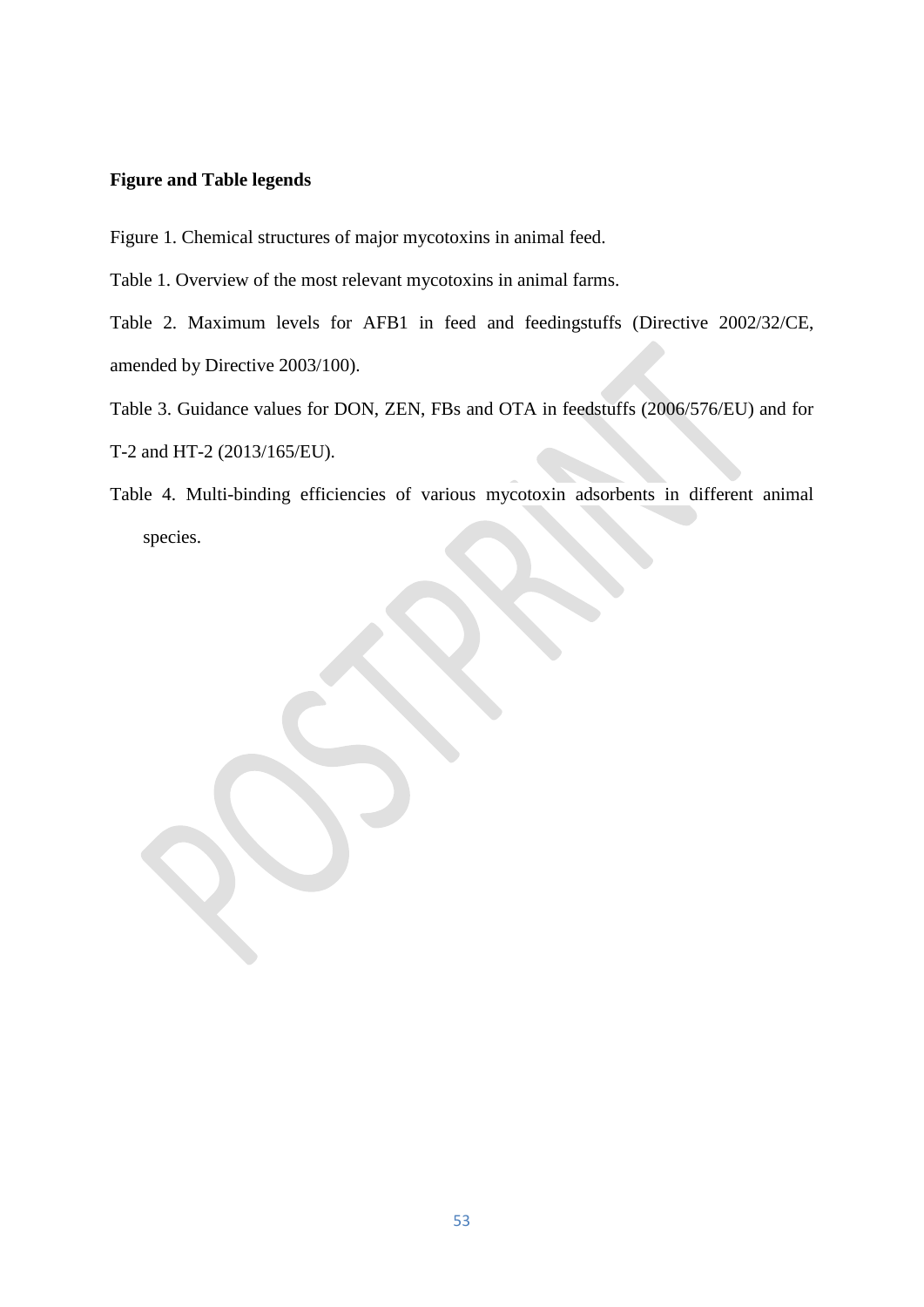

54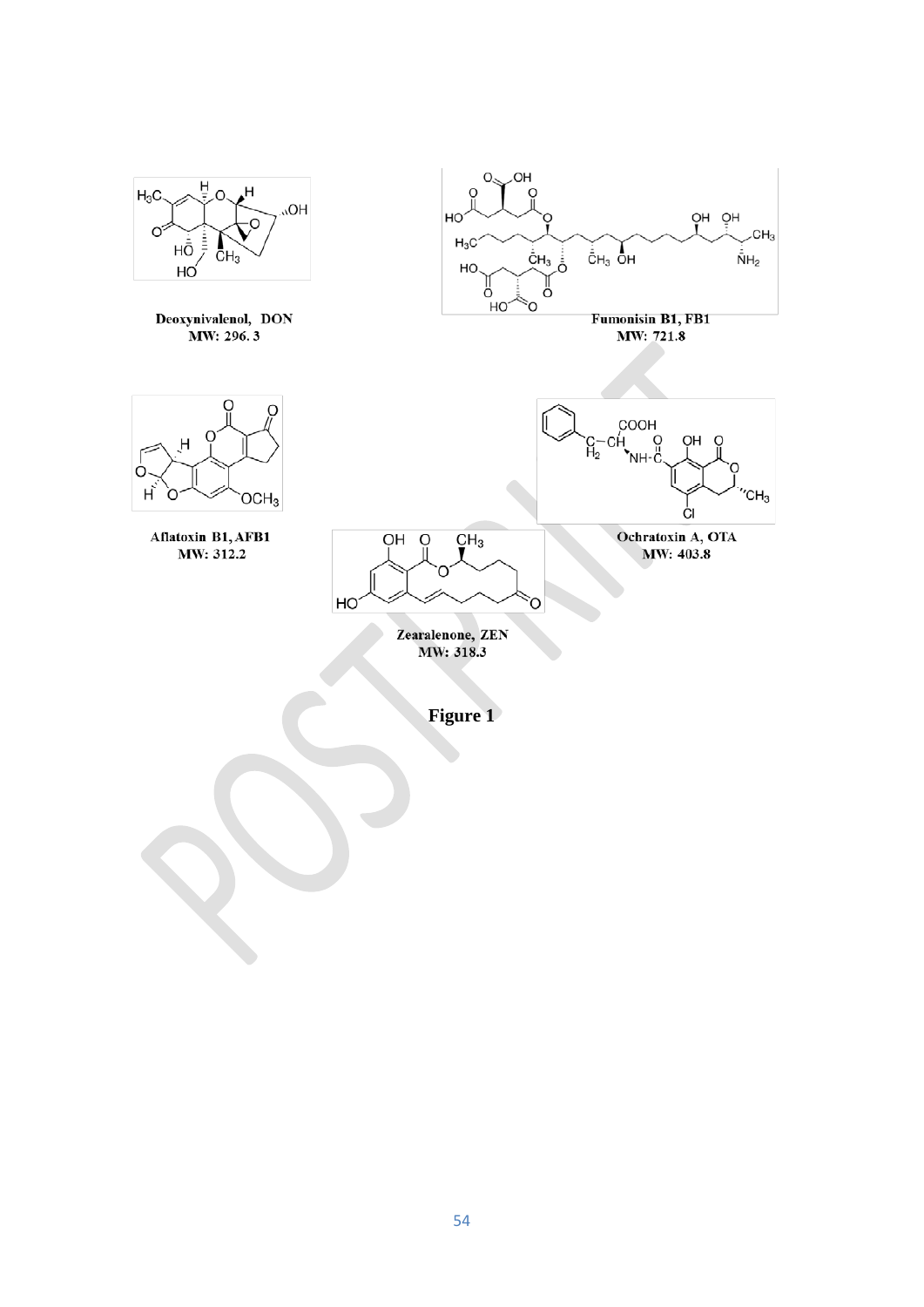**Table 1.**

| Major<br>classes<br>Most relevant<br>of mycotoxins<br>representatives<br>in animal feed                                                                                                       |                                           | <b>Mycotoxin-producing</b><br>fungi      | Main effects observed in animals                                                                              | <b>References</b>                                                 |  |
|-----------------------------------------------------------------------------------------------------------------------------------------------------------------------------------------------|-------------------------------------------|------------------------------------------|---------------------------------------------------------------------------------------------------------------|-------------------------------------------------------------------|--|
| Aflatoxins                                                                                                                                                                                    | AFB1, AFB2,<br>AFG1, AFG2                 | Aspergillus flavus,                      | Liver<br>disease<br>(hepatotoxic),                                                                            | Magnoli et al., 2011; Rawal et<br>al., 2010; Streit et al., 2012. |  |
|                                                                                                                                                                                               |                                           | Aspergillus parasiticus                  | carcinogenic and teratogenic effects.                                                                         |                                                                   |  |
| Trichothecenes                                                                                                                                                                                | DON, 3- or 15-<br>Ac-DON, NIV<br>(type B) | Fusarium<br>graminearum,                 | Immunologic effects, haematological<br>digestive<br>disorders<br>changes,                                     | Awad et al., 2006; Bryden,<br>2012; Pinton et al., 2012.          |  |
|                                                                                                                                                                                               |                                           | Fusarium                                 | (diarrhoea, reduced FI)<br>dermatitis,                                                                        |                                                                   |  |
|                                                                                                                                                                                               | $T-2$ , HT $-2$ (type<br>A)               | sporotrichioides,                        | haemorrhages<br>lesions,<br>oral<br>of<br>intestinal tissues, edema.                                          |                                                                   |  |
|                                                                                                                                                                                               |                                           | Fusarium poae,                           |                                                                                                               |                                                                   |  |
|                                                                                                                                                                                               |                                           | Fusarium equiseti                        |                                                                                                               |                                                                   |  |
| Zearalenone                                                                                                                                                                                   | <b>ZEN</b>                                | Fusarium<br>graminearum                  | Estrogenic effects (edema of vulva,<br>enlargement of uterus), atrophy of<br>ovaries and testicles, abortion. | Wozny et al., 2013; Zinedine et<br>al., 2007.                     |  |
| Ochratoxins                                                                                                                                                                                   | <b>OTA</b>                                | Aspergillus ochraceus,                   | Nephrotoxicity, porcine nephropathy,                                                                          | Boudergue et al., 2009; Pfohl-<br>Leszkowicz et al., 2015.        |  |
|                                                                                                                                                                                               |                                           | Penicillium<br>verrucosum,               | mild<br>liver<br>damage,<br>immune<br>suppression.                                                            |                                                                   |  |
|                                                                                                                                                                                               |                                           | Penicillium<br>viridicatum               |                                                                                                               |                                                                   |  |
| Fumonisins                                                                                                                                                                                    | <b>FB1, FB2</b>                           | Fusarium                                 | <b>PPE</b><br>pulmonary<br>edema),<br>(porcine)                                                               | Bouhet<br>Oswald.<br>2007:<br>and                                 |  |
|                                                                                                                                                                                               |                                           | verticillioide,<br>Fusarium proliferatum | <b>ELEM</b><br>(equine)<br>leukoencephalomalacia),<br>nephrotoxicity, hepatotoxicity.                         | Morgavi and Riley, 2007; Voss<br>et al., 2007.                    |  |
| Aflatoxin B <sub>1</sub> (AFB1), Aflatoxin B <sub>2</sub> (AFB2), Aflatoxin G <sub>1</sub> (AFG1), Aflatoxin G <sub>2</sub> (AFG2), Deoxynivalenol (DON), T-2 toxin (T-2), HT-2 toxin (HT-2), |                                           |                                          |                                                                                                               |                                                                   |  |

Zearalenone (ZEN), Ochratoxin A (OTA), Fumonisin B<sub>1</sub> (FB1), Fumonisin B<sub>2</sub> (FB2), Feed Intake (FI), 15-acetyldeoxynivalenol (15-Ac-DON), [3-acetyldeoxynivalenol](https://www.google.es/url?sa=t&rct=j&q=&esrc=s&source=web&cd=2&cad=rja&uact=8&ved=0ahUKEwjplJey5czXAhVPzqQKHUujBl0QFggxMAE&url=http%3A%2F%2Fwww.sigmaaldrich.com%2Fcatalog%2Fproduct%2Fsigma%2Fa6166&usg=AOvVaw1Xg4ns49WcKrm9DZ0c_97e) (3-Ac-DON), (3-Ac-DON), Nivalenol (NIV).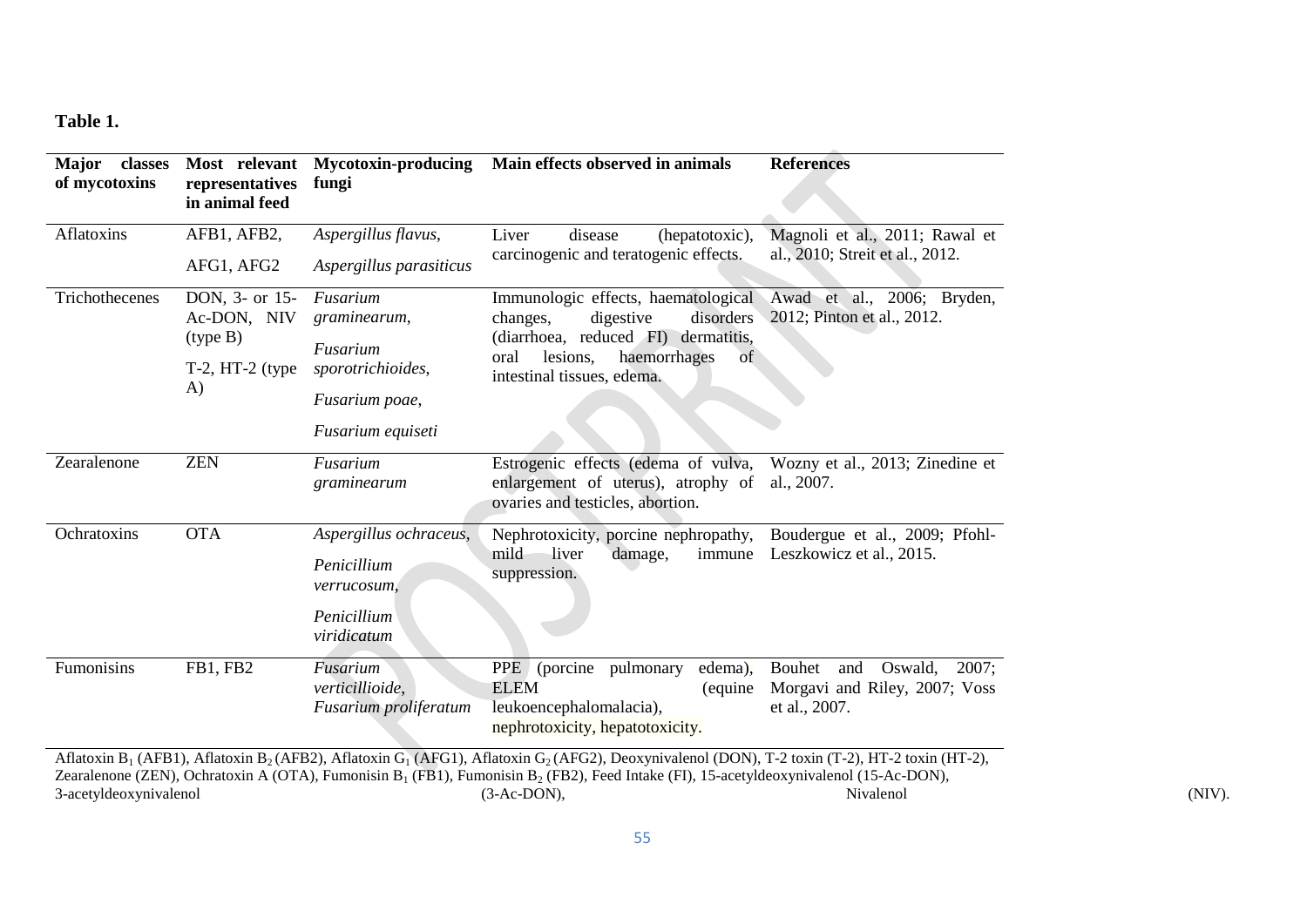# **Table 2.**

| <b>Feedstuffs</b>                                                   | <b>Maximum content of AFB1 in</b> |
|---------------------------------------------------------------------|-----------------------------------|
|                                                                     | $mg/kg*$                          |
| All feed materials                                                  | 0.02                              |
| Complete feedingstuffs for cattle, sheep and goats with the         | 0.02                              |
| exception of :                                                      |                                   |
| Complete feedingstuffs for dairly cattle                            | 0.005                             |
| Complete feedingstuffs for calves and lambs                         | 0.01                              |
| Complete feedstuffs for pigs and poultry (except young animals)     | 0.02                              |
| Other complete feedingstuffs                                        | 0.01                              |
| Complementary feedingstuffs for cattle, sheep and goats (except)    | 0.02                              |
| complementary feedstuffs for dairy animals, calves and lambs)       |                                   |
| Complementary feedingstuffs for pigs and poultry (except young      | 0.02                              |
| animals)                                                            |                                   |
| Other complementary feedingstuffs                                   | 0.005                             |
| $*$ contains to a fooding ot if with a moisture contant of 12 $0$ / |                                   |

\*relative to a feedingstuff with a moisture content of 12 %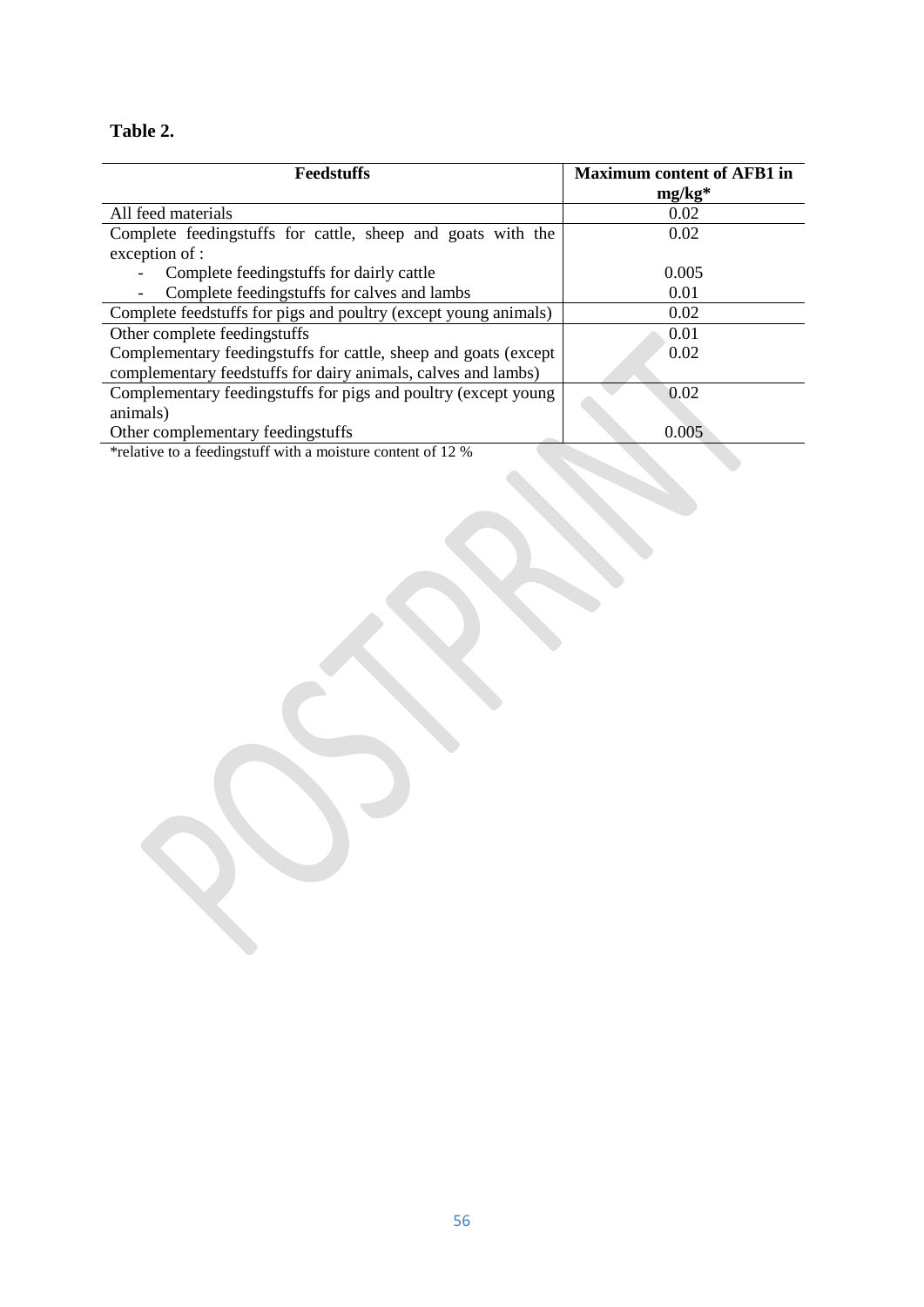| l'able : |  |
|----------|--|
|----------|--|

| <b>Mycotoxins</b> | <b>Feedstuffs</b>                                                       | <b>Guidance value</b> |
|-------------------|-------------------------------------------------------------------------|-----------------------|
|                   |                                                                         | in mg/ $kg*$          |
| <b>OTA</b>        | Feed materials: cereals and cereal products                             | 0.25                  |
|                   | Complete and complementary feedstuffs                                   |                       |
|                   | For pigs                                                                | 0.05                  |
|                   | For poultry                                                             | 0.1                   |
|                   | Feed materials:                                                         |                       |
|                   | cereals and cereal products, with the exception of maize<br>by-products | 8                     |
|                   | maize by-products                                                       | 12                    |
| <b>DON</b>        | Complementary and complete feedstuffs with the exception of:            | $\mathfrak{S}$        |
|                   | Complementary and complete feedstuffs for pigs                          | 0.9                   |
|                   | Complementary and complete feedstuffs for calves $\left( < 4 \right)$   | $\overline{2}$        |
|                   | months), lambs and kids                                                 |                       |
|                   | Feed materials: maize and maize by-products                             | 60                    |
| <b>FB1, FB2</b>   | Complementary and complete feedstuffs for:                              |                       |
|                   | pigs, horses (Equidae), rabbits and pet animals                         | 5                     |
|                   | fish                                                                    | 10                    |
|                   | poultry, calves $(< 4$ months), lambs and kids                          | 20                    |
|                   | adults ruminants $(>4$ months) and mink                                 | 50                    |
|                   |                                                                         |                       |
|                   | Feed materials:                                                         |                       |
|                   | cereals and cereal products, with the exception of maize                | $\overline{2}$        |
|                   | by-products                                                             |                       |
| <b>ZEN</b>        | maize by-products                                                       | 3                     |
|                   | Complementary and complete feedstuffs:<br>٠                             | 0.1                   |
|                   | for piglets and gilts (young sows)<br>for sows and fattening pigs       | 0.25                  |
|                   | for dairy cattle, sheep (including lambs) and goats<br>٠                | 0.5                   |
|                   | (including kids)                                                        |                       |
|                   | Cereal products for feed and compound feed:                             |                       |
|                   | oat milling products                                                    | 0.25                  |
| <b>T-2, HT-2</b>  | other cereal products                                                   | 0.5                   |
|                   | compound feed (with the exception of feed for cats)                     | $\overline{2}$        |
|                   |                                                                         |                       |

Deoxynivalenol (DON), T-2 toxin (T-2), HT-2 toxin (HT-2), Zearalenone (ZEN), Ochratoxin A (OTA), Fumonisin  $B_1$  (FB1), Fumonisin  $B_2$  (FB2).

\*relative to a feedingstuff with a moisture content of 12 %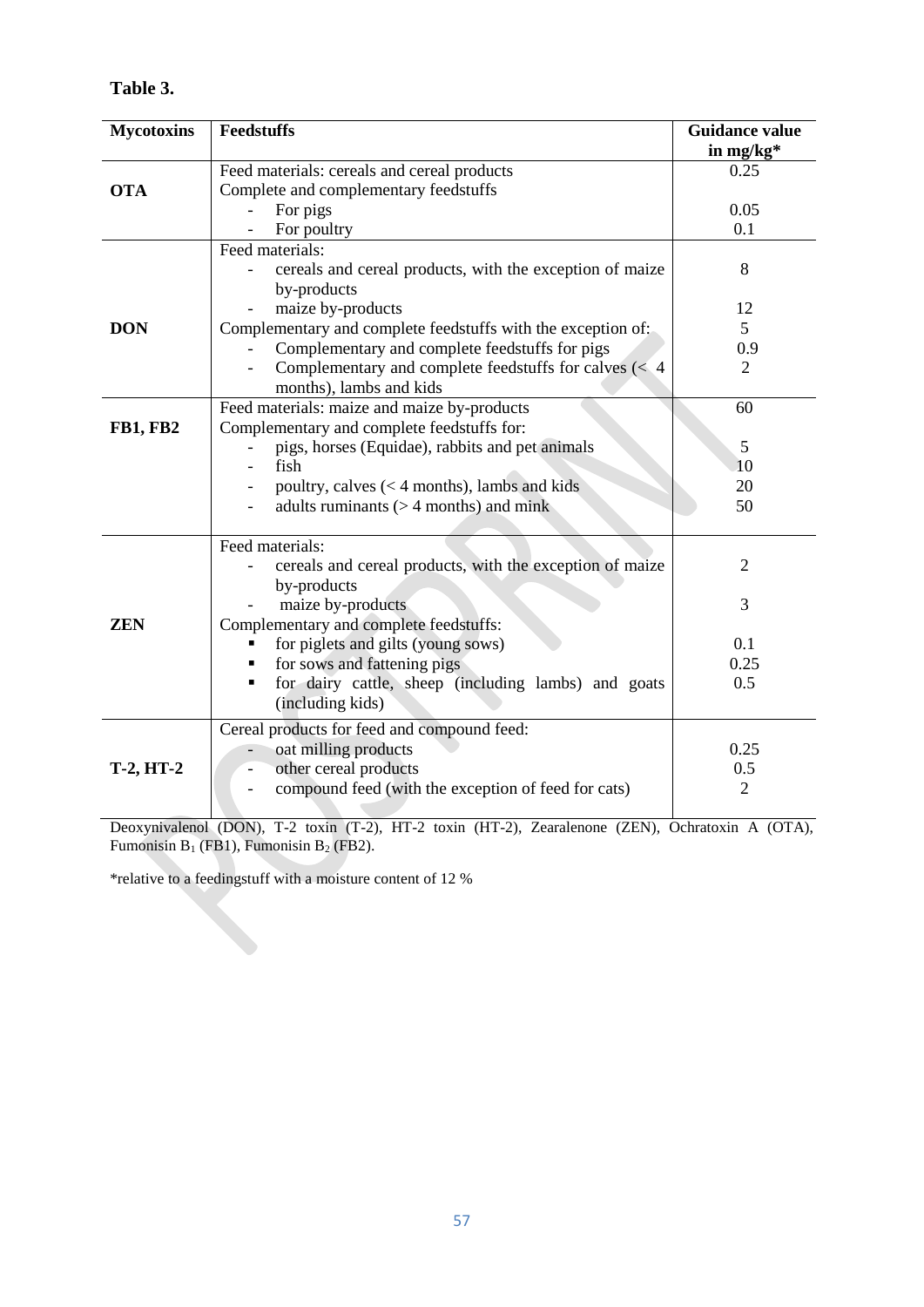# **Table 4.**

| <b>Species</b>  | Feed                                | <b>Mycotoxins and</b><br>concentrations (mg/kg)                                                                          | <b>Adsorbents</b><br>$\frac{6}{6}$ added to<br>contaminated feed)          | <b>Duration of</b><br>the study | Effect of the addition of the AA to References<br>the co-contaminated diets                                                                                                                                                                                                    |                             |  |
|-----------------|-------------------------------------|--------------------------------------------------------------------------------------------------------------------------|----------------------------------------------------------------------------|---------------------------------|--------------------------------------------------------------------------------------------------------------------------------------------------------------------------------------------------------------------------------------------------------------------------------|-----------------------------|--|
| <b>Broilers</b> | Corn-soybean<br>meal                | AFB1 $(0.01 \text{ mg/kg})$ +<br>OTA $(0.1 \text{ mg/kg}) + \text{ZEN}$ $(1\%)$<br>$(1 \text{ mg/kg})$                   | Bentonite                                                                  | 42 days                         | Maintained<br>optimum<br>performance.                                                                                                                                                                                                                                          | broiler Pappas et al., 2014 |  |
|                 | Contaminated<br>corn                | AFB1 $(2.5 \text{ mg/kg}) + \text{FB1}$<br>$(200 \text{ mg/kg})$                                                         | Sodium bentonite<br>$(0.3\%)$                                              | 50 days                         | Protective effects on gross hepatic Miazzo et al., 2005<br>changes induced by AFB1.                                                                                                                                                                                            |                             |  |
|                 | Naturally<br>contaminated<br>maize  | $AFB1 (0.45 mg/kg) +$<br>OTA $(0.06 \text{ mg/kg}) + T-2$<br>$(0.23 \text{ mg/kg})$                                      | A: EGM $(0.05\%)$ ,<br>B: HSCAS $(0.2\%)$ ,<br>A+B: EGM+HSCAS<br>$(0.1\%)$ | 42 days                         | A: decreased yellowness in breast Liu et al., 2011<br>muscle but no effect on BW and FI<br>partially recovered<br>$B$ :<br>nutrient<br>retention but no effect on BW and FI.<br>A+B: recovered FI, BW and nutrient<br>retention.                                               |                             |  |
|                 | Naturally<br>contaminated<br>maize  | $AFB1 (0.168 mg/kg) +$<br>OTA $(0.0084 \text{ mg/kg})$ +<br>ZEN $(0.053 \text{ mg/kg}) + T-2$<br>$(0.032 \text{ mg/kg})$ | EGM (0.05%)                                                                | 35 days                         | Increased performance and serum<br>levels of urea nitrogen and decreased<br>the activity of $\gamma$ -glutamyl transferase.<br>Counteracted the toxic<br>effects<br>produced by mycotoxins present in<br>diet, by alleviating growth depression<br>and reducing organ weights. | Aravind et al., 2003        |  |
|                 | Naturally<br>contaminated<br>grains | $\overline{DON}$ (9.7 mg/kg) + ZEN<br>$(0.8 \text{ mg/kg}) + \text{FA} (21.6$<br>mg/kg)                                  | EGM $(0.2\%)$                                                              | 56 days                         | No effect on feed consumption, WG,<br>and feed efficiency but counteracted<br>most of the blood parameter alteration<br>and reduced breast muscle redness.                                                                                                                     | Swamy et al., 2002          |  |
|                 | Naturally<br>contaminated<br>corn   | AFB1 $(0.4273 \text{ mg/kg})$ +<br>DON $(0.20631 \text{ mg/kg})$ +<br>OTA $(0.0022 \text{ mg/kg})$                       | " $Mycosorb$ <sup>®</sup> "<br>EGM<br>$(0.05, 0.1\%)$                      | 49 days                         | At 0.05 %, improved the decreased<br>BW gain and FI. At 0.1%, additionally<br>ameliorated the negative impact of<br>mycotoxins on feed conversion ratio.                                                                                                                       | Mohaghegh et al.,<br>2017   |  |
|                 | Naturally<br>contaminated           | AFB1 $(102.08 \text{ mg/kg}) +$<br>ZEN $(281.9 \text{ mg/kg})$ +                                                         | $YCW(2\%)$                                                                 | 42 days                         | Significantly improved the relative<br>weight of the liver, spleen, bursa of                                                                                                                                                                                                   | Li et al., 2012             |  |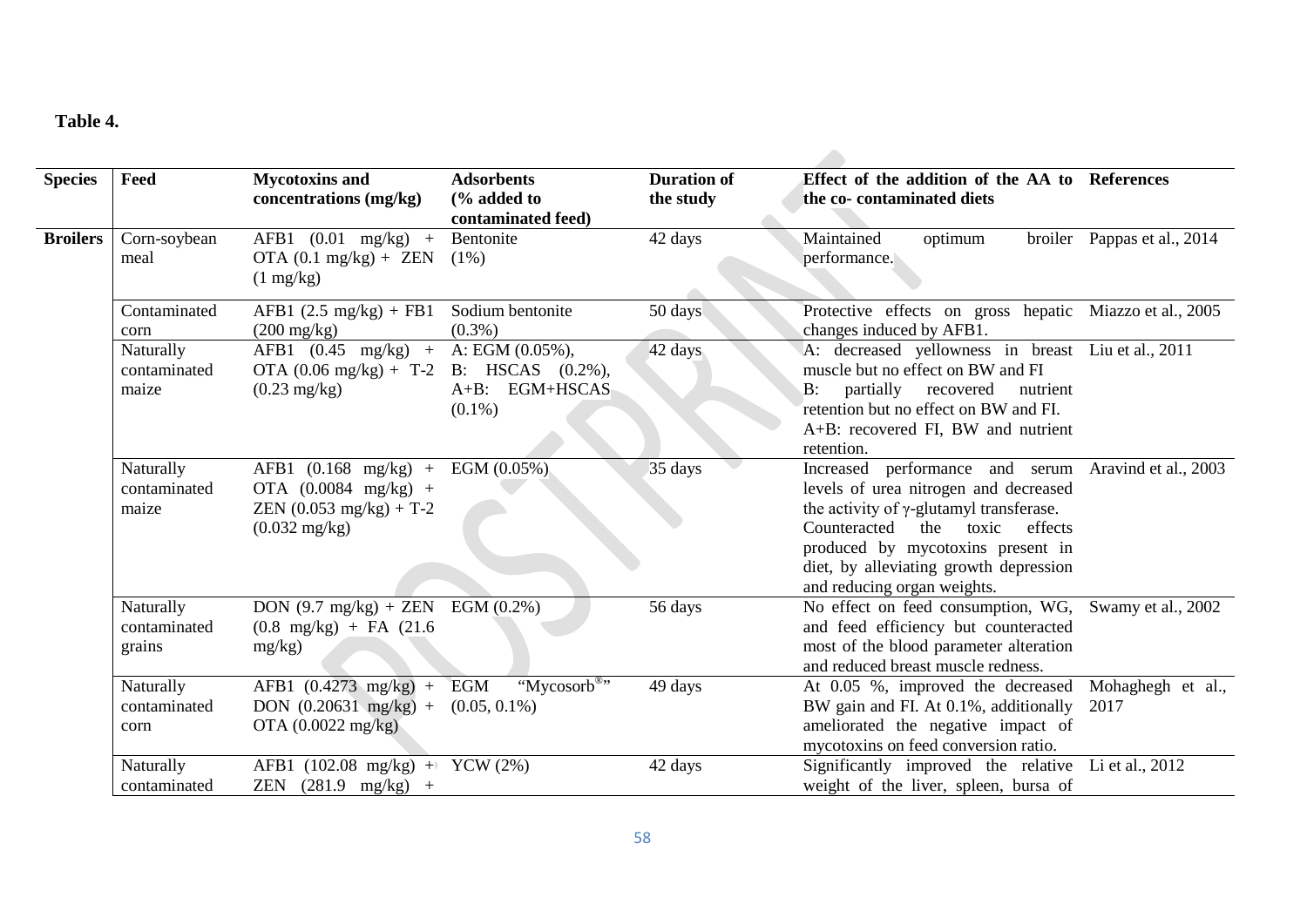|               | corn                                                     | FB1 $(5,874.3 \text{ mg/kg})$ +<br>DON $(2,038.9 \text{ mg/kg})$                                                                                |                                                                                                                                                                      |                                                                | Fabricius, and thymus; increased anti-<br>Newcastle disease titers; positive<br>protection effect on the splenic mRNA<br>expression of IL-1 $\beta$ , IL-6, and IFN- $\gamma$<br>tested. |                                  |
|---------------|----------------------------------------------------------|-------------------------------------------------------------------------------------------------------------------------------------------------|----------------------------------------------------------------------------------------------------------------------------------------------------------------------|----------------------------------------------------------------|------------------------------------------------------------------------------------------------------------------------------------------------------------------------------------------|----------------------------------|
|               | Naturally<br>contaminated<br>corn                        | DON $(12.6 \text{ mg/kg})$ +<br>$ZEN + 15 - Ac - DON$<br>(lesser amounts)                                                                       | GM polymer $(0.2\%)$                                                                                                                                                 | 12 weeks                                                       | Prevented the decrease of eggshell, and Yegani et al., 2006<br>antibody<br>titers<br>against infectious<br>bronchitis virus.                                                             |                                  |
| <b>Pigs</b>   | Naturally<br>contaminated<br>grains<br>(mostly)<br>corn) | DON $(5.5 \text{ mg/kg})$ + FA GM polymer $(0.2\%)$<br>$(26.8 \text{ mg/kg}) + \text{ZEN} (0.4$<br>$mg/kg$ + 15-Ac-DON<br>$(0.3 \text{ mg/kg})$ |                                                                                                                                                                      | 21 days                                                        | Prevented<br>some<br>metabolic changes.                                                                                                                                                  | toxin-induced Swamy et al., 2003 |
|               | Contaminated<br>wheat                                    | DON $(2.1-3.2 \text{ mg/kg})$ +<br>$ZEN (0.06-0.25 mg/kg)$                                                                                      | Apple pomace (8%)                                                                                                                                                    | 5 weeks                                                        | Alleviated the negative effects of DON<br>on growth.                                                                                                                                     | Gutzwiller et al.,<br>2007       |
|               | Naturally<br>contaminated<br>maize                       | DON $(8.6 \text{ mg/kg}) + \text{ZEN}$<br>$(1.2 \text{ mg/kg})$                                                                                 | Modified<br>aluminosilicate (0.4%)                                                                                                                                   | 36 days                                                        | No protective effects were observed                                                                                                                                                      | Doll et al., 2005                |
|               | Contaminated<br>diets for sows                           | DON $(0.14-0.31 \text{ mg/kg})$<br>$+$ ZEN (0.16-1.55 mg/kg)                                                                                    | Clinoptilolite-Zeolite<br>(2%)                                                                                                                                       | of<br>Duration<br>a<br>complete<br>sow's<br>reproductive cycle | Beneficial effect on sow's reproductive<br>performance and protection against the<br>detrimental<br>of<br>consequences<br>zearalenone toxicosis.                                         | Kryiakys<br>al.,<br>et<br>2002   |
|               | Naturally<br>contaminated<br>corn                        | DON $(4.8 \text{ mg/kg}) + \text{ZEN}$<br>$(0.3 \text{ mg/kg})$                                                                                 | A: YCW (2%); B:<br>fermentation<br>Yeast<br>additive (2%)                                                                                                            | 42 days                                                        | A: reduced oxidative stress<br>and<br>internal damage; B: improved the<br>growth performance of pigs<br>by<br>increasing FI and WG                                                       | Weaver<br>al.,<br>et<br>2014     |
|               | Naturally<br>contaminated<br>corn and barley             | $\overline{AFB1}$ (0.15 mg/kg) +<br>DON $(1.1 \text{ mg/kg})$                                                                                   | Montmorillonite<br>$A$ :<br>$B$ :<br>$(2\%)$ ;<br>sodium<br>bentonite,<br>sepiolite,<br>$(1.5\%)$ ; C:<br>yeast<br>diatomaceous<br>earth,<br>yeast culture $(1.1\%)$ | 42 days                                                        | A, B: reduced effects caused by<br>mycotoxins on the immune system and<br>the liver, and improved growth.<br>C: reduced liver damage                                                     | Weaver et al., 2013              |
| <b>Cattle</b> | Naturally<br>contaminated<br>corn                        | $(10.27 \text{ mg/kg})$<br><b>DON</b><br>$+$<br>15-Ac-DON $(1.27 \text{ mg/kg})$<br>$+$ ZEN (1.84 mg/kg)                                        | Modified YCW (1%)                                                                                                                                                    | 84 days                                                        | Mycotoxin levels assayed did not Martin et al., 2010<br>produce negative effects on calves, so<br>effects of the binder could not be<br>proven                                           |                                  |